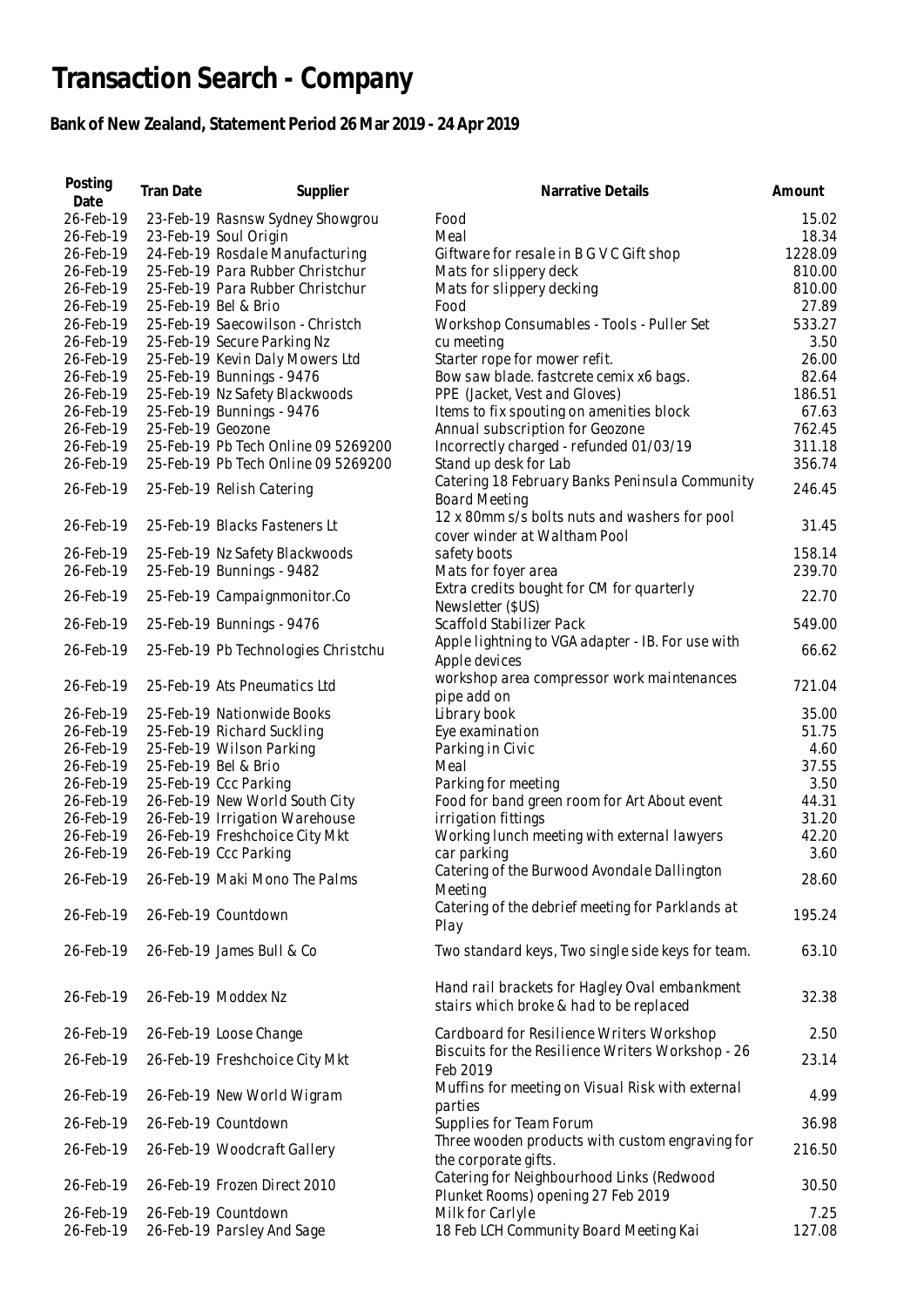| Posting<br>Date        | Tran Date | Supplier                                                        | Narrative Details                                                                                          | Amount         |
|------------------------|-----------|-----------------------------------------------------------------|------------------------------------------------------------------------------------------------------------|----------------|
| 26-Feb-19              |           | 26-Feb-19 Parsley And Sage                                      | 20 Feb Community Board Meeting Kai                                                                         | 137.89         |
| 27-Feb-19              |           | 23-Feb-19 Butchers Platinum                                     | Food                                                                                                       | 39.47          |
| 27-Feb-19              |           | 23-Feb-19 Butchers Platinum                                     | Meal                                                                                                       | 37.33          |
| 27-Feb-19              |           | 24-Feb-19 Guzman Y Gomez Icc Dar                                | Food                                                                                                       | 19.09          |
| 27-Feb-19              |           | 24-Feb-19 Paypal *elmuseodeun                                   | Nepenthes undulate seeds                                                                                   | 24.53          |
| 27-Feb-19              |           | 24-Feb-19 Guzman Y Gomez Icc Dar                                | Meal                                                                                                       | 19.63          |
| 27-Feb-19              |           | 25-Feb-19 Curators House                                        | Catering for the meeting of Earthquake families<br>from Japan and EQ Families Trust                        | 105.00         |
| 27-Feb-19              |           | 25-Feb-19 Yori Ozeki Sushi & B                                  | Meal                                                                                                       | 9.60           |
| 27-Feb-19              |           | 26-Feb-19 Wilson Parking                                        | PARKING FOR TRAINING                                                                                       | 11.10          |
| 27-Feb-19              |           | 26-Feb-19 Fitnessgear4u                                         | Fitness equipment squat Buddy pack                                                                         | 103.00         |
| 27-Feb-19              |           | 26-Feb-19 Bunnings - 9476                                       | Paint and rollers                                                                                          | 132.38         |
| 27-Feb-19              |           | 26-Feb-19 Createsend.Com Ema                                    | Celebrating Sumner Road re-opening                                                                         | 12.25          |
| 27-Feb-19              |           | 26-Feb-19 Createsend.Com Ema                                    | Water Supply Update 26 February                                                                            | 19.84          |
| 27-Feb-19              |           | 26-Feb-19 Mad Butcher Ferry Road                                | Assistance with a street BBQ of the Dallington                                                             | 8.98           |
|                        |           |                                                                 | <b>Community Trust - Onions</b>                                                                            |                |
| 27-Feb-19              |           | 26-Feb-19 Bunnings - 9476                                       | gutter bolts for travis                                                                                    | 9.36<br>399.98 |
| 27-Feb-19              |           | 26-Feb-19 Ballingers Hunting & Fish<br>26-Feb-19 Wilson Parking | PPE waders for Travis Ranger staff                                                                         |                |
| 27-Feb-19<br>27-Feb-19 |           | 26-Feb-19 Hirepool Port A Loo                                   | Parking for meeting<br>Hire of portaloos for Culture Galore                                                | 7.60<br>977.50 |
| 27-Feb-19              |           | 26-Feb-19 Freshchoice City Mkt                                  | Sustainability meeting                                                                                     | 243.00         |
| 27-Feb-19              |           | 26-Feb-19 Bunnings - 9476                                       | hanging materials                                                                                          | 30.24          |
| 27-Feb-19              |           | 26-Feb-19 Engineering New Zealand                               | Engineering New Zealand Membership                                                                         | 502.09         |
|                        |           |                                                                 |                                                                                                            |                |
| 27-Feb-19              |           | 26-Feb-19 Aromaunga Baxter Flowers                              | A wreath for the Civil Defense to lay at the 2019<br>EQ Memorial Civic Service on 22 February.             | 100.00         |
| 27-Feb-19              |           | 26-Feb-19 Aromaunga Baxter Flowers                              | A wreath ordered to lay at the 2019 EQ Civic<br>Memorial Service on 22 February                            | 130.00         |
| 27-Feb-19              |           | 26-Feb-19 Aromaunga Baxter Flowers                              | A wreath and a small posy for the Mayor to lay at<br>the 2019 EQ Memorial Service events on 22<br>February | 210.00         |
| 27-Feb-19              |           | 26-Feb-19 Bridon New Zealand - Chch                             | New lifting chain for the tractor                                                                          | 269.58         |
| 27-Feb-19              |           | 26-Feb-19 Bunnings - 9476                                       | nylon rope friendship corner                                                                               | 87.90          |
| 27-Feb-19              |           | 26-Feb-19 Liquor King Carlton                                   | Sparks 2019-Liquor King Carlton - Chiller Trailer<br><b>Hire for Staff</b>                                 | 499.94         |
| 27-Feb-19              |           | 26-Feb-19 Wilson Parking                                        | Parking to attend leaders training course at civic                                                         | 12.60          |
| 27-Feb-19              |           | 26-Feb-19 Fabric Vision                                         | Ribbon for opening event at Neighbourhood Links<br>(Redwood Plunket Rooms) on 27 February 2019             | 11.34          |
| 27-Feb-19              |           | 26-Feb-19 University Gateway                                    | Library book                                                                                               | 120.00         |
| 27-Feb-19              |           | 27-Feb-19 Animates Tower Junction                               | bird seed for baiting around ist-nest for staff bird                                                       | 53.99          |
|                        |           |                                                                 | banding training                                                                                           |                |
| 27-Feb-19              |           | 27-Feb-19 Mitre 10 Mega Papanui                                 | cement, concrete re tables, liquid nails, adhesive<br>re signs, screws, drill bit,                         | 132.94         |
| 27-Feb-19              |           | 27-Feb-19 Air Tool Solutions                                    | Dryer 2 Air Ram Cylinder                                                                                   | 12.99          |
| 27-Feb-19              |           | 27-Feb-19 Mobil Aranui                                          | Fuel - Midges                                                                                              | 106.90         |
| 27-Feb-19              |           | 27-Feb-19 Mobil Aranui                                          | Fuel - Midges                                                                                              | 146.03         |
| 27-Feb-19              |           | 27-Feb-19 Wsl Eastgate                                          | P&ID Copies                                                                                                | 179.95         |
| 27-Feb-19              |           | 27-Feb-19 Resene Tower Junction34                               | Paint                                                                                                      | 98.53          |
| 27-Feb-19              |           | 27-Feb-19 Uoc Parking Meters                                    | Parking at University of Canterbury while working<br>on Bulletin B.195 with students                       | 6.50           |
| 27-Feb-19              |           | 27-Feb-19 Nzrc Online Shop                                      | First aid training                                                                                         | 225.00         |
| 27-Feb-19              |           | 27-Feb-19 Armstrong Locksmiths                                  | 2 Keys for ECAN lessee @ the Akaroa Service<br>Centre                                                      | 18.00          |
| 27-Feb-19              |           | 27-Feb-19 Mitre 10 Mega Papanui                                 | Padlock for bikes                                                                                          | 15.00          |
| 27-Feb-19              |           | 27-Feb-19 New World Northwood                                   | Groynes milk 4 x 1lt long life                                                                             | 8.16           |
| 27-Feb-19              |           | 27-Feb-19 Twl 220 Riccarton                                     | 16 x cloths for bottom Toilet and Shower block                                                             | 16.00          |
| 27-Feb-19              |           | 27-Feb-19 The West End Express Ma                               | Prizes for challenge                                                                                       | 16.79          |
| 27-Feb-19              |           | 27-Feb-19 Mitre 10 Beckenham                                    | clips for artstore storage covers                                                                          | 23.76          |
| 27-Feb-19              |           | 27-Feb-19 Paper Plus Barrington                                 | Diary                                                                                                      | 19.99          |
| 27-Feb-19              |           | 27-Feb-19 Mitre 10 Beckenham                                    | materials for repairing Diamond Harbour jetty                                                              | 232.97         |
| 27-Feb-19              |           | 27-Feb-19 Garden Box                                            | Alpine mix additives                                                                                       | 136.04         |
| 27-Feb-19              |           | 27-Feb-19 Bselect - Moorhouse Ave                               | puncture repair                                                                                            | 23.00          |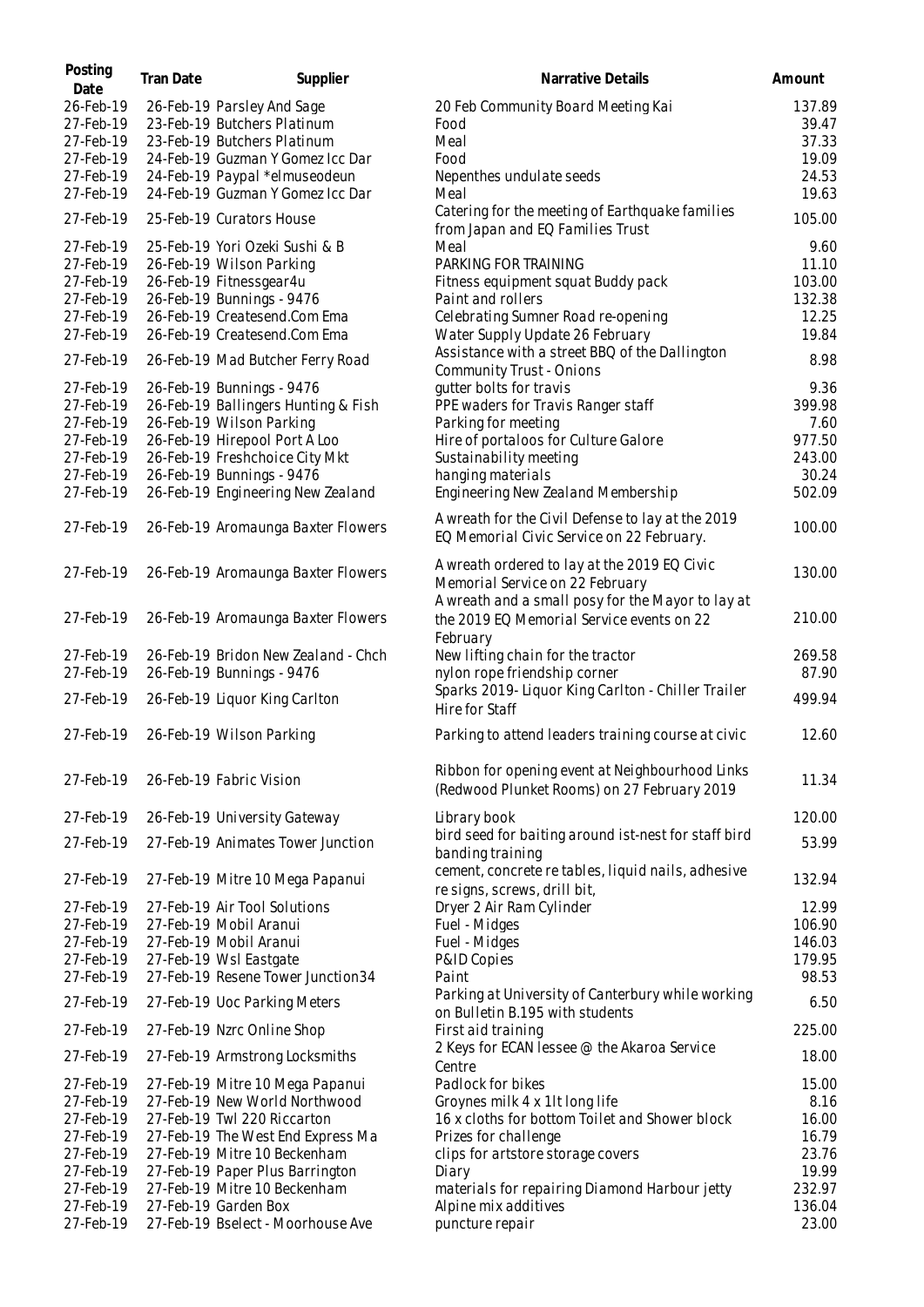| Posting<br>Date        | Tran Date          | Supplier                                                           | Narrative Details                                                                                  | Amount           |
|------------------------|--------------------|--------------------------------------------------------------------|----------------------------------------------------------------------------------------------------|------------------|
| 27-Feb-19              |                    | 27-Feb-19 Mitre 10 Beckenham                                       | Dynabolts for PKL Gates                                                                            | 16.80            |
| 27-Feb-19              |                    | 27-Feb-19 Mighty Ape Limited                                       | Replacement white controller - TF1 Gaming -<br>stolen.                                             | 89.00            |
| 28-Feb-19              |                    | 26-Feb-19 Soul Origin                                              | Food                                                                                               | 14.84            |
| 28-Feb-19              |                    | 26-Feb-19 Www.Ingogo                                               | Taxi from hotel to airport                                                                         | 39.23            |
| 28-Feb-19              |                    | 26-Feb-19 Adina Apartment Hote                                     | Credit Voucher (AUD 150.00) Adina Apartment<br>Hotel                                               | $-155.83$        |
| 28-Feb-19              |                    | 26-Feb-19 Great Southern Press                                     | ASTT technical forum: HS,JG,DP                                                                     | 285.00           |
| 28-Feb-19              |                    | 26-Feb-19 Apple New Zealand                                        | ITTI Apple iPad Por 12.9 smart keyboard                                                            | 349.00           |
| 28-Feb-19              | 26-Feb-19 O.G.B    |                                                                    | Retirement Farewell                                                                                | 147.00           |
| 28-Feb-19              |                    | 26-Feb-19 Amzn Mktp Us*mi1pv2pn2                                   | Cable management for VR at TU                                                                      | 80.41            |
| 28-Feb-19              |                    | 26-Feb-19 Www.Chelseamagazines.C                                   | Mona Vale annual subscription                                                                      | 108.69           |
| 28-Feb-19              |                    | 26-Feb-19 Soul Origin                                              | Meal                                                                                               | 17.19            |
| 28-Feb-19              |                    | 26-Feb-19 Phomo Ops Pty. Ltd.                                      | Meal                                                                                               | 46.97            |
| 28-Feb-19              |                    | 27-Feb-19 Wilson Parking<br>27-Feb-19 Wilson Parking               | Wilson Parking                                                                                     | 4.60             |
| 28-Feb-19<br>28-Feb-19 |                    | 27-Feb-19 Ace Video Services                                       | <b>Wilson Parking</b><br>Data Transfer Video to USB                                                | 6.60<br>39.50    |
| 28-Feb-19              |                    | 27-Feb-19 Signature Promotions Ltd                                 | cell phone wallet cards                                                                            | 585.46           |
| 28-Feb-19              |                    | 27-Feb-19 Signature Promotions Ltd                                 | Cell phone wallet cards                                                                            | 900.00           |
|                        |                    |                                                                    | Catering for February 2019 FWH Community                                                           |                  |
| 28-Feb-19              |                    | 27-Feb-19 Parsley And Sage                                         | Liaison Meeting                                                                                    | 192.05           |
| 28-Feb-19              |                    | 27-Feb-19 Mainland Fasteners Ltd                                   | Reactive Renewals                                                                                  | 40.62            |
| 28-Feb-19              |                    | 27-Feb-19 Smc Pneumatics (NZ)                                      | Reactive Renewals                                                                                  | 262.12           |
| 28-Feb-19              |                    | 27-Feb-19 Createsend.Com Ema                                       | Consultation on Kyle Park starts in March                                                          | 12.31            |
| 28-Feb-19              |                    | 27-Feb-19 Justins Active Managem                                   | Customer Experience Training                                                                       | 1020.62          |
| 28-Feb-19              |                    | 27-Feb-19 Bunnings - 9482                                          | Simple Green cleaning products                                                                     | 36.81            |
| 28-Feb-19              |                    | 27-Feb-19 Speed Power & Stabil                                     | New Power Bands and Stop watch.                                                                    | 153.38           |
| 28-Feb-19              |                    | 27-Feb-19 University Of Auckland                                   | 1.8% Merchant charge fee for Payment via Visa -<br>NZ CAPE HK Study Tour                           | 4.50             |
| 28-Feb-19              |                    | 27-Feb-19 University Of Auckland                                   | Participation fee to the North Asia CAPE Study<br>Environment/Sustainability Study Tour            | 250.00           |
| 28-Feb-19              |                    | 27-Feb-19 Pb Tech Online 09 5269200                                | Mini projector for the Southern Centre                                                             | 346.84           |
| 28-Feb-19              |                    | 27-Feb-19 Mainland Fasteners Ltd                                   | stockup of jet screw supplies for workshop                                                         | 53.13            |
| 28-Feb-19              |                    | 27-Feb-19 Urban Paving Harewood                                    | replacement pavers                                                                                 | 90.40            |
| 28-Feb-19              |                    | 27-Feb-19 South Hort                                               | Alpine base potting mix plus 5mm chip                                                              | 226.14           |
| 28-Feb-19              |                    | 27-Feb-19 Caltex Hornby                                            | Milk for tearoom                                                                                   | 5.99             |
| 28-Feb-19              |                    | 27-Feb-19 Oderings Nurseries                                       | Planting for the kai crate garden                                                                  | 23.65            |
| 28-Feb-19              |                    | 27-Feb-19 Computer Dynamics                                        | HDMI - DP cables for TU VR machines                                                                | 57.27            |
| 28-Feb-19              | 27-Feb-19 Vegeland |                                                                    | animal area greens                                                                                 | 13.46            |
| 28-Feb-19<br>28-Feb-19 |                    | 27-Feb-19 Nzia Website<br>27-Feb-19 Bunnings - 9482                | NZIA Annual Subscription<br>Ball valve and pipe fittings for shed 1                                | 491.32<br>96.87  |
| 28-Feb-19              | 27-Feb-19 Repco    |                                                                    | Grease cartridges                                                                                  | 114.90           |
| 28-Feb-19              |                    | 28-Feb-19 Adgraphix Ltd                                            | WHEELIE BIN SIGNAGE                                                                                | 166.75           |
| 28-Feb-19              |                    | 28-Feb-19 New World Fendalton                                      | Biscuits for Joint FWH & HHR CB Meeting - 4                                                        | 10.88            |
|                        |                    |                                                                    | <b>March 2019</b>                                                                                  |                  |
| 28-Feb-19              |                    | 28-Feb-19 Mrc Global (NZ) Ltd                                      | Reative Renewals                                                                                   | 223.05           |
| 28-Feb-19              |                    | 28-Feb-19 Harrison Bloy Chch                                       | Reactive Renewals                                                                                  | 497.89           |
| 28-Feb-19              |                    | 28-Feb-19 Countdown                                                | Peanut butter for stoat trapping for Halswell<br>trapping group                                    | 6.00             |
| 28-Feb-19              |                    | 28-Feb-19 Hampton & Co Ltd                                         | Timber and fixings for new pool score clock                                                        | 513.03           |
| 28-Feb-19              |                    | 28-Feb-19 Mitre 10 Mega Papanui                                    | Werner step ladder                                                                                 | 115.00           |
| 28-Feb-19              |                    | 28-Feb-19 Armstrong Locksmiths                                     | Key cut for the new service centre @ Fendalton<br>Shopping Centre - Shop 6 - sliding door cupboard | 9.00             |
|                        |                    |                                                                    | lock                                                                                               |                  |
| 28-Feb-19<br>28-Feb-19 |                    | 28-Feb-19 Pak N Save Northlands<br>28-Feb-19 Pgg Wrightson Chch    | Sponges for the Face painting kit                                                                  | 5.97<br>99.99    |
|                        |                    |                                                                    | marking paint to mark out the park<br>Supplies for the Children's day event cable ties             |                  |
| 28-Feb-19              |                    | 28-Feb-19 Mitre 10 Mega Papanui                                    | etc                                                                                                | 105.13           |
| 28-Feb-19              |                    | 28-Feb-19 James Bull & Co                                          | Security key cut for Urban renewal/design                                                          | 36.00            |
| 28-Feb-19              |                    | 28-Feb-19 Twl 178 Barrington                                       | Tarpaulins for Childrens Day                                                                       | 98.00            |
| 28-Feb-19              |                    | 28-Feb-19 Twl 178 Barrington                                       | Hila hoops, big and small. Volleyballs                                                             | 117.00<br>392.58 |
| 28-Feb-19<br>28-Feb-19 |                    | 28-Feb-19 Placemakers Riccarton<br>28-Feb-19 Pak N Save Northlands | coldmix bitumen<br>Swim nappies for resale                                                         | 46.76            |
| 28-Feb-19              |                    | 28-Feb-19 Placemakers Cranford                                     | screw for wood work jobs and bit drill item                                                        | 49.08            |
| 28-Feb-19              |                    | 28-Feb-19 Ccc Art Gallery Car Prk                                  | InfoCouncil Training                                                                               | 7.00             |
|                        |                    |                                                                    |                                                                                                    |                  |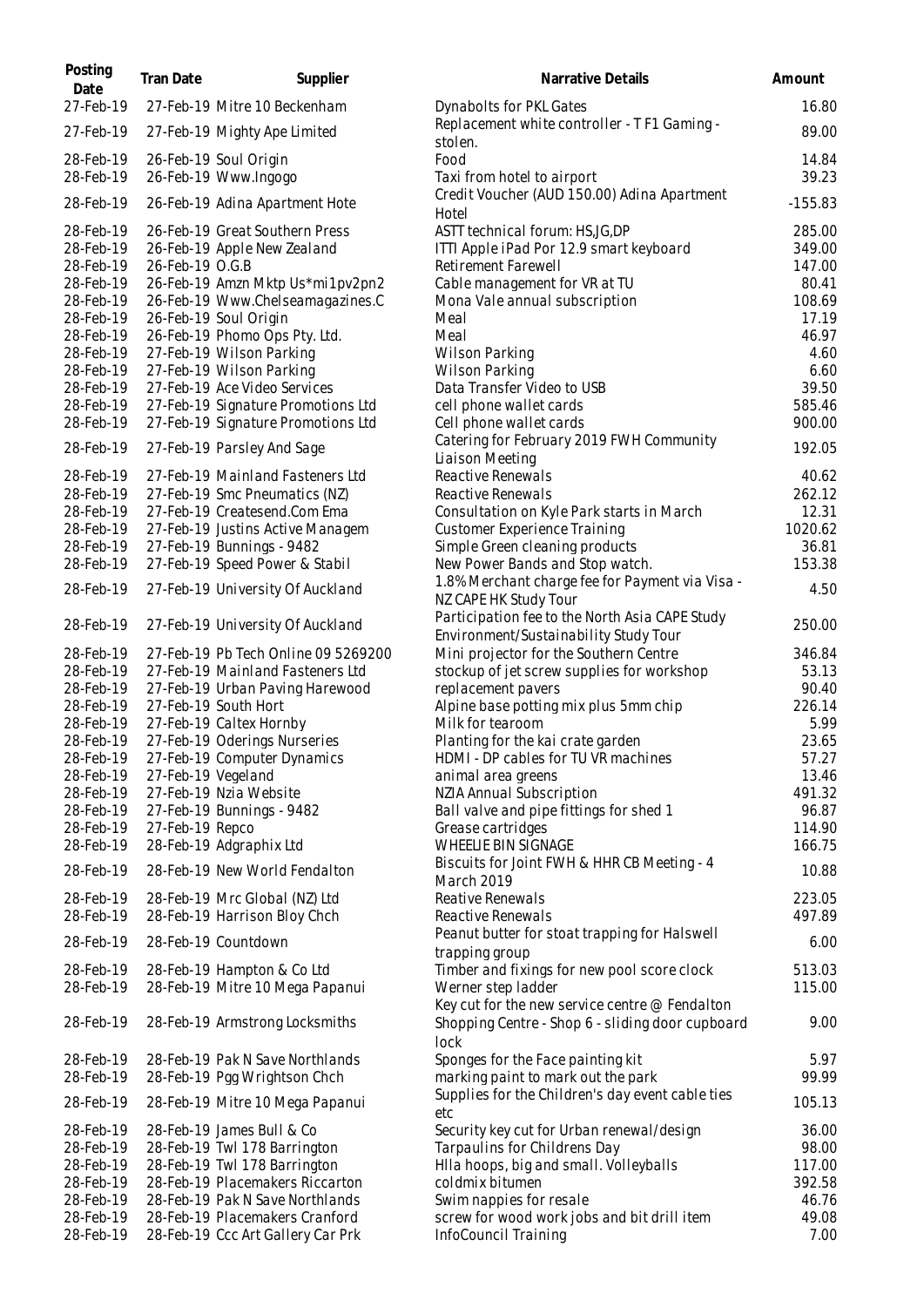| Posting<br>Date      | Tran Date | Supplier                                                  | Narrative Details                                                                             | Amount          |
|----------------------|-----------|-----------------------------------------------------------|-----------------------------------------------------------------------------------------------|-----------------|
| 28-Feb-19            |           | 28-Feb-19 Twl 181 Belfast                                 | USB to laptop connector for data projector                                                    | 15.00           |
| 1-Mar-19             |           | 26-Feb-19 McDonalds Int Air Ii                            | Food                                                                                          | 10.99           |
| 1-Mar-19             |           | 27-Feb-19 Fulcrumapp.Com                                  | Fulcrum Supscription - February                                                               | 113.73          |
| 1-Mar-19             |           | 27-Feb-19 Property Council Of New Z                       | Credit Voucher Property Council Of New Zealand -<br>site visit to University of Canterbury    | $-55.20$        |
| 1-Mar-19             |           | 27-Feb-19 Dell Computer                                   | Keyboard                                                                                      | 71.00           |
| 1-Mar-19             |           | 28-Feb-19 Saxon Appliances Ltd                            | OVEN DOOR GASKET                                                                              | 35.00           |
| 1-Mar-19             |           | 28-Feb-19 Wilson Parking                                  | Wilson Parking                                                                                | 4.60            |
| 1-Mar-19             |           | 28-Feb-19 Wilson Parking                                  | <b>Wilson Parking</b>                                                                         | 10.60           |
| 1-Mar-19             |           | 28-Feb-19 Nz Safety Blackwoods                            | Safety Equipment Purchased for Team                                                           | 306.72          |
| 1-Mar-19             |           | 28-Feb-19 Nz Safety Blackwoods                            | Safety Glasses & Hats                                                                         | 47.93           |
| 1-Mar-19             |           | 28-Feb-19 Bunnings - 9476                                 | Spirit level and chipboard                                                                    | 108.46          |
| 1-Mar-19<br>1-Mar-19 |           | 28-Feb-19 Bunnings - 9482<br>28-Feb-19 Createsend.Com Ema | Tool batteries and glass suction cups<br>Newsline 01/03/2019                                  | 369.94<br>50.08 |
| 1-Mar-19             |           | 28-Feb-19 Roofwash Ltd                                    | 20L Bio-Shield Concentrate                                                                    | 359.00          |
| 1-Mar-19             |           | 28-Feb-19 Blacks Fasteners Lt                             | Bolts and nuts                                                                                | 9.98            |
| 1-Mar-19             |           | 28-Feb-19 Omc Power Equipment                             | New blade carrier on canycom mower                                                            | 674.45          |
|                      |           |                                                           | Filex convention attendance payment (AUS) \$972                                               |                 |
| 1-Mar-19             |           | 28-Feb-19 Theassociationspecia                            | (AUD) has since been refunded in full due to                                                  | 3566.15         |
|                      |           |                                                           | decrease in attendees                                                                         |                 |
| 1-Mar-19             |           | 28-Feb-19 Pulp Kitchen Catering                           | Catering for meeting - BP Zone Committee                                                      | 404.32          |
| 1-Mar-19             |           | 28-Feb-19 Wilson Parking                                  | parking at Civic                                                                              | 8.60            |
| 1-Mar-19             |           | 28-Feb-19 T&r Distributors                                | Ceiling tiles                                                                                 | 138.39          |
| 1-Mar-19             |           | 1-Mar-19 Countdown                                        | Can of pears used for baiting lizard traps for<br>monitoring, salvage and relocation          | 34.50           |
| 1-Mar-19             |           | 1-Mar-19 Wsl Eastgate                                     | Cafe Chairs                                                                                   | 742.50          |
| 1-Mar-19             |           | 1-Mar-19 Addressfinder By Ablet                           | Monthly software licence - Libraries                                                          | 149.50          |
| 1-Mar-19             |           | 1-Mar-19 New World Halswell                               | Milk for staff                                                                                | 2.29            |
| 1-Mar-19             |           | 1-Mar-19 New World Halswell                               | Safety glasses                                                                                | 24.99           |
| 1-Mar-19             |           | 1-Mar-19 Wsl Papanui                                      | Site map and stage schedule signs laminated                                                   | 95.00           |
| 1-Mar-19             |           | 1-Mar-19 Relish Catering                                  | Catering for a meeting of the Coastal-Burwood<br>Community Board on Monday 18th February 2019 | 1010.20         |
| $1-Mar-19$           |           | 1-Mar-19 Fendalton Service Ctr                            | Parking coupons                                                                               | 77.50           |
| 1-Mar-19             |           | 1-Mar-19 Peninsula Trading Post                           | materials for repairs to display furniture                                                    | 8.76            |
| 1-Mar-19             |           | 1-Mar-19 Relish Catering                                  | Catering Banks Peninsula Community Board                                                      | 220.57          |
|                      |           |                                                           | meeting                                                                                       |                 |
| 1-Mar-19             |           | 1-Mar-19 Air NZ Online                                    | Flights for 2 board members to attend the<br>Community Board Conference in New Plymouth       | 752.00          |
| 1-Mar-19             |           | 1-Mar-19 Cycle Trading Co                                 | <b>Bike helmets</b>                                                                           | 110.00          |
| 1-Mar-19             |           | 1-Mar-19 Resene Tower Junction34                          | Paint Brush and Additive                                                                      | 36.02           |
| 1-Mar-19             |           | 1-Mar-19 Fendalton Supervalue                             | Cleaning items for Fendalton Service Centre                                                   | 15.98           |
| 1-Mar-19             |           | 1-Mar-19 Countdown                                        | Grocerys for re sale in the shop<br>New Laundry basket, umbrella containers and               | 81.35           |
| 1-Mar-19             |           | 1-Mar-19 Twl 178 Barrington                               | glass display containers for retail                                                           | 62.00           |
| 1-Mar-19             |           | 1-Mar-19 Countdown                                        | CDA - Greater Linwood Forum                                                                   | 3.50            |
| 1-Mar-19             |           | 1-Mar-19 Twl 123 Eastgate                                 | Edible Gardens Award                                                                          | 9.47            |
| 1-Mar-19             |           | 1-Mar-19 Wsl Eastgate                                     | Art-line Marker                                                                               | 63.96           |
|                      |           |                                                           | Books & Gifts Direct - 25 Stirling Macoboys Roses                                             |                 |
| 1-Mar-19             |           | 1-Mar-19 Books & Gifts Outlet St                          | books for gifts for 2019 Spreydon-Cashmere                                                    | 50.00           |
|                      |           |                                                           | Community                                                                                     |                 |
|                      |           |                                                           | Books & Gifts Direct - 5 Step-by-Step Vege Patch                                              |                 |
| 1-Mar-19             |           | 1-Mar-19 Books & Gifts Outlet St                          | books for gifts for 2019 Spreydon-Cashmere                                                    | 50.00           |
|                      |           |                                                           | Edible Gardens                                                                                |                 |
|                      |           |                                                           | Books & Gifts Direct - 10 The Tui NZ Vegetable                                                |                 |
| 1-Mar-19             |           | 1-Mar-19 Books & Gifts Outlet St                          | Garden books for gifts for 2019 Spreydon-                                                     | 100.00          |
|                      |           |                                                           | Cashmere Edible Gardens                                                                       |                 |
| 4-Mar-19             |           | 27-Feb-19 Runscope.Com                                    | ITII Runscope mthly sub 2019-03                                                               | 118.89          |
| 4-Mar-19             |           | 27-Feb-19 Christchurch Airport                            | All day parking whist visiting Dunedin City<br>Council                                        | 30.00           |
| 4-Mar-19             |           | 27-Feb-19 Guzman Y Gomez Icc Dar                          | Meal                                                                                          | 18.39           |
|                      |           |                                                           | facebook promotion for Art About and other                                                    |                 |
| 4-Mar-19             |           | 28-Feb-19 Facebk *7hf4lkn3y2                              | Gallery events                                                                                | 107.67          |
| 4-Mar-19             |           | 28-Feb-19 Hoo*hootsuite Inc                               | Monthly software licence - Libraries                                                          | 114.20          |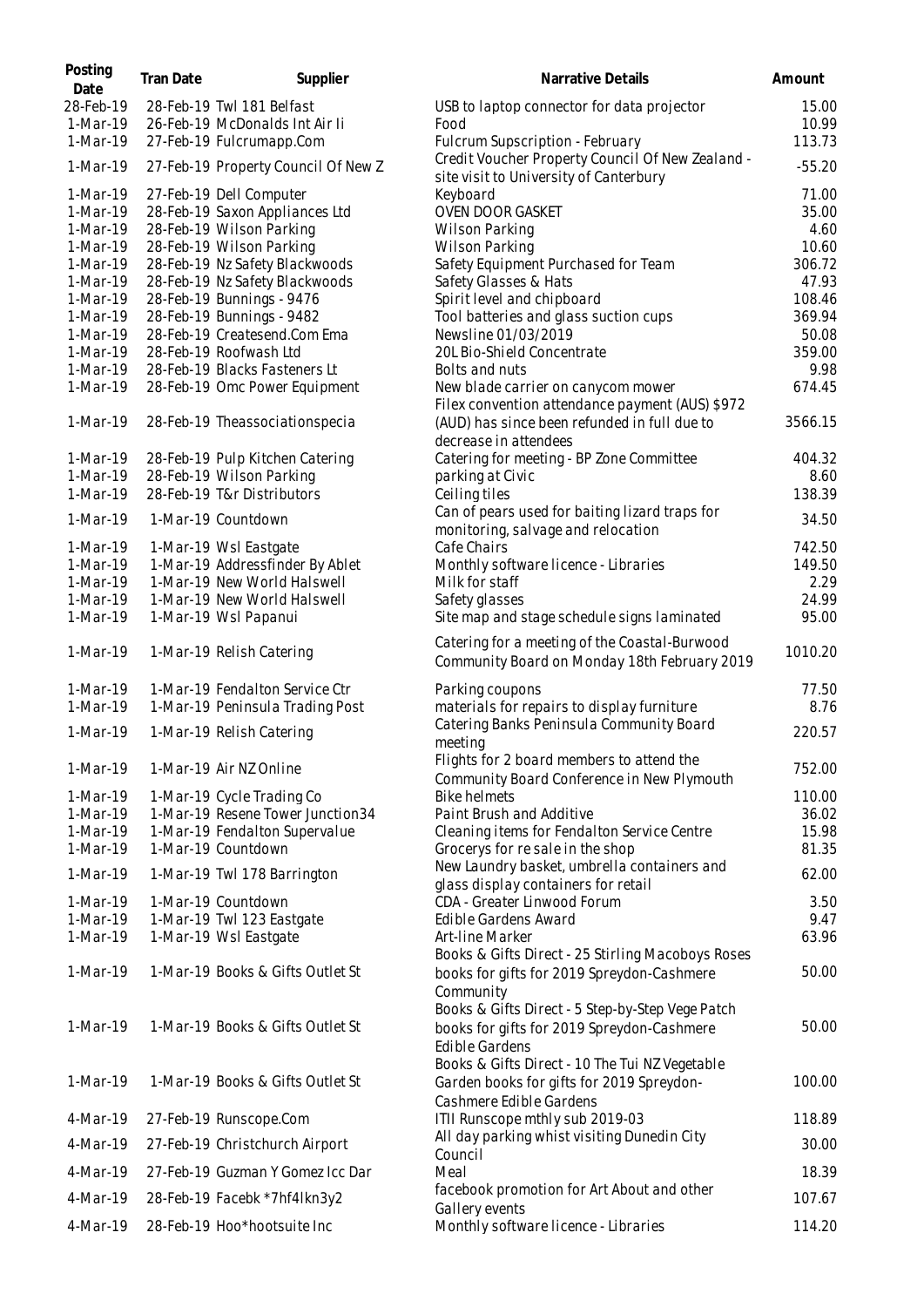| Posting<br>Date      | Tran Date           | Supplier                                             | Narrative Details                                                                           | Amount           |
|----------------------|---------------------|------------------------------------------------------|---------------------------------------------------------------------------------------------|------------------|
| 4-Mar-19             |                     | 28-Feb-19 Facebk *ep9tdjet62                         | February Facebook charges for Parklands Library<br>cafe; Waste reduction; Pioneer lease RFP | 25.04            |
| 4-Mar-19             |                     | 28-Feb-19 Facebk *7e6kkkavt2                         | February Facebook charges for Sport & Rec                                                   | 77.72            |
| 4-Mar-19             |                     | 28-Feb-19 Facebk *hwqwclscr2                         | February Facebook charges for SummerTimes<br>February Facebook charges for Southern         | 373.61           |
| 4-Mar-19             |                     | 28-Feb-19 Facebk *s4r82kat62                         | Cycleway; Fire restrictions; Lime scooters survey;<br>Aotearoa                              | 1000.00          |
| 4-Mar-19             | 28-Feb-19 Next City |                                                      | Payment for workshop via webinar                                                            | 54.17            |
| 4-Mar-19             |                     | 28-Feb-19 Facebk *unxrxhjs92                         | Boost agents of discovery facebook                                                          | 7.45             |
| 4-Mar-19             | 28-Feb-19 Goformz   |                                                      | ITCC GoFormz mthly sub 2019-03 Health Licensing<br>invoice_1399                             | 113.81           |
| 4-Mar-19             |                     | 28-Feb-19 Crazy Egg.Com                              | <b>ITDC CrazyEgg Annual Renewal</b>                                                         | 343.11           |
| 4-Mar-19             |                     | 28-Feb-19 Officevibe                                 | ITDC Officevibe mthly sub 2019-03                                                           | 1131.65          |
| 4-Mar-19             |                     | 28-Feb-19 Www.Alibaba.Com                            | Phone cases and screen protectors iphone 6                                                  | 395.07           |
| 4-Mar-19             |                     | 28-Feb-19 Facebk *aug7fknzs2                         | Facebook advertising - various.                                                             | 400.29           |
| 4-Mar-19             |                     | 28-Feb-19 Facebk *wvpbbkjtp2                         | message out travel information to the public                                                | 140.40           |
| 4-Mar-19             |                     | 28-Feb-19 Www.Summerfieldbooks.Com                   | library books                                                                               | 335.92           |
| 4-Mar-19             |                     | 28-Feb-19 Coffee Culture Palms                       | Catering - one to one meet ups                                                              | 1000.00          |
| 4-Mar-19             |                     | 1-Mar-19 Wilson Parking                              | Wilson Parking                                                                              | 18.60            |
| 4-Mar-19             | 1-Mar-19 Alga       |                                                      | Training - ALGA                                                                             | 23.00            |
| 4-Mar-19             |                     | 1-Mar-19 Bunnings - 9476                             | irrigation fittings                                                                         | 20.51            |
| 4-Mar-19             |                     | 1-Mar-19 Wilson Parking                              | <b>Wilson Parking</b>                                                                       | 8.60             |
| 4-Mar-19             |                     | 1-Mar-19 Are (NZ) Limited                            | H&S Consumables Asbestos Vacuum                                                             | 297.93           |
| 4-Mar-19             |                     | 1-Mar-19 Flooring Wholesale Ltd                      | H & S Consumables - Treadlock                                                               | 567.87           |
| 4-Mar-19             |                     | 1-Mar-19 Parsley And Sage                            | Catering for Community Board Meeting                                                        | 99.13            |
| 4-Mar-19             |                     | 1-Mar-19 Conference Innovators                       | Elected member conference attendance                                                        | 774.63           |
| 4-Mar-19             |                     | 1-Mar-19 Conference Innovators                       | Elected Member 2 conference attendance                                                      | 774.63           |
| 4-Mar-19             |                     | 1-Mar-19 Wilson Parking                              | Parking > 2hrs                                                                              | 12.60            |
| 4-Mar-19             |                     | 1-Mar-19 Createsend.Com Ema                          | Water Supply Update 1 March                                                                 | 19.81            |
| 4-Mar-19             |                     | 1-Mar-19 Createsend.Com Ema                          | Water Supply Update 1 March [correction]                                                    | 19.81            |
| 4-Mar-19             |                     | 1-Mar-19 Surveymonkey                                | Survey Monkey monthly subscription                                                          | 46.67            |
| 4-Mar-19             |                     | 1-Mar-19 Createsend.Com Ema                          | Newsline 01/03/2019                                                                         | 50.08            |
| 4-Mar-19             |                     | 1-Mar-19 Paypal *raynerrodri                         | Pinguicula fifolia sub sp alba seed                                                         | 45.73            |
| 4-Mar-19             |                     | 1-Mar-19 Theassociationspecia                        | <b>Filex Business Summitt</b>                                                               | 361.53           |
| 4-Mar-19             |                     | 1-Mar-19 Bunnings - 9482                             | replacement bulbs for travis public toilets                                                 | 39.92            |
| 4-Mar-19             |                     | 1-Mar-19 Fulcrumapp.Com                              | Monthly payment for Supply of data capture tool<br><b>CWW</b> assets                        | 1029.77          |
| 4-Mar-19             |                     | 1-Mar-19 Fulcrumapp.Com                              | Data collection software monthly account for<br>District Planning                           | 57.21            |
| 4-Mar-19             |                     | 1-Mar-19 Nova Energy                                 | River of Words interactive installation - 110<br>Cashel Street                              | 92.61            |
| 4-Mar-19             |                     | 1-Mar-19 Institute Of Directo                        | Institute of Directors Seminar - Integrated<br>Thinking and Reporting, 17th May, Wellington | 850.00           |
| 4-Mar-19             |                     | 1-Mar-19 Nightlife Music                             | Nightlife fees for Pioneer fitness centre                                                   | 338.30           |
| 4-Mar-19             |                     | 1-Mar-19 Nightlife Music                             | Jellie Park fitness centre nightlife fees                                                   | 338.30           |
| 4-Mar-19             |                     | 1-Mar-19 Nightlife Music                             | Nightlife music system for Taiora QE2                                                       | 430.55           |
| 4-Mar-19             |                     | 1-Mar-19 Hcd Christchurch                            | 100 m hose reel                                                                             | 956.48           |
| 4-Mar-19             |                     | 1-Mar-19 Safari Bks Online-Flow                      | ITII Safari Books Online mthly sub 2019-03<br>Credit Voucher Pb Tech Online 09 5269200 -    | 58.71            |
| 4-Mar-19             |                     | 1-Mar-19 Pb Tech Online 09 5269200                   | Incorrectly charged 25/02/19                                                                | $-311.18$        |
| 4-Mar-19             |                     | 1-Mar-19 Nz Safety Blackwoods                        | Pair work boots for maintenance team                                                        | 99.00            |
| 4-Mar-19             |                     | 1-Mar-19 Para Rubber Christchur                      | Rubber for paddle replacement NB playground                                                 | 130.48           |
| 4-Mar-19             |                     | 1-Mar-19 Bunnings - 9482                             | Plywood for penguin boxes                                                                   | 282.33           |
| 4-Mar-19             |                     | 1-Mar-19 Egmont Commercial Ltd                       | Pots for alpine collection and spray wand x 2                                               | 265.08           |
| 4-Mar-19             |                     | 1-Mar-19 Universo                                    | Team leaving function                                                                       | 133.20           |
| 4-Mar-19             |                     | 1-Mar-19 The Service Company Ltd C                   | BioZyme, buckets and jug                                                                    | 80.45            |
| 4-Mar-19             |                     | 1-Mar-19 Bunnings - 9476                             | Paint rollers                                                                               | 612.90           |
| 4-Mar-19<br>4-Mar-19 |                     | 1-Mar-19 Kiwi Disposals<br>1-Mar-19 Richard Suckling | New belts and pouchs for staff<br>Correction lenses                                         | 315.00<br>172.50 |
|                      |                     |                                                      | CCC contribution toward eye glasses and frames                                              |                  |
| 4-Mar-19             |                     | 2-Mar-19 Specsavers Riccarton W                      | for staff member                                                                            | 250.00           |
| 4-Mar-19             |                     | 2-Mar-19 Auckland Co Op Taxis                        | Taxi from Show Room to Hotel (had bags)                                                     | 27.50            |
| 4-Mar-19<br>4-Mar-19 |                     | 2-Mar-19 Auckland Co Op Taxis<br>2-Mar-19 Countdown  | Taxi From Airport to Show Rooms<br>Water for Children's volunteers                          | 72.00<br>10.00   |
|                      |                     |                                                      |                                                                                             |                  |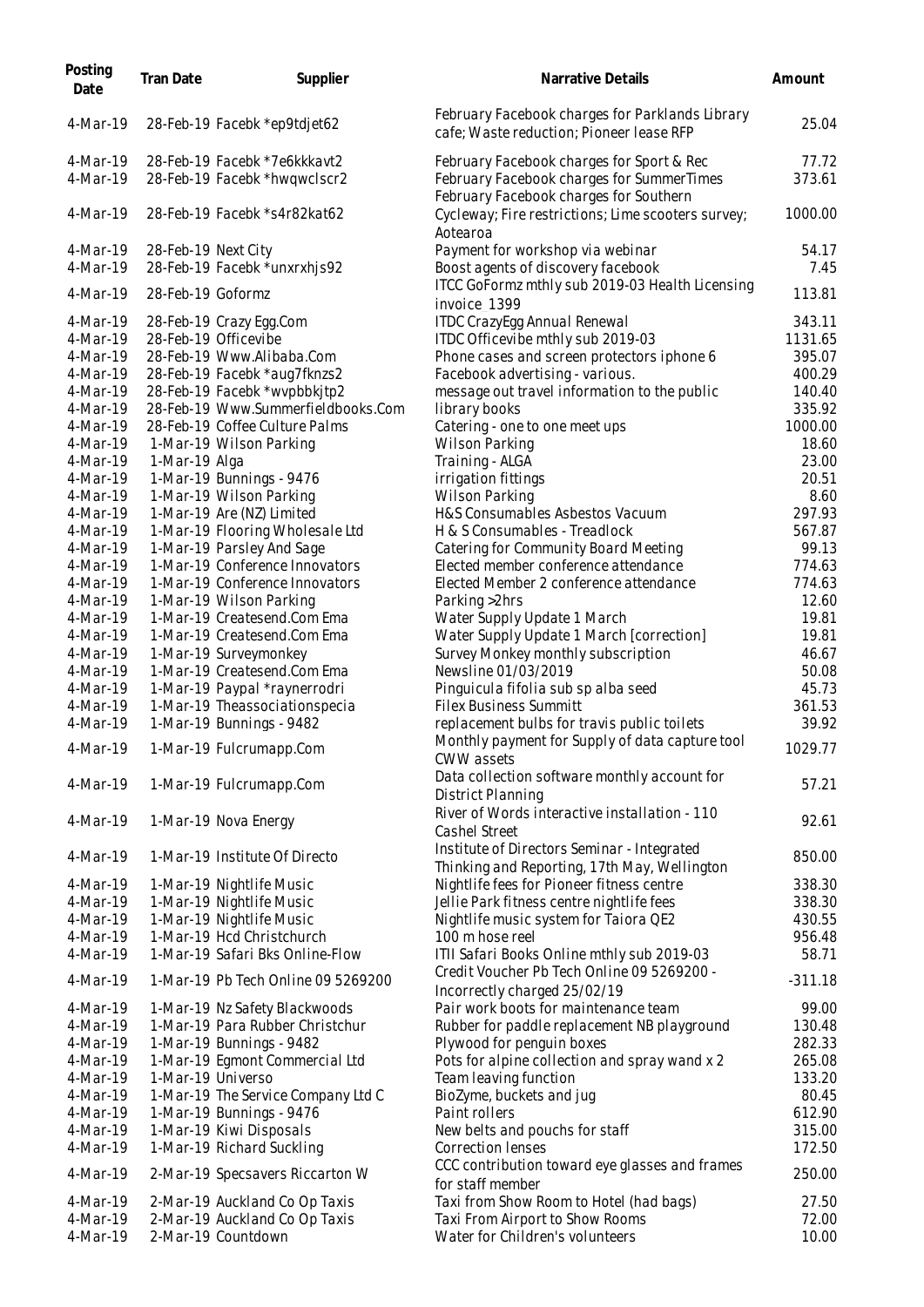| Posting<br>Date                                                                  | Tran Date        | Supplier                                                                                                                                                                                                         | Narrative Details                                                                                                                                                                                                                 | Amount                                                      |
|----------------------------------------------------------------------------------|------------------|------------------------------------------------------------------------------------------------------------------------------------------------------------------------------------------------------------------|-----------------------------------------------------------------------------------------------------------------------------------------------------------------------------------------------------------------------------------|-------------------------------------------------------------|
| 4-Mar-19                                                                         |                  | 2-Mar-19 Twl 120 Northlands                                                                                                                                                                                      | Tarp for back of gazebo children's day                                                                                                                                                                                            | 29.00                                                       |
| 4-Mar-19                                                                         |                  | 2-Mar-19 Vimeo Plus                                                                                                                                                                                              | Subscription for video sharing site used for<br>professional development                                                                                                                                                          | 103.79                                                      |
| 4-Mar-19<br>4-Mar-19<br>4-Mar-19<br>4-Mar-19                                     | 2-Mar-19 Glo.Com | 2-Mar-19 Central Innovation<br>2-Mar-19 Cheap Cabs<br>2-Mar-19 Sq *chic Bazaar                                                                                                                                   | Online training for Yoga tutors<br>ITCC Central Innovation mthly sub 2019-03<br>Taxi<br>Giftware for resale in B G V C Gift shop                                                                                                  | 27.10<br>339.25<br>53.00<br>2460.95                         |
| 4-Mar-19                                                                         |                  | 3-Mar-19 Countdown                                                                                                                                                                                               | apples and rain for bait to attract birds to mist<br>nets for the purpose of bird banding training                                                                                                                                | 29.38                                                       |
| 4-Mar-19<br>4-Mar-19<br>4-Mar-19<br>4-Mar-19<br>4-Mar-19<br>4-Mar-19             |                  | 3-Mar-19 Auckland Showgrounds Cate<br>3-Mar-19 Ecodrop Metro<br>3-Mar-19 Amandeep Sood Taxi<br>3-Mar-19 Bp Connect Marshlands<br>3-Mar-19 Timely Limited<br>3-Mar-19 Amazon Web Services                         | Food<br>Dump fees<br>taxi to airport<br>Milk for BLFP<br>Calendar booking system for phone users<br>Hosting fee for CBD 3D models and Smart                                                                                       | 4.00<br>10.14<br>61.30<br>8.38<br>23.00<br>31.04            |
|                                                                                  |                  |                                                                                                                                                                                                                  | Christchurch website.                                                                                                                                                                                                             |                                                             |
| 4-Mar-19                                                                         |                  | 3-Mar-19 Couplands Bakeries                                                                                                                                                                                      | Catering for Community Board meeting 4 March                                                                                                                                                                                      | 10.96                                                       |
| 4-Mar-19                                                                         |                  | 3-Mar-19 Paknsave Moorhouse                                                                                                                                                                                      | Catering for Community Board Meeting 4 March                                                                                                                                                                                      | 41.02                                                       |
| 4-Mar-19                                                                         |                  | 3-Mar-19 Countdown                                                                                                                                                                                               | Catering for Community Board meeting 4 March                                                                                                                                                                                      | 42.24                                                       |
| $4-Mar-19$<br>4-Mar-19<br>4-Mar-19<br>4-Mar-19<br>4-Mar-19                       |                  | 3-Mar-19 Surplus Brokers Ltd<br>3-Mar-19 Sp * Lilybee Wrap<br>4-Mar-19 Chch City Council Civic<br>4-Mar-19 Asb Showgrounds<br>4-Mar-19 Ferrymead Mitre 10 Mega                                                   | Urn for the boardroom<br>Giftware for resale in B G V C Gift shop<br>special licence for board game day.<br>Food<br>PS205 Security - WO                                                                                           | 295.00<br>2343.12<br>63.25<br>10.00<br>25.98                |
| 4-Mar-19                                                                         |                  | 4-Mar-19 Mitre 10 Beckenham                                                                                                                                                                                      | Wall repair equipment for Areta Wilkinson<br>installation in Moroki exhibition                                                                                                                                                    | 106.42                                                      |
| 4-Mar-19<br>4-Mar-19                                                             |                  | 4-Mar-19 Mitre 10 Mega Papanui<br>4-Mar-19 Architectural Designer                                                                                                                                                | Fan Floor Drum High Velocity 600mm<br>Communication workshop                                                                                                                                                                      | 476.10<br>40.00                                             |
| 4-Mar-19                                                                         |                  | 4-Mar-19 Smiths City 8241                                                                                                                                                                                        | Replacement fridge freezer for Plains Region<br>office located at 130 Hussey Rd                                                                                                                                                   | 929.00                                                      |
| 4-Mar-19<br>4-Mar-19<br>4-Mar-19<br>4-Mar-19<br>4-Mar-19<br>4-Mar-19             |                  | 4-Mar-19 Animates Tower Junction<br>4-Mar-19 Auckland Co Op Taxis<br>4-Mar-19 Mitre 10 Mega Papanui<br>4-Mar-19 Jaycar Pty Ltd<br>4-Mar-19 New World Prestons<br>4-Mar-19 Vendella International                 | Fish food<br>hotel to conference<br>Section E secateurs snips and shears<br>TV antenna twist on plug<br>volunteers from Ravendowns did a beach clean<br>up so provide thank you fruit for there lunch<br>Sheets for accommodation | 22.66<br>13.10<br>69.98<br>15.20<br>57.13<br>390.25         |
| 4-Mar-19                                                                         |                  | 4-Mar-19 Countdown                                                                                                                                                                                               | Catering for Community Board Meeting 4 March                                                                                                                                                                                      | 15.66                                                       |
| 4-Mar-19<br>4-Mar-19<br>4-Mar-19<br>4-Mar-19<br>4-Mar-19                         |                  | 4-Mar-19 New World South City<br>4-Mar-19 Auckland Showgrounds Cate<br>4-Mar-19 Thyme Cottage Ind<br>4-Mar-19 Asb Showgrounds<br>4-Mar-19 Adgraphix Ltd                                                          | Afternoon tea for Whakapapa unit meeting<br>Meal<br>Meal<br>Meal<br>Adgraphix Ltd - Capacity Building - Decals for                                                                                                                | 73.00<br>8.50<br>9.00<br>12.50<br>695.75                    |
| 5-Mar-19                                                                         |                  | 3-Mar-19 Archies Restaurant & Piz                                                                                                                                                                                | Give Gear Get Great Project<br>Food                                                                                                                                                                                               | 32.00                                                       |
| 5-Mar-19                                                                         |                  | 3-Mar-19 B&h Photo 800-606-6969                                                                                                                                                                                  | Various photo studio parts. Clips, Radio<br>transceiver etc.                                                                                                                                                                      | 501.28                                                      |
| 5-Mar-19                                                                         |                  | 3-Mar-19 Cheap Cabs                                                                                                                                                                                              | airport to hotel                                                                                                                                                                                                                  | 75.68                                                       |
| 5-Mar-19                                                                         |                  | 3-Mar-19 Www.Oup.Com                                                                                                                                                                                             | Article: The impact of bicycle helmet legislation<br>on cycling fatalities in Australia                                                                                                                                           | 64.42                                                       |
| 5-Mar-19<br>5-Mar-19<br>5-Mar-19<br>5-Mar-19<br>5-Mar-19<br>5-Mar-19<br>5-Mar-19 |                  | 3-Mar-19 Archies Restaurant & Piz<br>4-Mar-19 Wilson Parking<br>4-Mar-19 Spotify P09c63fc49<br>4-Mar-19 Blacks Fasteners Lt<br>4-Mar-19 Hirepool Ltd Ma<br>4-Mar-19 Bunnings - 9476<br>4-Mar-19 Evolution Cycles | Meal<br>Wilson Parking<br>Gallery spotify account monthly fee<br>Dryer 2<br>Covered trailer for Children's day event<br>Reflective tape for student bikes<br>New bike pump & instructor mirror                                    | 31.00<br>6.60<br>14.99<br>15.50<br>589.38<br>26.80<br>85.18 |
| 5-Mar-19<br>5-Mar-19<br>5-Mar-19                                                 |                  | 4-Mar-19 Wilson Parking<br>4-Mar-19 Relish Catering<br>4-Mar-19 Relish Catering                                                                                                                                  | Parking at Civic car park for meetings<br>Lunch provided for invited guests<br>Catering with invited guests                                                                                                                       | 24.60<br>500.26<br>599.61                                   |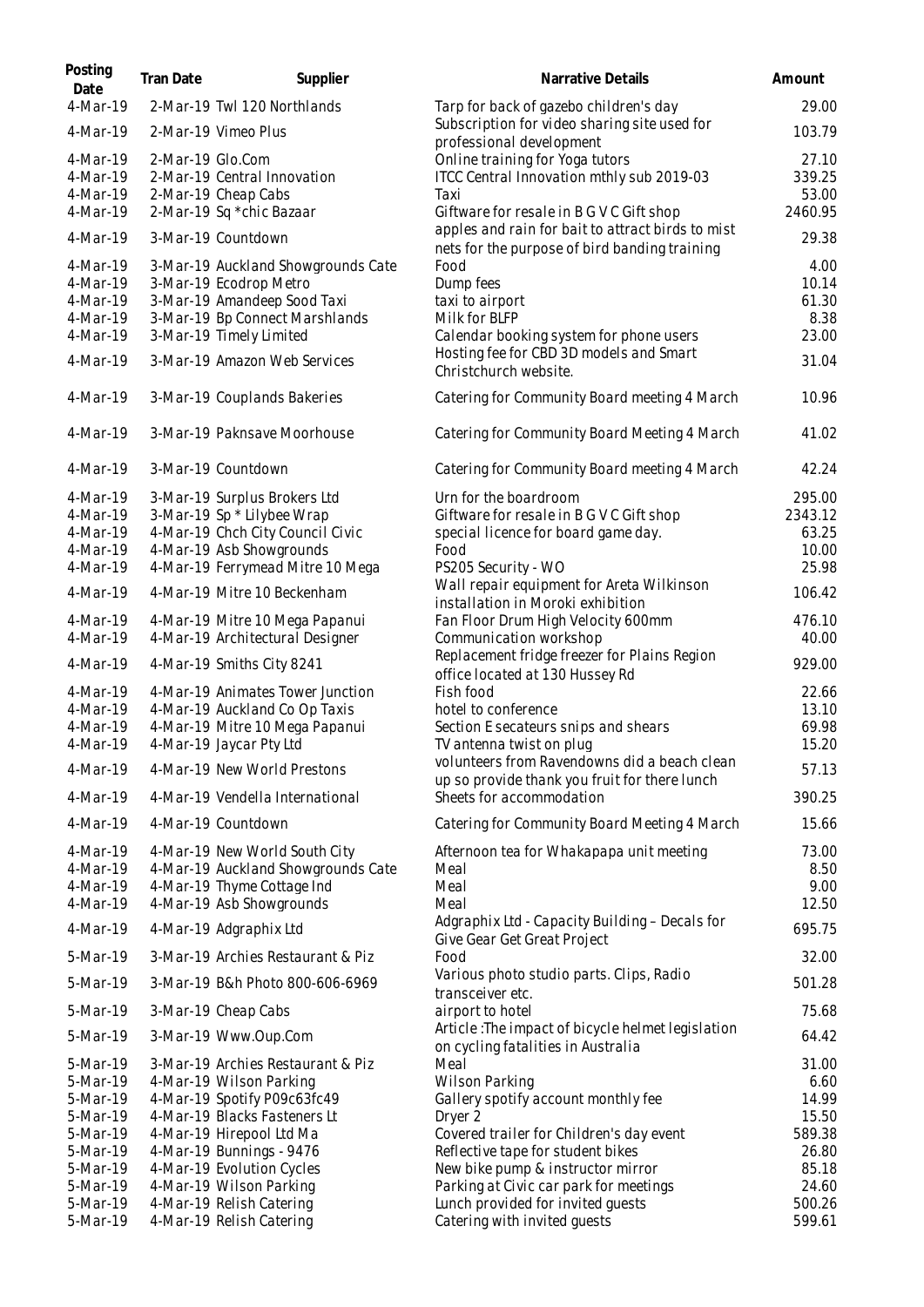| Posting<br>Date | Tran Date       | Supplier                            | Narrative Details                                                                       | Amount          |
|-----------------|-----------------|-------------------------------------|-----------------------------------------------------------------------------------------|-----------------|
| 5-Mar-19        |                 | 4-Mar-19 Amare Safety Christchurch  | safety boots - Chem Lab                                                                 | 222.53          |
| 5-Mar-19        |                 | 4-Mar-19 Bunnings - 9482            | New shower heads, drain cleaner & drain<br>unblocker                                    | 122.32          |
| 5-Mar-19        |                 | 4-Mar-19 Para Rubber Christchur     | Foam for CAM Maketu carving brackets                                                    | 79.50           |
| 5-Mar-19        |                 | 4-Mar-19 Harvey Norman              | Extra long lighting cable                                                               | 40.90           |
| 5-Mar-19        |                 | 4-Mar-19 Oborns Nautical Rcctn      | Carabiner for Line ropes                                                                | 25.40           |
| 5-Mar-19        |                 | 4-Mar-19 Bunnings - 9476            | <b>Screws</b>                                                                           | 36.55           |
| 5-Mar-19        |                 | 4-Mar-19 Advance Intl Cleaning      | Pool Side Cleaning Products                                                             | 165.61          |
| 5-Mar-19        |                 | 4-Mar-19 Vegeland                   | animal area , green for rabbits and pigs                                                | 16.20           |
| 5-Mar-19        |                 | 4-Mar-19 Bunnings - 9482            | towing stuff help get out of habitat areas                                              | 37.05           |
| 5-Mar-19        |                 | 4-Mar-19 Scorpio Books              | library books                                                                           | 177.99          |
| 5-Mar-19        |                 | 4-Mar-19 Sushi Time                 | Catering for Community Board Meeting 4 March                                            | 16.70           |
| 5-Mar-19        |                 | 4-Mar-19 Cheap Cabs                 | Cab journey from Auckland Airport to MPI offices<br>for co-regulators meeting           | 32.40           |
| 5-Mar-19        |                 | 4-Mar-19 Bunnings - 9476            | NPW Bike stands for the Storage shed                                                    | 64.36           |
| 5-Mar-19        | 4-Mar-19 Safran |                                     | Meal                                                                                    | 22.50           |
| 5-Mar-19        |                 | 5-Mar-19 Jaycar Pty Ltd             | Audio leads for installation of Areta Wilkinson<br>sound component in Moroki exhibition | 90.70           |
| 5-Mar-19        |                 | 5-Mar-19 Twl 120 Northlands         | Stationary for Taiora QEII Super Glue and<br>Container                                  | 15.00           |
| 5-Mar-19        |                 | 5-Mar-19 Ccc Parking                | Binoculars for field work                                                               | 2.05            |
| 5-Mar-19        |                 | 5-Mar-19 Ccc Parking                | CCC parking                                                                             | 3.60            |
|                 |                 |                                     | 10 x plastic brochure holders for volunteer                                             |                 |
| 5-Mar-19        |                 | 5-Mar-19 Fab Plastics Limited       | newsletters                                                                             | 143.75          |
| 5-Mar-19        |                 | 5-Mar-19 Conferences & Events 12    | Pacific earthquake engineering conference<br>attendance                                 | 1092.50         |
| 5-Mar-19        |                 | 5-Mar-19 Little River Cafe & Sto    | Milk Little River Service Centre                                                        | 6.40            |
| 5-Mar-19        |                 | 5-Mar-19 Ccc Parking                | car parking for meeting                                                                 | 5.15            |
| 5-Mar-19        |                 | 5-Mar-19 Wasteco Finance NZ Limi    | Rubbish bin hire and disposal for event                                                 | 373.75          |
| 5-Mar-19        |                 | 5-Mar-19 Topmaq C0184 Chch          | Fence post puller. Purchased for Urban Parks<br>Rangers.                                | 89.00           |
| 5-Mar-19        |                 | 5-Mar-19 Ferrymead Mitre 10 Mega    | Tools and health and safety equipment for Bexley<br>Park volunteers                     | 723.65          |
| 5-Mar-19        |                 | 5-Mar-19 Twl 123 Eastgate           | USB Multi Hub ports for remote working situation                                        | 67.00           |
| 5-Mar-19        |                 | 5-Mar-19 Auckland Co Op Taxis       | hotel to conference                                                                     | 13.50           |
| 5-Mar-19        |                 | 5-Mar-19 Ccc Art Gallery Car Prk    | Parking for meetings at Civic                                                           | 17.00           |
| 5-Mar-19        |                 | 5-Mar-19 Phone Zone Northlan        | New phone cover - as life proof case broke                                              | 61.14           |
| 5-Mar-19        | 5-Mar-19 Branz  |                                     | <b>BRANZ Junctions Training</b>                                                         | 396.00          |
| 5-Mar-19        |                 | 5-Mar-19 Permark Industries Ltd     | Name badges for RSU                                                                     | 26.62           |
| 6-Mar-19        |                 | 4-Mar-19 Pmi - Membership           | Project Management Institute Membership                                                 | 284.50          |
|                 |                 |                                     | Renewal<br>New Zealand 2019 ASTT Technical Forum                                        | 285.00          |
| $6$ -Mar-19     |                 | 4-Mar-19 Great Southern Press       |                                                                                         |                 |
| $6$ -Mar-19     |                 | 4-Mar-19 Html Email Check           | ITDC html email check mthly sub 2019-03                                                 | 22.51           |
| $6$ -Mar-19     |                 | 4-Mar-19 Formassembly.Com           | ITDC FormAssembly mthly sub 2019-03                                                     | 392.89          |
| $6$ -Mar-19     |                 | 4-Mar-19 Pmi - Membership           | PMI membership fees 2019                                                                | 284.50          |
| 6-Mar-19        |                 | 4-Mar-19 Www.Summerfieldbooks.Com   | library books                                                                           | 49.59           |
| 6-Mar-19        |                 | 4-Mar-19 Amzn Mktp Us*mi8ia0ke0     | library books                                                                           | 70.98           |
| 6-Mar-19        |                 | 4-Mar-19 Uber Trip Rui7k Help. Uber | Taxi                                                                                    | 37.70           |
| 6-Mar-19        |                 | 5-Mar-19 Wilson Parking             | <b>Wilson Parking</b>                                                                   | 8.60            |
| 6-Mar-19        |                 | 5-Mar-19 Saecowilson - Christch     | Workshop Consumables                                                                    | 181.15<br>99.00 |
| $6$ -Mar-19     |                 | 5-Mar-19 Bunnings - 9476            | Toe boards for new scaffolding tower                                                    |                 |
| 6-Mar-19        |                 | 5-Mar-19 Museums Australia          | Application fee for MAPDA awards.<br>Pressure Sprayer and pest control spray used for   | 53.33           |
| $6$ -Mar-19     |                 | 5-Mar-19 Bunnings - 9482            | insect control around poolside and change room<br>drain                                 | 70.77           |
| 6-Mar-19        |                 | 5-Mar-19 Createsend.Com Ema         | Community Board Newsletters Spreydon-<br>Cashmere - March 2019 second version           | 7.60            |
|                 |                 |                                     | Community Board Newsletters Spreydon-                                                   |                 |
| $6$ -Mar-19     |                 | 5-Mar-19 Createsend.Com Ema         | Cashmere - March 2019                                                                   | 7.60            |
| 6-Mar-19        |                 | 5-Mar-19 Createsend.Com Ema         | Community Board Newsletters Banks Peninsula -<br>March 2019                             | 9.21            |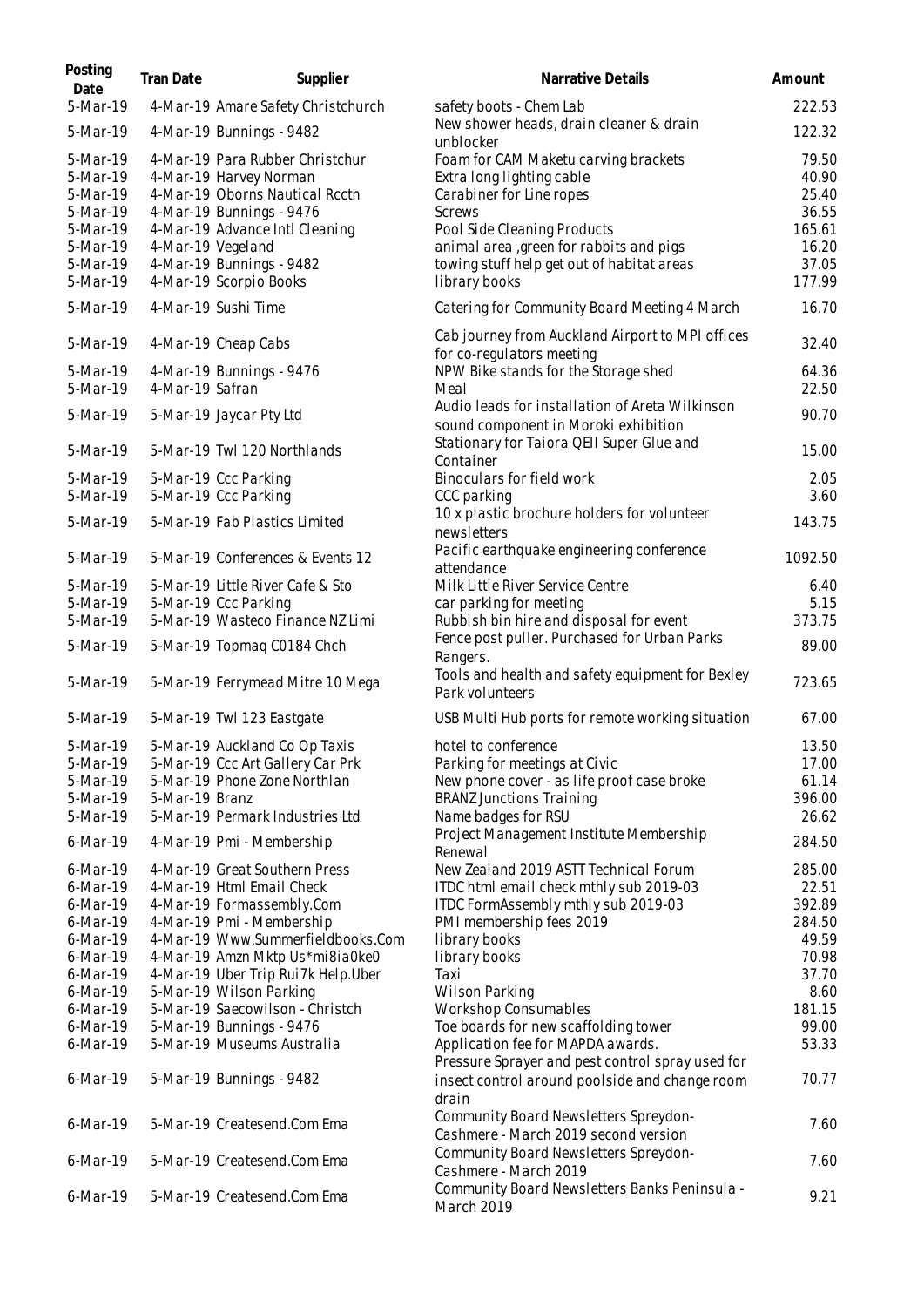| Posting<br>Date | Tran Date    | Supplier                                                  | Narrative Details                                                                      | Amount |
|-----------------|--------------|-----------------------------------------------------------|----------------------------------------------------------------------------------------|--------|
| $6$ -Mar-19     |              | 5-Mar-19 Createsend.Com Ema                               | Community Board Newsletters Halswell-Hornby-<br>Riccarton - March 2019                 | 10.38  |
| 6-Mar-19        |              | 5-Mar-19 Createsend.Com Ema                               | Community Board Newsletters Coastal-Burwood -<br>March 2019                            | 10.51  |
| 6-Mar-19        |              | 5-Mar-19 Createsend.Com Ema                               | Lyttelton Harbour Wastewater Project                                                   | 10.98  |
| $6$ -Mar-19     |              | 5-Mar-19 Nz Safety Blackwoods                             | Sunglasses for instructors                                                             | 25.47  |
| 6-Mar-19        |              | 5-Mar-19 Wilson Parking                                   | Parking at Civic car park for meetings                                                 | 18.60  |
| 6-Mar-19        |              | 5-Mar-19 Ecodrop Metro                                    | Refuse                                                                                 | 45.61  |
| 6-Mar-19        |              | 5-Mar-19 CJP Leathart Ltd                                 | Doctor's payment for bee sting                                                         | 53.00  |
| 6-Mar-19        |              | 5-Mar-19 Wilson Parking                                   | Parking for meeting at Civic Building                                                  | 6.60   |
| $6$ -Mar-19     |              | 5-Mar-19 Nz Safety Blackwoods                             | Safety clothing                                                                        | 148.28 |
| 6-Mar-19        |              | 5-Mar-19 Countdown                                        | Catering item for German delegation visit on 7<br>March 2019                           | 1.70   |
| 6-Mar-19        |              | 5-Mar-19 Wilson Parking                                   | Parking at Civic                                                                       | 6.60   |
| 6-Mar-19        |              | 5-Mar-19 Bunnings - 9482                                  | Light bulbs and door stopper                                                           | 41.36  |
| 6-Mar-19        |              | 5-Mar-19 Supervalue Sumner                                | Milk for the month of February                                                         | 37.75  |
| 6-Mar-19        |              | 5-Mar-19 Mainland Taxi                                    | Taxi                                                                                   | 69.10  |
|                 |              |                                                           | Parsley & Sage - Catering for Chairs & Staff Forum                                     |        |
| 6-Mar-19        |              | 5-Mar-19 Parsley And Sage                                 | on 1 March 2019                                                                        | 125.24 |
| $6$ -Mar-19     |              | 6-Mar-19 Mister Minit The Palms                           | Engraving of trophy                                                                    | 20.90  |
| $6$ -Mar-19     |              | 6-Mar-19 Stuff Media (Ps)                                 | Newspaper delivery at Taiora QEII                                                      | 146.39 |
| 6-Mar-19        |              | 6-Mar-19 New World South City                             | Refreshments for YA programme Pride Week                                               | 16.94  |
| 6-Mar-19        |              | 6-Mar-19 Metro Card Online                                | Transport for leader when bussing to locations                                         | 30.00  |
| $6$ -Mar-19     | 6-Mar-19 A2Z |                                                           | Chalk for court work                                                                   | 4.00   |
|                 |              |                                                           |                                                                                        |        |
| $6$ -Mar-19     |              | 6-Mar-19 Nzrc Online Shop                                 | First Aid Revalidation training held 22 Mar 2019                                       | 130.00 |
| 6-Mar-19        |              | 6-Mar-19 Wgtn Combined Taxis                              | Wellington City to Airport - SOLGM Regulatory<br>Reference Group meeting               | 41.10  |
| $6$ -Mar-19     |              | 6-Mar-19 Green Cabs Ltd                                   | Wellington airport to City - SOLGM Regulatory<br>Reference Group meeting               | 57.40  |
| $6$ -Mar-19     |              | 6-Mar-19 Briscoes Chch Salisbury                          | Material for repair to Mayoral Chains box                                              | 6.99   |
| 6-Mar-19        |              | 6-Mar-19 Spotlight Stores NZ Ltd                          | Materials for repairs to Mayoral Chains box                                            | 11.55  |
| 6-Mar-19        |              | 6-Mar-19 Price Wise Limited                               | Padlocks for Mayoral Chains box                                                        | 19.00  |
| 6-Mar-19        |              | 6-Mar-19 Briscoes Chch Salisbury                          | Forks for Councillors Lounge                                                           | 19.90  |
| 6-Mar-19        |              | 6-Mar-19 Aarque Group Limited                             | 1 x HP 761 400ml Grey Ink for HP7200ps Large<br>format printer                         | 346.82 |
| 6-Mar-19        |              | 6-Mar-19 Four Square Akaroa                               | Light Bulbs                                                                            | 18.50  |
| 6-Mar-19        |              | 6-Mar-19 Auckland Co Op Taxis                             | hotel to conference                                                                    | 12.90  |
|                 |              |                                                           | milk for Redwood staff                                                                 | 7.98   |
| 6-Mar-19        |              | 6-Mar-19 Caltex Redwood                                   |                                                                                        |        |
| 6-Mar-19        |              | 6-Mar-19 Mitre 10 Mega Papanui                            | Stain, paint brushes & filler for bench                                                | 44.86  |
| 6-Mar-19        |              | 6-Mar-19 Green Cabs Ltd                                   | Taxi to wellington airport                                                             | 39.20  |
| 6-Mar-19        |              | 6-Mar-19 Wgtn Combined Taxis                              | Taxi to Ministry for Environment Wellington                                            | 49.10  |
| 7-Mar-19        |              | 27-Feb-19 Bnf Reprovtelign2334405                         | Library book                                                                           | 42.88  |
| 7-Mar-19        |              | 4-Mar-19 Christchurch Airport                             | Christchurch airport parking for trip to Auckland<br>to attend MPI regulators meeting. | 30.00  |
| 7-Mar-19        |              | 5-Mar-19 Lil Regie Ltd                                    | 3 day conference including field trip and                                              | 977.50 |
| 7-Mar-19        |              |                                                           | conference 3-5 April 2109<br>fee for fulcrom users for field data collection           | 172.24 |
|                 |              | 5-Mar-19 Fulcrumapp.Com                                   |                                                                                        | 157.10 |
| 7-Mar-19        |              | 6-Mar-19 Mainfreight Ltd Online                           | G2 Service Transport to Nelson                                                         |        |
| 7-Mar-19        |              | 6-Mar-19 Cial Online Parking                              | Airport car parking - attending conference                                             | 59.00  |
| 7-Mar-19        |              | 6-Mar-19 Createsend.Com Ema                               | Community Board Newsletters Fendalton-<br>Waimairi-Harewood March 2019                 | 9.64   |
| 7-Mar-19        |              | 6-Mar-19 Createsend.Com Ema                               | Friends March 2019 Newsletter                                                          | 15.91  |
| 7-Mar-19        |              | 6-Mar-19 Createsend.Com Ema                               | CCC events update - March 2019                                                         | 178.60 |
| 7-Mar-19        |              | 6-Mar-19 Kmart - Riccarton                                | Chalk for court work                                                                   | 5.00   |
| 7-Mar-19        |              | 6-Mar-19 Wilson Parking                                   | Parking at Civic car park for meetings                                                 | 12.60  |
| 7-Mar-19        |              | 6-Mar-19 Nz Safety Blackwoods                             | Footwear and rain coat                                                                 | 216.94 |
| 7-Mar-19        |              | 6-Mar-19 Freedom Furniture Moorhou                        | 3x tea towel holders purchased for staff room<br>area                                  | 17.85  |
| 7-Mar-19        |              | 6-Mar-19 George Henry & Co Ltd                            | Workshop Consuables                                                                    | 364.85 |
| 7-Mar-19        |              | 6-Mar-19 Ymca Christchurch                                | accomm for 2 while attending training in Chch                                          | 175.00 |
| 7-Mar-19        |              |                                                           |                                                                                        | 55.60  |
| 7-Mar-19        |              | 6-Mar-19 Auckland Co Op Taxis<br>6-Mar-19 Blue Star Taxis | airport to home                                                                        |        |
|                 |              |                                                           | hotel to airport                                                                       | 70.00  |
| 7-Mar-19        |              | 6-Mar-19 Corporate Cabs Limit                             | airport to home - meeting in auckland                                                  | 60.80  |
| 7-Mar-19        |              | 6-Mar-19 Corporate Cabs Limit                             | Taxi for meeting                                                                       | 69.60  |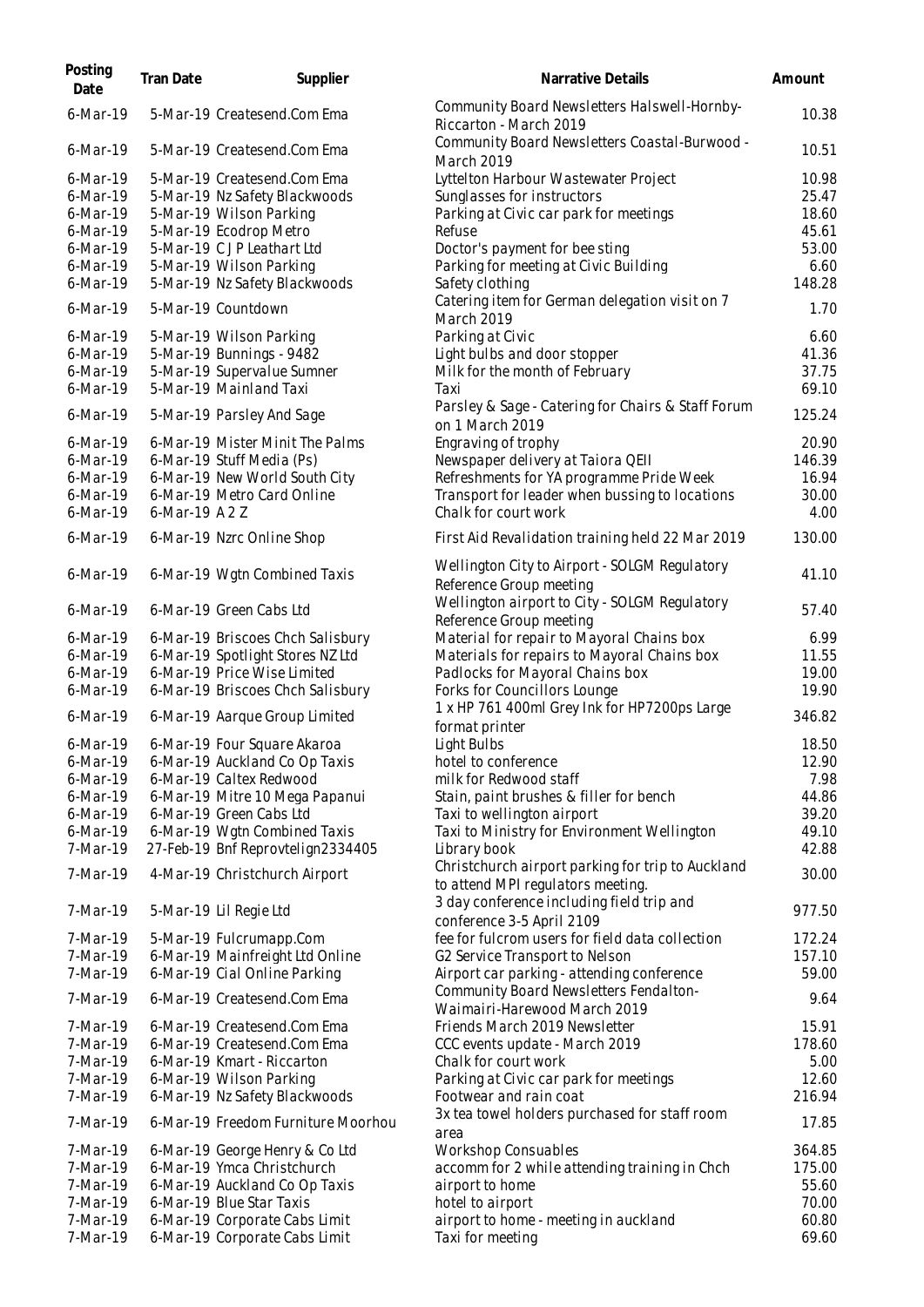| Posting<br>Date      | Tran Date | Supplier                                     | Narrative Details                                                                   | Amount       |
|----------------------|-----------|----------------------------------------------|-------------------------------------------------------------------------------------|--------------|
| 7-Mar-19             |           | 6-Mar-19 Bunnings - 9476                     | Tap adaptors different sizes                                                        | 21.86        |
| 7-Mar-19             |           | 6-Mar-19 Caltex Hornby                       | Milk for tearoom                                                                    | 8.20         |
| 7-Mar-19             |           | 7-Mar-19 New World Fendalton                 | Supplies for FWH staff at Avice Hill<br>Flight from Auckland to Christchurch (after | 21.36        |
| 7-Mar-19             |           | 7-Mar-19 Air NZ Online                       | attending the LGSPG meeting)                                                        | 233.00       |
| 7-Mar-19             |           | 7-Mar-19 Countdown                           | Consumables for Staff Room at Taiora QEII                                           | 3.50         |
| 7-Mar-19             |           | 7-Mar-19 Chch City Council Civic             | Parking coupons x 2 books of 60 min                                                 | 62.00        |
| 7-Mar-19             |           | 7-Mar-19 Relish Catering                     | Catering of the Coastal-Burwood Community                                           | 101.20       |
|                      |           |                                              | Board meeting on Monday 4 March<br>A replacement rechargeable torch for our         |              |
| 7-Mar-19             |           | 7-Mar-19 Ferrymead Mitre 10 Mega             | emergency building kit.                                                             | 19.99        |
| 7-Mar-19             |           | 7-Mar-19 Mitre 10 Beckenham                  | Parks watering                                                                      | 5.99         |
| 7-Mar-19             |           | 7-Mar-19 Twl 175 South City                  | Locks for readiscover boxes in parks                                                | 30.00        |
| 7-Mar-19             |           | 7-Mar-19 Olivers Engraving                   | Trophies for Consenting & Compliance Group star                                     | 75.90        |
|                      |           |                                              | awards                                                                              |              |
| 7-Mar-19             |           | 7-Mar-19 Relish Catering                     | Catering Banks Peninsula Community Board                                            | 305.90       |
|                      |           |                                              | meeting<br>Taxi fare from Wellington airport to Metro                               |              |
| 7-Mar-19             |           | 7-Mar-19 Wgtn Combined Taxis                 | Managers meeting venue in Wellington.                                               | 39.10        |
| 7-Mar-19             |           | 7-Mar-19 Countdown                           | Milk for Carlyle                                                                    | 6.76         |
| 7-Mar-19             |           | 7-Mar-19 Paper Plus Eastgate                 | Vouchers for Edible Gardens Award                                                   | 20.00        |
| 7-Mar-19             |           | 7-Mar-19 Twl 123 Eastgate                    | Edible Garden Awards                                                                | 39.00        |
| 8-Mar-19             |           | 5-Mar-19 Justins Active Managem              | New Zealand Fitness Industry Leaders Roundtable                                     | 207.81       |
| 8-Mar-19             |           | 6-Mar-19 Allprint Marktg Srvces              | Membership Discount Stickers for Retail at                                          | 428.61       |
|                      |           |                                              | Facilities                                                                          |              |
| 8-Mar-19             |           | 6-Mar-19 Pmi - Membership                    | Project Management Institute Membership                                             | 286.23       |
| 8-Mar-19             |           | 6-Mar-19 Pmi - Member Auto Renew             | Renewal<br>PMI membership                                                           | 286.23       |
| 8-Mar-19             |           | 6-Mar-19 Vimeo Plus                          | ITDC Vimeo Plus mthly sub 2019-03                                                   | 104.41       |
| 8-Mar-19             |           | 6-Mar-19 Red Rocks Cafe                      | <b>Evening Meal</b>                                                                 | 12.50        |
| 8-Mar-19             |           | 6-Mar-19 Mat Lipe Dot Com                    | Plug in for Desk Net - Bellows functionality                                        | 66.64        |
| 8-Mar-19             |           | 7-Mar-19 Wilson Parking                      | Wilson Parking                                                                      | 4.60         |
| 8-Mar-19             |           | 7-Mar-19 Mobil Aranui                        | Fuel - Midges                                                                       | 143.48       |
| 8-Mar-19             |           | 7-Mar-19 Secure Parking Nz                   | parking central city meeting                                                        | 6.00         |
| 8-Mar-19             |           | 7-Mar-19 Pricewaterhousecoope                | Introductory corporate treasury management<br>course 10/05/19                       | 862.50       |
| 8-Mar-19             |           | 7-Mar-19 Createsend.Com Ema                  | Our Own Ron - Invite 3 final (\$1k)                                                 | 7.41         |
| 8-Mar-19             |           | 7-Mar-19 Createsend.Com Ema                  | Community Board Newsletters Linwood-Central-                                        | 17.53        |
|                      |           |                                              | Heathcote - March 2019                                                              |              |
| 8-Mar-19             |           | 7-Mar-19 Wilson Parking                      | Parking at Civic car park for meetings                                              | 24.60        |
| 8-Mar-19             |           | 7-Mar-19 Gooses Screen Design 2007           | Bags made and printed for the network Storytimes                                    | 676.49       |
| 8-Mar-19             |           | 7-Mar-19 Bunnings - 9482                     | and Babytimes resources.<br>replacement decking materials for cottage               | 487.94       |
| 8-Mar-19             |           | 7-Mar-19 Wilson Parking                      | parking in Chch while attending workshop                                            | 12.60        |
| 8-Mar-19             |           | 7-Mar-19 Action Powder Coatin                | powdercoat mesh for conservation racks                                              | 386.40       |
| 8-Mar-19             |           | 7-Mar-19 George Henry & Co Ltd               | Makita 18 volt drill and impact driver set.                                         | 949.23       |
| 8-Mar-19             |           | 7-Mar-19 Signage Sys Baxgroup                | Filament for 3D printing                                                            | 104.19       |
| 8-Mar-19             |           | 7-Mar-19 Wilson Parking                      | Parking at Civic                                                                    | 6.60         |
| 8-Mar-19             |           | 7-Mar-19 Para Rubber Christchur              | foam for CAM maketu carving brackets                                                | 20.00        |
| 8-Mar-19             |           | 7-Mar-19 Smiths City 8241                    | Ream of paper for photo copier                                                      | 6.99         |
| 8-Mar-19             |           | 7-Mar-19 Espial Marketing                    | Giftware for resale in B G V C Giftshop                                             | 199.30       |
| 8-Mar-19             |           | 8-Mar-19 Four Square Akaroa                  | Staff consumables for example milk                                                  | 107.94       |
| 8-Mar-19             |           | 8-Mar-19 Briscoes Chch Salisbury             | Command strips for installation of Sumner Road                                      | 36.37        |
| 8-Mar-19             |           | 8-Mar-19 Books & Gifts Outlet St             | exhibition at Lyttelton<br>Prizes for both FWH & HHR Garden Awards                  | 50.00        |
| 8-Mar-19             |           | 8-Mar-19 Countdown                           | I Love New Brighton 2019 Volunteer Recognition -                                    | 100.00       |
|                      |           |                                              | gift card.                                                                          |              |
| 8-Mar-19<br>8-Mar-19 |           | 8-Mar-19 Ccc Parking<br>8-Mar-19 Ccc Parking | Parking for meeting                                                                 | 5.15<br>6.70 |
| 8-Mar-19             |           | 8-Mar-19 Twl 220 Riccarton                   | Parking for meeting<br>insect repellant                                             | 10.00        |
| 8-Mar-19             |           | 8-Mar-19 Twl 123 Eastgate                    | ball to go with the hoop for youth                                                  | 5.00         |
|                      |           |                                              | Iollipops/prizes for participating in activities as                                 |              |
| 8-Mar-19             |           | 8-Mar-19 Countdown                           | part of local council run event LYFE                                                | 14.45        |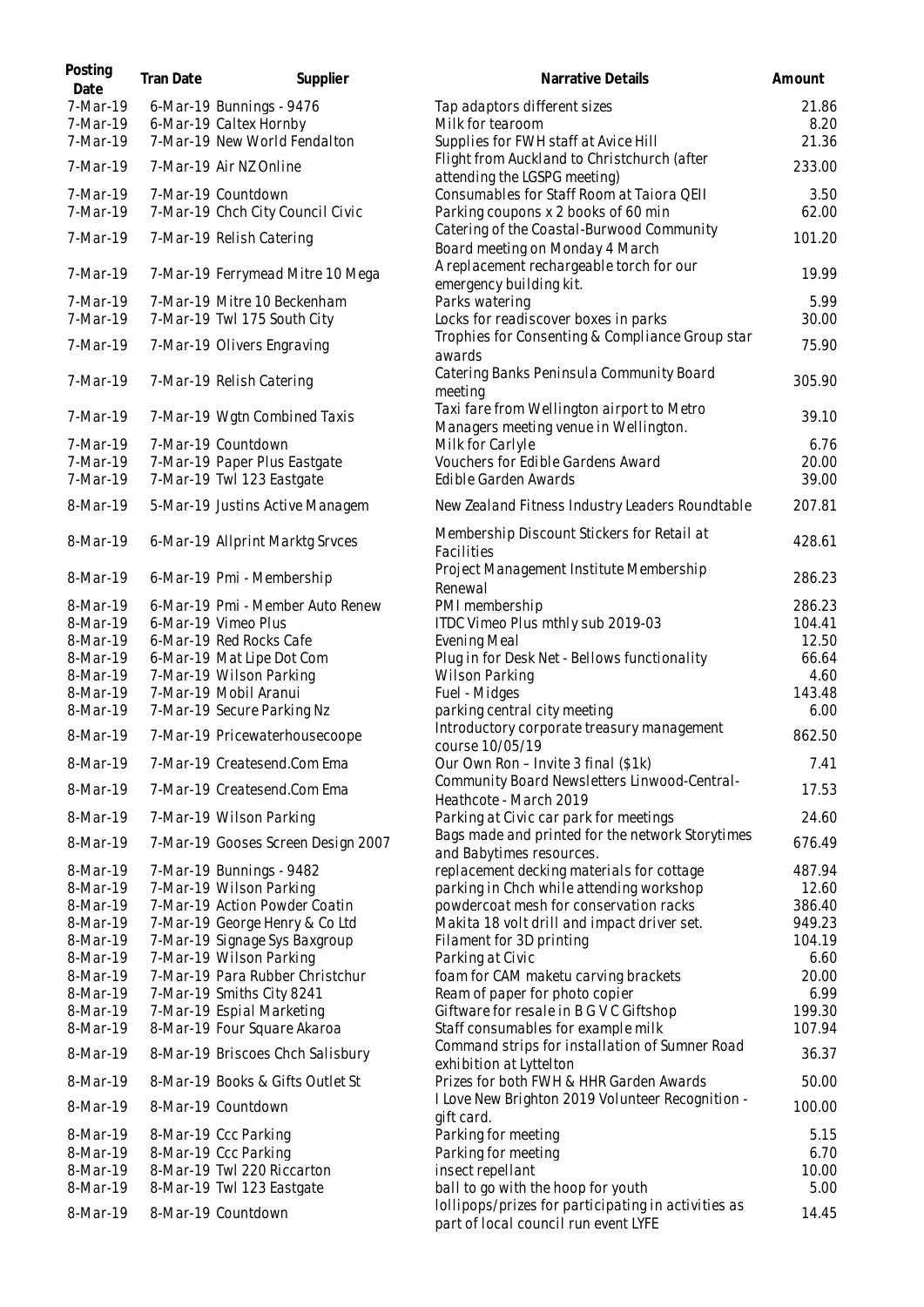| Posting<br>Date        | Tran Date     | Supplier                                                   | Narrative Details                                                                            | Amount       |
|------------------------|---------------|------------------------------------------------------------|----------------------------------------------------------------------------------------------|--------------|
| 8-Mar-19               |               | 8-Mar-19 Paramount Pools & Spa                             | 1 No. extension pole and 2 No. replacement bags<br>for pool scoop at Graham Condon pool      | 92.20        |
| 8-Mar-19               |               | 8-Mar-19 Wgtn Combined Taxis                               | Taxi fare from Metro managers meeting venue to<br>Wellington airport.                        | 46.10        |
| 8-Mar-19               |               | 8-Mar-19 Wsl Eastgate                                      | CDs for Edible Garden Awards                                                                 | 35.97        |
| 8-Mar-19               |               | 8-Mar-19 Countdown                                         | Artwork vouchers                                                                             | 80.00        |
| 8-Mar-19               |               | 8-Mar-19 New World Prestons                                | milk for staff                                                                               | 6.78         |
| 11-Mar-19              |               | 6-Mar-19 Singaporeai 2427279777                            | Airline taxes                                                                                | 472.88       |
| 11-Mar-19              |               | 6-Mar-19 Christchurch Airport                              | Airport Parking                                                                              | 30.00        |
| 11-Mar-19              |               | 6-Mar-19 Christchurch Airport                              | Airport Parking                                                                              | 30.00        |
| 11-Mar-19              |               | 7-Mar-19 Fulcrumapp.Com                                    | Fulcrum Subscription - Additional User<br>Two tear drop flags, two flag water bases and      | 41.17        |
| 11-Mar-19              |               | 7-Mar-19 Paypal *flagseller                                | urgent service charge. Purchased for the Coastal-<br>Burwood                                 | 554.30       |
| 11-Mar-19              |               | 7-Mar-19 Highcharts Cloud                                  | Electronic monthly subscription to chart building<br>software for Greater Christchurch       | 13.65        |
| 11-Mar-19              |               | 7-Mar-19 Pmi - Member Auto Renew                           | PMI annual membership and NZ chapter for 2019                                                | 286.57       |
| 11-Mar-19              |               | 7-Mar-19 Pmi - Membership                                  | PMI Membership 2019                                                                          | 286.57       |
| 11-Mar-19              | 7-Mar-19 liba |                                                            | International Institute of Business Analysis -<br>exam fee                                   | 166.76       |
| 11-Mar-19              | 7-Mar-19 liba |                                                            | International Institute of Business Analysis -<br>exam fee                                   | 166.76       |
| 11-Mar-19              | 7-Mar-19 liba |                                                            | International Institute of Business Analysis -<br>Exam fee                                   | 166.76       |
| 11-Mar-19              |               | 8-Mar-19 Wilson Parking                                    | <b>Wilson Parking</b>                                                                        | 8.60         |
| 11-Mar-19              |               | 8-Mar-19 Farmers Moorehouse                                | new dustbuster with brush attachment for<br>Lyttelton to clear dust on shelves               | 57.99        |
| 11-Mar-19              |               | 8-Mar-19 Mobil Aranui                                      | Fuel - Midges                                                                                | 146.03       |
| 11-Mar-19              |               | 8-Mar-19 Trumba Corporation                                | Monthly software licence - Libraries                                                         | 151.52       |
| 11-Mar-19              |               | 8-Mar-19 Advance Fitness                                   | Ziva slam ball                                                                               | 68.84        |
| 11-Mar-19              |               | 8-Mar-19 Createsend.Com Ema                                | Our Own Ron - Invite 4 final (\$500)                                                         | 7.11         |
| 11-Mar-19<br>11-Mar-19 |               | 8-Mar-19 Createsend.Com Ema<br>8-Mar-19 Createsend.Com Ema | Our Own Ron - Invite 4 final (\$500)<br>Our Own Ron - Invite 3 final                         | 7.36<br>7.41 |
| 11-Mar-19              |               | 8-Mar-19 Createsend.Com Ema                                | Cathedral Square Improvements Update 8 March                                                 | 8.08         |
|                        |               | 11-Mar-19 8-Mar-19 Createsend.Com Ema                      | Our Own Ron - Invite 3 final (\$1k) - TOGETHER                                               | 8.28         |
|                        |               |                                                            | partners and sponsors<br>Our Own Ron - Invite 3 final (\$1k) - TOGETHER                      |              |
| 11-Mar-19              |               | 8-Mar-19 Createsend.Com Ema                                | partners and sponsors                                                                        | 9.21         |
| 11-Mar-19              |               | 8-Mar-19 Createsend.Com Ema                                | Newsline 08/03/2019                                                                          | 50.25        |
| 11-Mar-19              |               | 8-Mar-19 Great Southern Press                              | Credit Voucher Great Southern Press - ASTT<br>technical forum: HS,JG,DP                      | $-285.00$    |
|                        |               |                                                            | Credit Voucher Great Southern Press - New                                                    |              |
| 11-Mar-19              |               | 8-Mar-19 Great Southern Press                              | Zealand 2019 ASTT Technical Forum                                                            | $-285.00$    |
| 11-Mar-19              |               | 8-Mar-19 George Henry & Co Ltd                             | 5 ahr batteries -sabre saw blades-Norzon quick<br>cut-safety glasses                         | 382.95       |
| 11-Mar-19              |               | 8-Mar-19 Blacks Fasteners Lt                               | General fastenings for wharf re build project                                                | 478.06       |
| 11-Mar-19              |               | 8-Mar-19 George Henry & Co Ltd                             | New Makita reciprocating saw                                                                 | 481.87       |
| 11-Mar-19              |               | 8-Mar-19 Bunnings - 9476                                   | tarpoline                                                                                    | 132.00       |
| 11-Mar-19              |               | 8-Mar-19 Ross Galt Lock & Key                              | New padlocks and keys                                                                        | 286.80       |
| 11-Mar-19              |               | 8-Mar-19 Christchurch Airport                              | Parking at Christchurch Airport while attending<br>the Metro Managers meeting in Wellington. | 60.00        |
| 11-Mar-19              |               | 8-Mar-19 Dnh*godaddy.Com Nzd                               | GoDaddy Certificate - annual                                                                 | 586.49       |
| 11-Mar-19              |               | 8-Mar-19 Gus*spot Messenger                                | Spot Tracker - tracking device for staff on field                                            | 72.30        |
| 11-Mar-19              |               | 8-Mar-19 Super Cheap Auto                                  | Wiper blades (fitted) to Animal Management                                                   | 27.99        |
| 11-Mar-19              |               | 9-Mar-19 Twl 128 Hornby                                    | truck for CW<br>Hello Hornby - Miscellaneous Expenses                                        | 55.00        |
| 11-Mar-19              |               | 9-Mar-19 Westfield Gift Voucher                            | Sparks & South Island Lantern Festival 2019 -<br>Performer Payment - Vouchers                | 400.00       |
| 11-Mar-19              |               | 9-Mar-19 Countdown                                         | Handwash for planting days                                                                   | 16.00        |
| 11-Mar-19              |               | 9-Mar-19 Bunnings - 9476                                   | Claw pick ups for school student litter projects                                             | 313.48       |
| 11-Mar-19              |               | 9-Mar-19 The Warehouse Online                              | Bar stools                                                                                   | 58.00        |
| 11-Mar-19              |               | 9-Mar-19 Amare Safety Christchurch                         | hi-viz (airport colours) for Mueck courier trip                                              | 14.61        |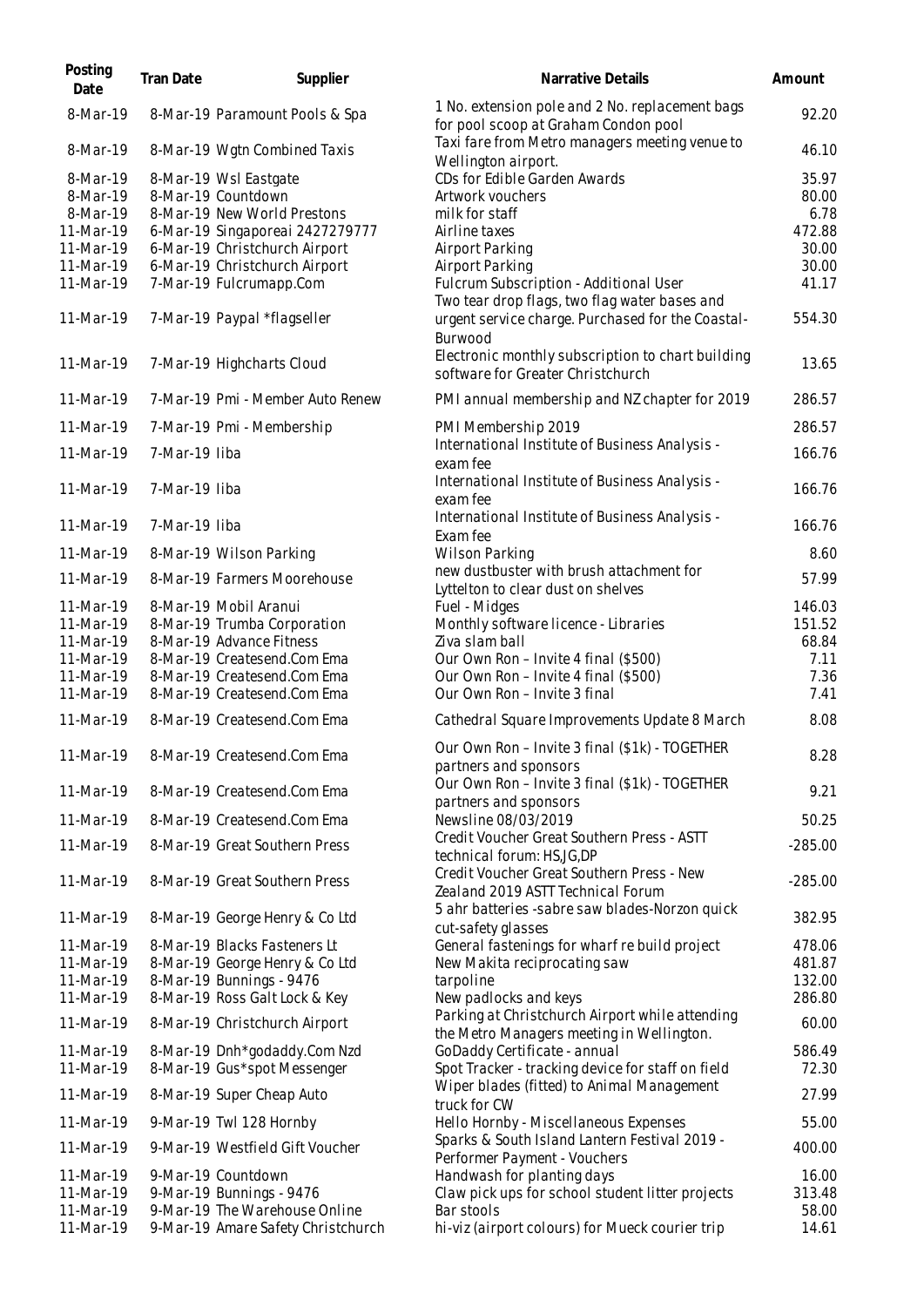| Posting<br>Date        | Tran Date           | Supplier                                                 | Narrative Details                                                                                    | Amount           |
|------------------------|---------------------|----------------------------------------------------------|------------------------------------------------------------------------------------------------------|------------------|
| 11-Mar-19<br>11-Mar-19 |                     | 9-Mar-19 Pakn Save Rangiora<br>10-Mar-19 Vendhq.Com      | Grocerys for re sale in the shop<br>Monthly software licence - Libraries                             | 43.23<br>1058.20 |
| 11-Mar-19              |                     | 10-Mar-19 Kmart - Riccarton                              | Replacement poolside equipment for Swim<br>Education at Graham Condon.                               | 71.40            |
| 11-Mar-19              |                     | 10-Mar-19 Bunnings - 9482                                | replacement decking for cottage                                                                      | 253.52           |
| 11-Mar-19              |                     | 10-Mar-19 Ecodrop Metro                                  | Dump Fees                                                                                            | 10.14            |
| 11-Mar-19              |                     | 10-Mar-19 Sprout Social, Inc                             | ITDC SproutSocial mthly sub 2019-03<br>New drills for conservation and exhibit techs;                | 488.15           |
|                        |                     | 11-Mar-19 11-Mar-19 Mitre 10 Mega Papanui                | staples and staple remover<br>Catering for a Residents Association Forum                             | 354.13           |
| 11-Mar-19              |                     | 11-Mar-19 Pak N Save Wainoni                             | Meeting (Community Meeting) of Residents<br>Association                                              | 141.81           |
|                        |                     | 11-Mar-19 11-Mar-19 Briscoes Chch Salisbury              | 1x small coffee plunger purchased for Bishopdale<br>library (to replace broken one) 2x plunger glass | 60.68            |
|                        |                     | 11-Mar-19 11-Mar-19 Spotlight Stores NZ Ltd              | Fabric to repair Mayoral Chains box                                                                  | 8.00             |
|                        |                     | 11-Mar-19 11-Mar-19 Spotlight Stores NZ Ltd              | Fabric to repair Mayoral Chains box                                                                  | 8.35             |
| 11-Mar-19              |                     | 11-Mar-19 Four Square Akaroa                             | tea, coffee, milk, cleaning products<br>1 x HP 761 400MI MT Black Ink for HP7200ps                   | 40.29            |
|                        |                     | 11-Mar-19 11-Mar-19 Aarque Group Limited                 | large format printer1 x HP 761 400Ml Yellow Ink<br>large                                             | 683.54           |
| 11-Mar-19              |                     | 11-Mar-19 New World South City                           | Afternoon tea for Menard presentation                                                                | 23.11            |
| 11-Mar-19              |                     | 11-Mar-19 Sydenham Bakery                                | Afternoon tea for Menard presentation                                                                | 41.00            |
| 11-Mar-19              |                     | 11-Mar-19 Supervalue Sumner                              | Volunteer morning tea<br>padlocks for the read discover box in Redwood                               | 12.36            |
| 11-Mar-19              |                     | 11-Mar-19 Twl 181 Belfast                                | park, to replace damaged one                                                                         | 10.00            |
| 11-Mar-19              |                     | 11-Mar-19 Mitre 10 Beckenham                             | small tools etc                                                                                      | 97.00            |
| 11-Mar-19              | 11-Mar-19 Kiwigas   |                                                          | Gas bottle for camp BBQ's                                                                            | 326.49           |
| 12-Mar-19              |                     | 10-Mar-19 Smk*wufoo.Com Charge                           | South Island Lantern Festival 2019 - Vendor<br>Registration - Wufoo                                  | 51.54            |
| 12-Mar-19              |                     | 11-Mar-19 Wilson Parking                                 | <b>Wilson Parking</b>                                                                                | 6.60             |
| 12-Mar-19              |                     | 11-Mar-19 The Service Company Ltd C                      | Bio-zyme chemical for cleaning                                                                       | 475.58           |
| 12-Mar-19              |                     | 11-Mar-19 Nz Planning                                    | NZPI - Economics of Urban Development                                                                | 650.00<br>25.00  |
| 12-Mar-19<br>12-Mar-19 |                     | 11-Mar-19 Scorpio Books<br>11-Mar-19 A.W. Harper Ltd     | reference book for family public programme<br>Repair of pumps for amenities blocks                   | 995.59           |
| 12-Mar-19              |                     | 11-Mar-19 New World St Martins                           | Morning tea supplies                                                                                 | 40.62            |
| 12-Mar-19              |                     | 11-Mar-19 Omc Power Equipment                            | New spark plugs                                                                                      | 41.96            |
|                        |                     | 12-Mar-19 11-Mar-19 Whitcoulls-Mrv                       | library books                                                                                        | 129.98           |
| 12-Mar-19              |                     | 11-Mar-19 Bunnings - 9482                                | Spac filler                                                                                          | 25.64            |
| 12-Mar-19              | 12-Mar-19 Hydraguip |                                                          | FILTERS AND VACUMM BAGS                                                                              | 79.93            |
| 12-Mar-19              |                     | 12-Mar-19 Gold Band Taxis                                | Attendance at SAP Conference in Canberra and<br>Learning Group in Sydney                             | 53.00            |
| 12-Mar-19              |                     | 12-Mar-19 Sanco Tooling Ltd                              | Dust extractor and bags for Christchurch Art<br>Gallery workshop                                     | 1439.80          |
| 12-Mar-19              |                     | 12-Mar-19 Wsl Eastgate                                   | Cafe Chairs Replacement                                                                              | 519.75           |
| 12-Mar-19              |                     | 12-Mar-19 Hutt & City Taxis                              | travel for nzccm meeting                                                                             | 52.30            |
| 12-Mar-19              |                     | 12-Mar-19 Ccc Art Gallery Car Prk                        | Parking - Cruise Action Group CCC meeting                                                            | 6.00             |
| 12-Mar-19              |                     | 12-Mar-19 Relish Catering                                | Catering - Akaroa Treated Wastewater Reuse<br>Options Working Party meeting                          | 287.50           |
| 12-Mar-19              |                     | 12-Mar-19 Uoc Parking Meters                             | Parking at University of Canterbury while visiting<br>an exhibition                                  | 2.00             |
| 12-Mar-19              | 12-Mar-19 Hrinz Inc |                                                          | Employment Relations training, 25 March                                                              | 5.75             |
| 12-Mar-19<br>12-Mar-19 | 12-Mar-19 Hrinz Inc | 12-Mar-19 Ccc Art Gallery Car Prk                        | Employment relations training<br>Parking for meeting                                                 | 46.00<br>8.00    |
| 12-Mar-19              |                     | 12-Mar-19 New World Northwood                            | Groynes milk 4 x 1lt long life                                                                       | 7.56             |
| 12-Mar-19              |                     | 12-Mar-19 Kathmandu Chch Cbd                             | Safety equipment (poles/sticks) purchased for<br>shelter staff                                       | 97.18            |
| 12-Mar-19              |                     | 12-Mar-19 Placemakers Riccarton                          | plywood for Hodgkins crates                                                                          | 166.19           |
| 12-Mar-19              |                     | 12-Mar-19 Twl 175 South City                             | Ranger uniform 8pairs of rugby shorts                                                                | 96.00            |
| 12-Mar-19              |                     | 12-Mar-19 Swanndri Christchurch                          | Ranger uniform-rugby shorts                                                                          | 99.90            |
| 12-Mar-19              |                     | 12-Mar-19 Garden Box                                     | stone chip for Japanese garden                                                                       | 156.75           |
| 12-Mar-19              |                     | 12-Mar-19 Garden Box                                     | stone chip for Japanese garden                                                                       | 156.75           |
| 12-Mar-19<br>12-Mar-19 |                     | 12-Mar-19 Ccc Art Gallery Car Prk<br>12-Mar-19 Countdown | Parking for meetings at Civic                                                                        | 14.00            |
|                        |                     |                                                          | Kai for Community Board hui 13 March 2019                                                            | 17.43            |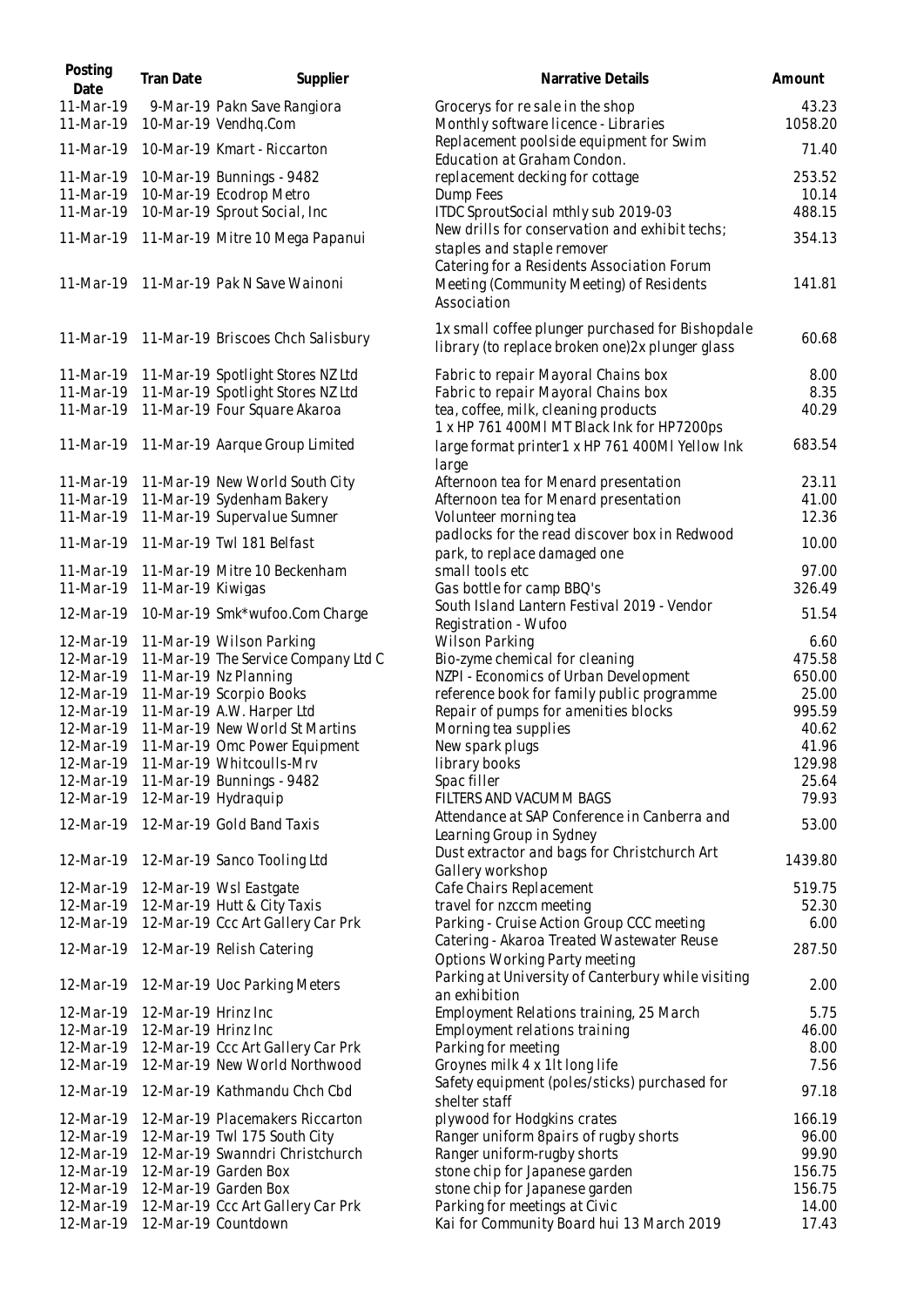| Posting<br>Date | Tran Date          | Supplier                                                                     | Narrative Details                                                                     | Amount        |
|-----------------|--------------------|------------------------------------------------------------------------------|---------------------------------------------------------------------------------------|---------------|
| 12-Mar-19       |                    | 12-Mar-19 Strandbags 319                                                     | Strandbags - Event equipment for Community<br>Recreation Advisor                      | 24.99         |
| 13-Mar-19       | 10-Mar-19 liba     |                                                                              | International Institute of Business Analysis -<br>Exam fee                            | 165.83        |
| 13-Mar-19       | 10-Mar-19 liba     |                                                                              | International Institute of Business Analysis -<br>Exam fee                            | 165.83        |
| 13-Mar-19       |                    | 11-Mar-19 The Rose Sw6                                                       | Meal expenses for Ron Mueck collection trip                                           | 31.68         |
| 13-Mar-19       |                    | 11-Mar-19 Lul Ticket Machine                                                 | Oyster card for travel                                                                | 99.29         |
| 13-Mar-19       |                    | 11-Mar-19 Www.Gov.Uk                                                         | Library book                                                                          | 19.86         |
| 13-Mar-19       |                    | 11-Mar-19 Sq *made In Mada                                                   | Giftware for resale in B G V C Gift shop                                              | 941.70        |
| 13-Mar-19       |                    | 12-Mar-19 Wilson Parking                                                     | <b>Wilson Parking</b>                                                                 | 8.60          |
| 13-Mar-19       |                    | 12-Mar-19 Engineering New Zealand                                            | Chartered Professional Engineer Annual<br>Registration                                | 529.00        |
| 13-Mar-19       |                    | 12-Mar-19 Gordon Harris Chch                                                 | repositionable spray adhesive for use on Sumner<br>Road exhibition and others to come | 47.30         |
| 13-Mar-19       |                    | 12-Mar-19 Goulters Vinegar Prod                                              | weedx weed spray for paths & carparks                                                 | 1.77          |
| 13-Mar-19       |                    | 12-Mar-19 Ballingers Hunting & Fish                                          | repair kit for BG waders                                                              | 24.99         |
| 13-Mar-19       |                    | 12-Mar-19 Goulters Vinegar Prod                                              | weed spray for paths & carparks                                                       | 88.44         |
| 13-Mar-19       |                    | 12-Mar-19 John Brooks Ltd                                                    | Belt replacement Sykes Pump                                                           | 169.36        |
| 13-Mar-19       |                    | 12-Mar-19 Hillside Building Supplie                                          | Decommission Air Start Comps & Lines                                                  | 200.00        |
| 13-Mar-19       |                    | 12-Mar-19 Workplace Safety Sup                                               | H & S Consumables                                                                     | 303.32        |
| 13-Mar-19       |                    | 12-Mar-19 Wilson Parking                                                     | Parking Fee for Training day                                                          | 12.60         |
|                 |                    |                                                                              | Community Board Newsletters Papanui-Innes -                                           |               |
| 13-Mar-19       |                    | 12-Mar-19 Createsend.Com Ema                                                 | March 2019                                                                            | 7.87          |
| 13-Mar-19       |                    | 12-Mar-19 Createsend.Com Ema                                                 | William Wegman and Our Own Ron reminder                                               | 9.69          |
| 13-Mar-19       |                    | 12-Mar-19 Createsend.Com Ema                                                 | Riccarton Road work underway                                                          | 10.02         |
| 13-Mar-19       |                    | 12-Mar-19 Createsend.Com Ema                                                 | Our Own Ron - to everyone less than \$500                                             | 11.95         |
| 13-Mar-19       |                    | 12-Mar-19 Createsend.Com Ema                                                 | QEII Park update - 12 March 2019                                                      | 17.61         |
| 13-Mar-19       |                    | 12-Mar-19 Google* Ads1835268629                                              | Google ads for Newsline                                                               | 367.07        |
| 13-Mar-19       |                    | 12-Mar-19 Mitre 10 Rangiora                                                  | A.5v Alkaline Batteries (For EC Meter)                                                | 8.76          |
|                 |                    |                                                                              | Replacement - 2x 20I containers for Starline                                          |               |
| 13-Mar-19       |                    | 12-Mar-19 Southern H/pitality Lt                                             | Dishwashers at Te Hapua, Both Iounges, Hao &<br>Mohoao                                | 267.42        |
| 13-Mar-19       |                    | 12-Mar-19 Wilson Parking                                                     | Parking at Civic car park for meetings                                                | 10.60         |
| 13-Mar-19       |                    | 12-Mar-19 Nz Planning                                                        | NZPI - Planning for Maori Values                                                      | 650.00        |
|                 |                    |                                                                              | Catering for the network plan community working                                       |               |
|                 |                    | 13-Mar-19 12-Mar-19 Pak N Save Wainoni<br>13-Mar-19 12-Mar-19 Wilson Parking | group<br>parking in town for meeting                                                  | 83.17<br>4.60 |
|                 |                    |                                                                              | Stock plants of Canna 'Furseweld' and C. 'Black                                       |               |
| 13-Mar-19       |                    | 12-Mar-19 Texture Plants Lt                                                  | Magic'                                                                                | 239.89        |
|                 |                    | 13-Mar-19 12-Mar-19 Ross Galt Lock & Key                                     | New backflow preventer padlocks and centre keys                                       | 264.15        |
| 13-Mar-19       |                    | 12-Mar-19 Bunnings - 9482                                                    | 2 x metal carts                                                                       | 294.00        |
| 13-Mar-19       |                    | 12-Mar-19 Computer Dynamics Ltd                                              | HDMI cables, cable ties. power boards Floor<br>Mount Round Wiring                     | 543.90        |
| 13-Mar-19       |                    | 12-Mar-19 Bunnings - 9476                                                    | Nail puller and Red bulbs for score bench                                             | 66.84         |
| 13-Mar-19       |                    | 12-Mar-19 Redpaths Ferry Road                                                | Bulkhead lights for Score bench                                                       | 73.26         |
| 13-Mar-19       |                    | 12-Mar-19 Adgraphix Ltd                                                      | Sign for entry gate front counter                                                     | 179.40        |
| 13-Mar-19       |                    | 12-Mar-19 Dawes Grain & Stock Fd                                             | Animal area greens and seeds                                                          | 50.00         |
| 13-Mar-19       |                    | 12-Mar-19 Oderings Nurseries                                                 | Voucher for volunteer                                                                 | 22.50         |
| 13-Mar-19       |                    | 12-Mar-19 Phillipstown Post Shop                                             | Artist material                                                                       | 299.80        |
| 13-Mar-19       |                    | 12-Mar-19 Nz Safety Blackwoods                                               | Safety Vests                                                                          | 431.25        |
| 13-Mar-19       | 13-Mar-19 Nzc Taxi |                                                                              | Taxi from Central Auckland to Auckland airport<br>after visiting Heaney and Partners  | 78.50         |
| 13-Mar-19       |                    | 13-Mar-19 Merchento                                                          | bait wells & signage for Wasp baiting stations                                        | 30.77         |
| 13-Mar-19       |                    | 13-Mar-19 Mainland Resene Colorsh                                            | graffiti remover x 4lts                                                               | 92.94         |
| 13-Mar-19       |                    | 13-Mar-19 Hydraquip                                                          | Workshop Consumables                                                                  | 52.30         |
| 13-Mar-19       |                    | 13-Mar-19 Wsl South City                                                     | Corflute for pop-up garden                                                            | 22.00         |
| 13-Mar-19       |                    | 13-Mar-19 Resene Tower Junction34                                            | Paint for Mind Body room window sills                                                 | 60.15         |
| 13-Mar-19       |                    | 13-Mar-19 Rubber Stamps                                                      | childrens university stamps                                                           | 531.30        |
| 13-Mar-19       |                    | 13-Mar-19 Halswell Service Centre                                            | Parking Coupons                                                                       | 77.50         |
| 13-Mar-19       |                    | 13-Mar-19 Parsley And Sage                                                   | Catering for Community Board meeting                                                  | 99.13         |
| 13-Mar-19       |                    | 13-Mar-19 Conferences & Events 12                                            | Structural engineer attendance to pacific<br>conference on earthquake engineering     | 1092.50       |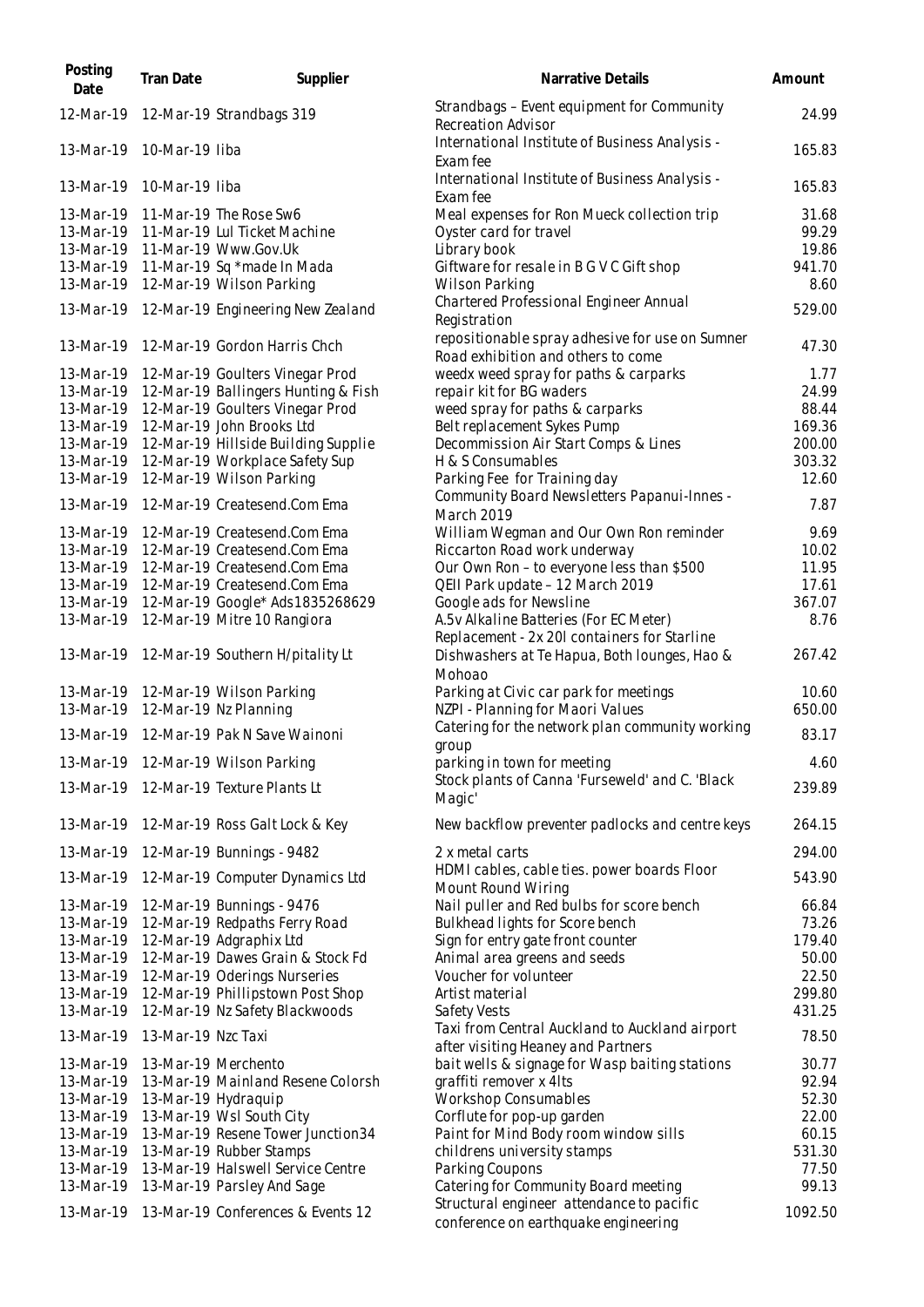| Posting<br>Date                                                                         | Tran Date          | Supplier                                                                                                                                                                                                                               | Narrative Details                                                                                                                                                                                                                                      | Amount                                                       |
|-----------------------------------------------------------------------------------------|--------------------|----------------------------------------------------------------------------------------------------------------------------------------------------------------------------------------------------------------------------------------|--------------------------------------------------------------------------------------------------------------------------------------------------------------------------------------------------------------------------------------------------------|--------------------------------------------------------------|
| 13-Mar-19                                                                               |                    | 13-Mar-19 Armstrong Locksmiths                                                                                                                                                                                                         | Lock was faulty due to a stick inside, took to<br>locksmith to re-pin lock                                                                                                                                                                             | 20.00                                                        |
| 13-Mar-19<br>13-Mar-19                                                                  |                    | 13-Mar-19 Mitre 10 Mega Hornby<br>13-Mar-19 Chch City Council Civic                                                                                                                                                                    | Bolts and nuts for Ranger maintenance jobs<br>Parking vouchers                                                                                                                                                                                         | 51.52<br>62.00                                               |
| 13-Mar-19                                                                               |                    | 13-Mar-19 Cial Online Parking                                                                                                                                                                                                          | Airport parking for staff member travelling to SAP<br>Conference in Sydney                                                                                                                                                                             | 60.30                                                        |
| 13-Mar-19<br>13-Mar-19<br>13-Mar-19<br>13-Mar-19<br>13-Mar-19<br>13-Mar-19<br>13-Mar-19 |                    | 13-Mar-19 Hampton & Co Ltd<br>13-Mar-19 Little River Cafe & Sto<br>13-Mar-19 Peninsula General Store<br>13-Mar-19 Paper Plus Barrington<br>13-Mar-19 Paramount Pools & Spa<br>13-Mar-19 Caltex Redwood<br>13-Mar-19 Twl 175 South City | chest handles for Hodgkins crates<br>Food expenses for loan return trip to Akaroa<br>Food expenses for Ioan return trip to Akaroa<br>diary for 2019<br>New leaf rake for Jellie Park<br>milk for Redwood staffroom<br>10 x frames for ABC certificates | 427.56<br>15.70<br>24.50<br>19.99<br>42.30<br>3.99<br>100.00 |
| 13-Mar-19                                                                               |                    | 13-Mar-19 Papanui Service Centre                                                                                                                                                                                                       | Parking coupons for Papanui-Innes Community                                                                                                                                                                                                            | 62.00                                                        |
| 13-Mar-19                                                                               |                    | 13-Mar-19 Ccc Parking                                                                                                                                                                                                                  | Board members.<br>Parking for meetings                                                                                                                                                                                                                 | 8.50                                                         |
|                                                                                         |                    | 14-Mar-19 12-Mar-19 Property Council Of New Z                                                                                                                                                                                          | Registration for Property Council of New Zealand<br>event 11 April 2018 - Lyttelton Port Company                                                                                                                                                       | 55.20                                                        |
| 14-Mar-19                                                                               | 12-Mar-19 Act Cabs |                                                                                                                                                                                                                                        | presen<br>Attendance at SAP Conference in Canberra and<br>Learning Group in Sydney<br>hiring board games for gallery board game day                                                                                                                    | 30.69                                                        |
| 14-Mar-19                                                                               |                    | 12-Mar-19 Paypal *boardgamere                                                                                                                                                                                                          | on the 31st of March.                                                                                                                                                                                                                                  | 188.50                                                       |
| 14-Mar-19<br>14-Mar-19                                                                  |                    | 12-Mar-19 Aliexpress.Com<br>12-Mar-19 Arcsinfo.Org                                                                                                                                                                                     | April Network Holiday Resources<br>ARCS membership                                                                                                                                                                                                     | 46.47<br>74.90                                               |
| 14-Mar-19<br>14-Mar-19                                                                  |                    | 12-Mar-19 Le Pain Quotidien<br>12-Mar-19 The Butchers Hook                                                                                                                                                                             | Sean meal expenses Mueck collection trip<br>Sean meal expenses Mueck collection trip                                                                                                                                                                   | 32.37<br>44.69                                               |
| 14-Mar-19                                                                               |                    | 13-Mar-19 Bunnings - 9482                                                                                                                                                                                                              | BATTERIES ARALDITE GLUE                                                                                                                                                                                                                                | 95.38                                                        |
| 14-Mar-19                                                                               |                    | 13-Mar-19 Wilson Parking                                                                                                                                                                                                               | <b>Wilson Parking</b>                                                                                                                                                                                                                                  | 10.60                                                        |
| 14-Mar-19                                                                               |                    | 13-Mar-19 Bunnings - 9482                                                                                                                                                                                                              | Mat to use on slippery floors                                                                                                                                                                                                                          | 81.40                                                        |
| 14-Mar-19                                                                               |                    | 13-Mar-19 Aerial Transport                                                                                                                                                                                                             | Attendance at SAP Conference in Canberra and<br>Learning Group in Sydney                                                                                                                                                                               | 31.70                                                        |
| 14-Mar-19                                                                               |                    | 13-Mar-19 Rex Wheels & Castors                                                                                                                                                                                                         | Modifiication TWRF Sampling                                                                                                                                                                                                                            | 154.10                                                       |
| 14-Mar-19                                                                               |                    | 13-Mar-19 Nz Safety Blackwoods                                                                                                                                                                                                         | PPE Annual Boots                                                                                                                                                                                                                                       | 218.38                                                       |
| 14-Mar-19                                                                               |                    | 13-Mar-19 Mainland Fasterners                                                                                                                                                                                                          | Workshop Consumables                                                                                                                                                                                                                                   | 266.77                                                       |
| 14-Mar-19                                                                               |                    | 13-Mar-19 Omc Power Equipment                                                                                                                                                                                                          | Pocket saw                                                                                                                                                                                                                                             | 61.80                                                        |
| 14-Mar-19                                                                               |                    | 13-Mar-19 Bunnings - 9476                                                                                                                                                                                                              | Smoke alarms for Wigram Gym                                                                                                                                                                                                                            | 32.00                                                        |
| 14-Mar-19 13-Mar-19 Lollyshop                                                           |                    |                                                                                                                                                                                                                                        | Easter fun network holiday activity resources                                                                                                                                                                                                          | 149.50                                                       |
| 14-Mar-19                                                                               |                    | 13-Mar-19 Nz Safety Blackwoods                                                                                                                                                                                                         | Principal geotechnical advisor safety equipment<br>(sunglasses and vest)                                                                                                                                                                               | 102.11                                                       |
| 14-Mar-19                                                                               |                    | 13-Mar-19 Createsend.Com Ema                                                                                                                                                                                                           | William Wegman to companies and sponsors                                                                                                                                                                                                               | 8.24                                                         |
| 14-Mar-19                                                                               |                    | 13-Mar-19 Createsend.Com Ema                                                                                                                                                                                                           | Heritage Strategy update - 13 March 2019                                                                                                                                                                                                               | 15.93                                                        |
| 14-Mar-19                                                                               |                    | 13-Mar-19 Bunnings - 9482                                                                                                                                                                                                              | Cleaning Products, metal cleaner for aqua frame,<br>metal scouring pad, non slip feet for aqua frame.                                                                                                                                                  | 41.12                                                        |
| 14-Mar-19                                                                               |                    | 13-Mar-19 Wilson Parking                                                                                                                                                                                                               | Cost of parking while attending a meeting in<br>Turanga                                                                                                                                                                                                | 8.60                                                         |
| 14-Mar-19                                                                               |                    | 13-Mar-19 Bridon New Zealand - Chch                                                                                                                                                                                                    | Groynes chain links x 30                                                                                                                                                                                                                               | 67.28                                                        |
| 14-Mar-19                                                                               |                    | 13-Mar-19 Pearsons 2018 Limited                                                                                                                                                                                                        | potting mix for Travis propagating plants                                                                                                                                                                                                              | 103.60                                                       |
| 14-Mar-19                                                                               |                    | 13-Mar-19 Secure Parking Nz                                                                                                                                                                                                            | Parking for meeting                                                                                                                                                                                                                                    | 6.00                                                         |
| 14-Mar-19                                                                               |                    | 13-Mar-19 Wilson Parking                                                                                                                                                                                                               | Parking for meeting at Turanga                                                                                                                                                                                                                         | 6.10                                                         |
| 14-Mar-19                                                                               |                    | 13-Mar-19 Nz Safety Blackwoods                                                                                                                                                                                                         | Purchase of safety clothing                                                                                                                                                                                                                            | 420.82                                                       |
| 14-Mar-19                                                                               |                    | 13-Mar-19 Omc Power Equipment                                                                                                                                                                                                          | Repairs to Stihl pole saw                                                                                                                                                                                                                              | 240.84                                                       |
| 14-Mar-19                                                                               |                    | 13-Mar-19 Hcd Christchurch                                                                                                                                                                                                             | 100 m garden hose                                                                                                                                                                                                                                      | 603.75                                                       |
| 14-Mar-19                                                                               |                    | 13-Mar-19 Caltex Hornby                                                                                                                                                                                                                | Milk for tearoom                                                                                                                                                                                                                                       | 5.99                                                         |
| 14-Mar-19                                                                               |                    | 13-Mar-19 Ascent Technology Ltd                                                                                                                                                                                                        | Assorted cables - ascent                                                                                                                                                                                                                               | 78.66                                                        |
| 14-Mar-19                                                                               |                    | 13-Mar-19 Pb Tech Online 09 5269200                                                                                                                                                                                                    | KVM switch - lab. Sub \$500.                                                                                                                                                                                                                           | 454.46                                                       |
| 14-Mar-19                                                                               |                    | 13-Mar-19 Lamp Specialists (Wgtn) L                                                                                                                                                                                                    | Red Bulbs for Score Bench                                                                                                                                                                                                                              | 25.30                                                        |
| 14-Mar-19                                                                               |                    | 13-Mar-19 Ross Galt Lock & Key                                                                                                                                                                                                         | park BBQ padlocks upgrade to new ones                                                                                                                                                                                                                  | 312.00                                                       |
| 14-Mar-19                                                                               |                    | 13-Mar-19 Sushi Time                                                                                                                                                                                                                   | Kai for Community Board hui 13 March 2019                                                                                                                                                                                                              | 23.50                                                        |
| 14-Mar-19                                                                               |                    | 13-Mar-19 Couplands Bakeries                                                                                                                                                                                                           | Kai for Community Board hui 13 March 2019                                                                                                                                                                                                              | 54.50                                                        |
| 14-Mar-19                                                                               |                    | 13-Mar-19 Bp Connect Marshlands                                                                                                                                                                                                        | Fill gas bottles with LPG                                                                                                                                                                                                                              | 194.95                                                       |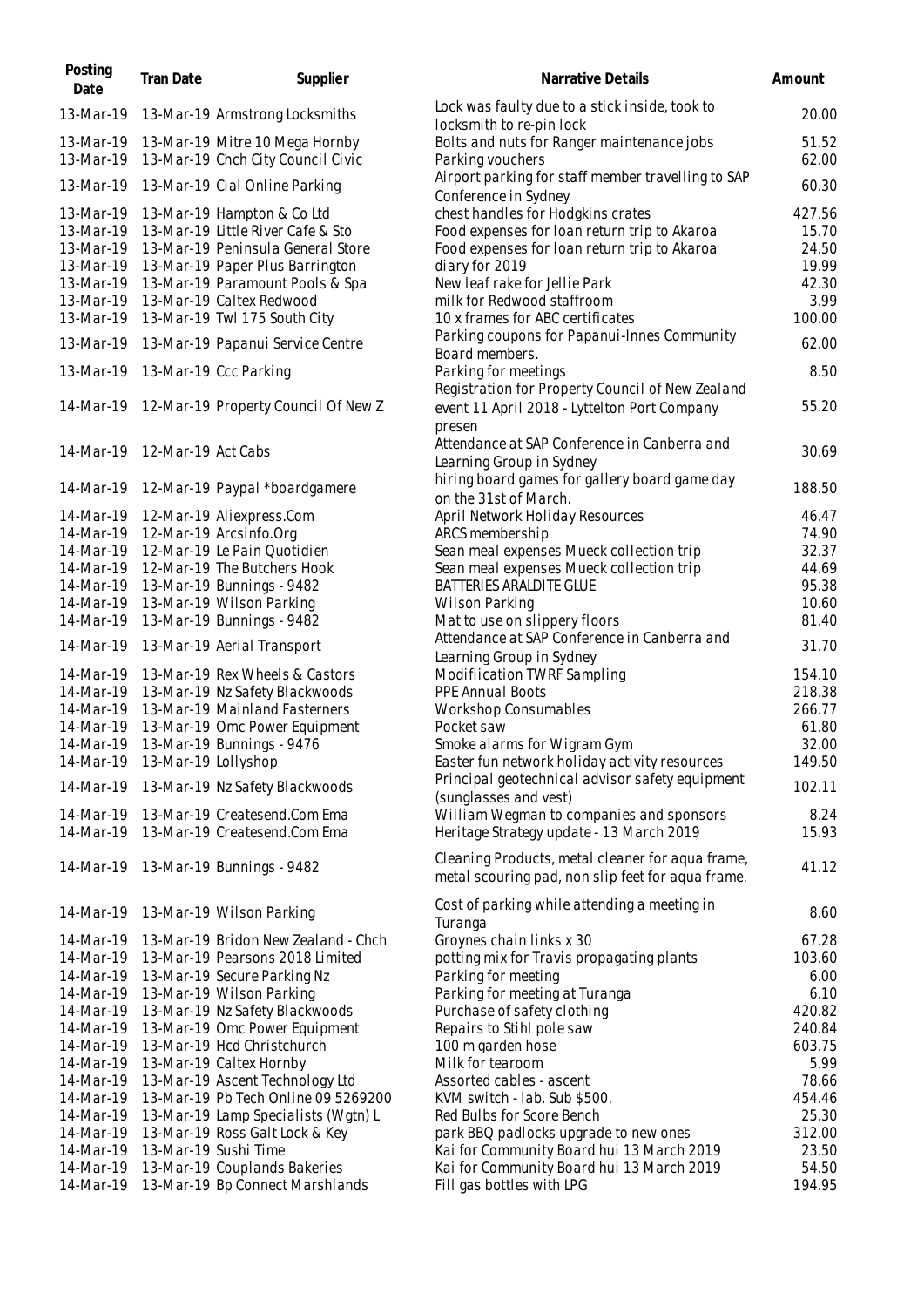| Posting<br>Date | Tran Date           | Supplier                                                           | Narrative Details                                                                                   | Amount        |
|-----------------|---------------------|--------------------------------------------------------------------|-----------------------------------------------------------------------------------------------------|---------------|
|                 |                     | 14-Mar-19 14-Mar-19 Auckland Co Op Taxis                           | Taxi from Auckland Airport to Central Auckland to<br>visit Heaney and Partners / Berkshire Hathaway | 89.30         |
| 14-Mar-19       |                     | 14-Mar-19 Mitre 10 Mega Papanui                                    | H&S Signage Renewals                                                                                | 118.82        |
| 14-Mar-19       |                     | 14-Mar-19 New World Halswell                                       | Te Hapua gathering                                                                                  | 73.34         |
| 14-Mar-19       |                     | 14-Mar-19 Scarecrow                                                | Lunch while in Auckland at Meeting                                                                  | 33.50         |
|                 |                     | 14-Mar-19 14-Mar-19 Mitre 10 Mega Papanui                          | Brackets for wall mounting two Cisco access<br>points                                               | 30.72         |
| 14-Mar-19       |                     | 14-Mar-19 Countdown                                                | Supplies for stocking of a kit to be used for<br>community consultations.                           | 31.84         |
| 14-Mar-19       |                     | 14-Mar-19 Trowel Trades Chch                                       | Trowel trades Wegman build                                                                          | 97.36         |
| 14-Mar-19       |                     | 14-Mar-19 Twl 123 Eastgate                                         | Rubber non slip joinable mats for use in the van<br>for people to sit on when we are delivering     | 48.00         |
| 14-Mar-19       |                     | 14-Mar-19 Wsl Papanui                                              | Tissues and hand sanitizer needed urgently for<br>workroom                                          | 11.36         |
| 14-Mar-19       |                     | 14-Mar-19 Scarecrow                                                | Lunch. In Auckland for exhibition research                                                          | 12.50         |
|                 |                     | 14-Mar-19 14-Mar-19 Wgtn Combined Taxis                            | 3 staff - taxi Wgtn airport to Wgtn city for PA<br>forum                                            | 41.40         |
| 14-Mar-19       |                     | 14-Mar-19 Gold Band Taxis                                          | taxi to Chch airport including pick up of 3 staff at<br>3 addresses for PA forum                    | 67.90         |
| 14-Mar-19       |                     | 14-Mar-19 Shirley Service Centre                                   | <b>CCC Parking Vouchers</b>                                                                         | 31.00         |
| 14-Mar-19       |                     | 14-Mar-19 Aarque Group Limited                                     | 8 rolls Jetpro bond deluxe 841 x 90 paper for<br>HP7200ps large format printer                      | 576.05        |
| 14-Mar-19       |                     | 14-Mar-19 Ferrymead Mitre 10 Mega                                  | Glokote upside down paint x 4                                                                       | 47.96         |
| 14-Mar-19       |                     | 14-Mar-19 Treasurebox                                              | Chairs for Chem lab                                                                                 | 154.98        |
| 14-Mar-19       |                     | 14-Mar-19 Twl 178 Barrington                                       | Storage boxes for children area                                                                     | 15.00         |
| 14-Mar-19       |                     | 14-Mar-19 Adgraphix Ltd                                            | Signage - Gym hours                                                                                 | 148.35        |
| 14-Mar-19       | 14-Mar-19 Iticket   |                                                                    | Tickets for the Smart Christchurch team to the<br>Local Intelligence 2019 workshop.                 | 129.66        |
| 14-Mar-19       |                     | 14-Mar-19 Free Parking                                             | Renewal of Smart Christchurch website domain.                                                       | 143.45        |
| 14-Mar-19       |                     | 14-Mar-19 Free Parking                                             | Reserving SmartView domains.                                                                        | 241.18        |
| 15-Mar-19       |                     | 12-Mar-19 Dnh*godaddy.Com                                          | CILI GoDaddy SirsiDynix SAN SSL up to 5                                                             | 482.21        |
| 15-Mar-19       |                     | 13-Mar-19 Wilson Parking                                           | Parking to attend a meeting at Turanga                                                              | 8.60          |
| 15-Mar-19       |                     | 13-Mar-19 L Eto Caffe                                              | Sean meal expenses Mueck collection trip                                                            | 27.74         |
| 15-Mar-19       |                     | 13-Mar-19 Campaignmonitor.Co                                       | Credits for online newsletter - Library                                                             | 1048.31       |
| 15-Mar-19       |                     | 13-Mar-19 Abebooks.Com                                             | Library book                                                                                        | 29.42         |
| 15-Mar-19       |                     | 15-Mar-19 14-Mar-19 Wilson Parking<br>14-Mar-19 Barzura Restaurant | Wilson Parking<br>Attendance at SAP Conference in Canberra and                                      | 8.60<br>32.22 |
| 15-Mar-19       |                     | 14-Mar-19 Harvey Norman                                            | Learning Group in Sydney<br>Washing machine for Victoria Park Ranger base                           | 499.00        |
| 15-Mar-19       |                     | 14-Mar-19 Wilson Parking                                           | Parking >2hrs.                                                                                      | 12.60         |
| 15-Mar-19       |                     | 14-Mar-19 Ross Galt Lock & Key                                     | 4no. CEO 1 keys for Pool Supervisors                                                                | 68.00         |
| 15-Mar-19       |                     | 14-Mar-19 Createsend.Com Ema                                       | Central city transport update - March 2019 (#2)                                                     | 8.26          |
| 15-Mar-19       |                     | 14-Mar-19 Createsend.Com Ema                                       | Lancaster Park                                                                                      | 10.09         |
| 15-Mar-19       |                     | 14-Mar-19 Evolution Cycles                                         | Five safety mirrors for staff                                                                       | 148.30        |
| 15-Mar-19       |                     | 14-Mar-19 Kmart - Shirley                                          | Container purchased to create an event kit of<br>supplies to be used for community events           | 7.00          |
| 15-Mar-19       |                     | 14-Mar-19 Wilson Parking                                           | Parking at Civic car park for meetings                                                              | 16.60         |
| 15-Mar-19       |                     | 14-Mar-19 Look Sharp Store                                         | Krazy Train necklace animals                                                                        | 20.00         |
| 15-Mar-19       |                     | 14-Mar-19 Nz Plant Network                                         | Membership of NZ conservation plant network.<br>Did not obtain Tax Invoice from vendor.             | 40.00         |
| 15-Mar-19       |                     | 14-Mar-19 Freshchoice Barrington                                   | Spreydon Milk + supermarket voucher top-up                                                          | 23.44         |
| 15-Mar-19       |                     | 14-Mar-19 Canterbury Playcentre                                    | Play equipment for Childrens area                                                                   | 301.80        |
| 15-Mar-19       | 14-Mar-19 Mr Blinds |                                                                    | Blinds for Lounge                                                                                   | 709.44        |
| 15-Mar-19       | 14-Mar-19 Crisp     |                                                                    | animal area veges                                                                                   | 15.06         |
| 15-Mar-19       | 14-Mar-19 Crisp     |                                                                    | Animal area<br>play area item u bolt and rope for wheelchair                                        | 38.04         |
| 15-Mar-19       |                     | 14-Mar-19 Marine Mail Agencies                                     | area                                                                                                | 158.31        |
| 15-Mar-19       |                     | 14-Mar-19 Workplace Safety Sup                                     | Ice packs for B G V C First Aid kits                                                                | 68.31         |
| 15-Mar-19       |                     | 15-Mar-19 Nzrc Inc Manchester St                                   | Frame for Tony deLautour Revisionist artwork<br>added to touring exhibition                         | 5.00          |
|                 |                     | 15-Mar-19 15-Mar-19 Mojo Gallery                                   | Coffee while in Auckland for Louise Henderson<br>research.                                          | 7.92          |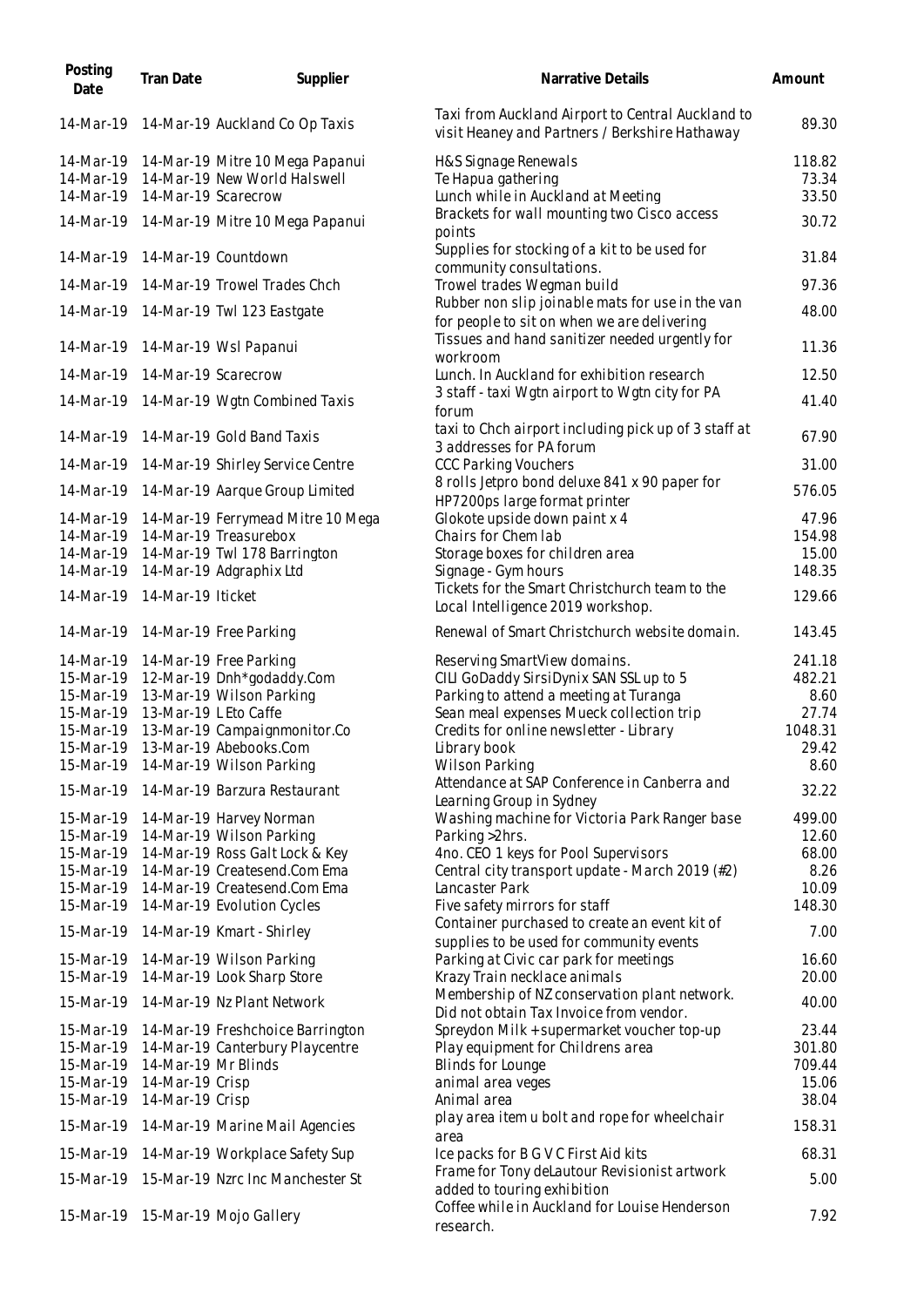| Posting<br>Date        | Tran Date                     | Supplier                                                            | Narrative Details                                                                          | Amount          |
|------------------------|-------------------------------|---------------------------------------------------------------------|--------------------------------------------------------------------------------------------|-----------------|
| 15-Mar-19              |                               | 15-Mar-19 Mojo Gallery                                              | Coffee while in Auckland for Louise Henderson<br>research.                                 | 8.60            |
|                        | 15-Mar-19 15-Mar-19 Hrinz Inc |                                                                     | Membership fee to HRINZ Professional<br>Organisation                                       | 445.00          |
| 15-Mar-19              | 15-Mar-19 Bti                 |                                                                     | wegman swing door hinges                                                                   | 1024.65         |
|                        |                               | 15-Mar-19 15-Mar-19 Fresh Choice Parklands                          | food for Travis wetland trust workday and<br>meeting                                       | 43.71           |
|                        |                               | 15-Mar-19 15-Mar-19 Ferrymead Mitre 10 Mega                         | 4 x fruen hedge clippers for Avon Otakoro Forest<br>Park trust Horseshoe lake              | 291.92          |
| 15-Mar-19              |                               | 15-Mar-19 Mojo Gallery                                              | Lunch. In Auckland for exhibition research                                                 | 9.50            |
| 15-Mar-19<br>15-Mar-19 |                               | 15-Mar-19 Mojo Gallery<br>15-Mar-19 Sopers Macindoe Chch            | Breakfast. Auckland for exhibition research<br>Coat hooks for the gallery public toilets.  | 15.00<br>94.65  |
| 15-Mar-19              |                               | 15-Mar-19 Mitre 10 Beckenham                                        | RCD protector-1x6 outlet power board-1x power<br>box                                       | 120.64          |
| 15-Mar-19              |                               | 15-Mar-19 Ccc Art Gallery Car Prk                                   | Parking for meetings at Civic                                                              | 17.00           |
| 15-Mar-19              |                               | 15-Mar-19 Wsl Belfast                                               | New bags for customer personal belongings                                                  | 47.96           |
|                        |                               | 15-Mar-19 15-Mar-19 Mitre 10 Mega Papanui                           | Two additional keys cut for the board room at<br>Papanui Service Centre for use by hirers. | 16.44           |
|                        |                               | 15-Mar-19 15-Mar-19 Laura Fergusson Trust (Ca                       | For Shirley Inter-Agency Community Network<br>meeting held on 21 February 2019.            | 81.10           |
| 15-Mar-19              |                               | 15-Mar-19 Laura Fergusson Trust (Ca                                 | For Papanui Inter-Agency Community Network<br>meeting held 19/2/19.                        | 101.38          |
| 15-Mar-19              |                               | 15-Mar-19 Twl 123 Eastgate                                          | Competition                                                                                | 21.00           |
| 18-Mar-19              |                               | 13-Mar-19 Gm Cabs Pty Ltd                                           | Attendance at SAP Conference in Canberra and<br>Learning Group in Sydney                   | 43.16           |
|                        |                               | 18-Mar-19 14-Mar-19 Cafe De France Pty L                            | Attendance at SAP Conference in Canberra and<br>Learning Group in Sydney                   | 31.78           |
|                        |                               | 18-Mar-19 14-Mar-19 Christchurch Airport                            | Parking at airport in association with visit to<br>Auckland to visit Heaney and Partners   | 60.00           |
|                        |                               | 18-Mar-19 14-Mar-19 Stamford Plaza                                  | Visit to Heaney & Partners Lawyers, and to<br>Berkshire Hathaway                           | 366.18          |
| 18-Mar-19              |                               | 14-Mar-19 Mezze Durham Lane                                         | Dinner while in Auckland                                                                   | 24.00           |
|                        |                               | 18-Mar-19 14-Mar-19 Christchurch Airport                            | Attendance at AirNZ Mayoral Forum - Auckland<br>13/14 March 2019                           | 78.00           |
| 18-Mar-19              |                               | 14-Mar-19 Fulcrumapp.Com                                            | fee for fulcrom users for field data collection                                            | 40.49           |
| 18-Mar-19              |                               | 14-Mar-19 Fulcrumapp.Com                                            | fee for fulcrom users for field data collection                                            | 40.52           |
| 18-Mar-19              | 14-Mar-19 Granier             |                                                                     | Sean meal expenses Mueck collection trip                                                   | 10.83           |
|                        |                               | 18-Mar-19 14-Mar-19 Paypal *imagegroupn                             | Rent of TV screen for the SOLGM award<br>Marketplace exhibition.                           | 390.02          |
|                        |                               | 18-Mar-19 15-Mar-19 Para Rubber Christchur                          | More mats required for temp change area.                                                   | 768.97          |
|                        |                               | 18-Mar-19 15-Mar-19 Barzura Restaurant                              | Attendance at SAP Conference in Canberra and<br>Learning Group in Sydney                   | 26.88           |
|                        |                               | 18-Mar-19 15-Mar-19 Taxi Combined 133300                            | Attendance at SAP Conference in Canberra and<br>Learning Group in Sydney                   | 54.95           |
| 18-Mar-19              |                               | 15-Mar-19 Trees For Canterbury                                      | Prizes for both FWH & HHR Garden Awards                                                    | 264.00          |
| 18-Mar-19              | 15-Mar-19 2 Cheap             |                                                                     | Event supplies                                                                             | 11.00           |
| 18-Mar-19              |                               | 15-Mar-19 Kmart - Riccarton                                         | Event supplies - HHR Garden Awards                                                         | 12.00           |
| 18-Mar-19              |                               | 15-Mar-19 Bunnings - 9476                                           | Submersible pump, Coveralls and Crescent                                                   | 150.78          |
| 18-Mar-19              |                               | 15-Mar-19 The Rockpool                                              | Catering for PIP Unit.                                                                     | 180.00          |
| 18-Mar-19<br>18-Mar-19 |                               | 15-Mar-19 French Bakery Limited<br>15-Mar-19 Banfields Of Beckenham | Savouries for volunteer bbq                                                                | 29.20           |
| 18-Mar-19              |                               | 15-Mar-19 New World St Martins                                      | Sausages for volunteer bbQ<br>Catering for voluneers' autumn bbq                           | 64.60<br>105.35 |
| 18-Mar-19              |                               | 15-Mar-19 Ccc Art Gallery Car Prk                                   | Use of parking building to attend council                                                  | 20.00           |
| 18-Mar-19              |                               | 15-Mar-19 Createsend.Com Ema                                        | meetings<br>Newsline 15/03/2019                                                            | 50.26           |
| 18-Mar-19              |                               | 15-Mar-19 Createsend.Com Ema                                        | Art Gallery - March 2019                                                                   | 140.43          |
| 18-Mar-19              |                               | 15-Mar-19 Bunnings - 9482                                           | Credit Voucher Bunnings - 9482                                                             | $-49.98$        |
| 18-Mar-19              |                               | 15-Mar-19 Bunnings - 9482                                           | secateurs and grass shears for Avon Otakaro<br>Forest Park trust Horseshoe Lake            | 100.59          |
| 18-Mar-19              |                               | 15-Mar-19 Pulp Kitchen Catering                                     | Whakaraupo Governance Partners Group                                                       | 235.75          |
| 18-Mar-19              | 15-Mar-19 Spark               |                                                                     | Car charger kit                                                                            | 39.95           |
| 18-Mar-19              | 15-Mar-19 Repco               |                                                                     | Trailer light replacements                                                                 | 153.99          |
| 18-Mar-19              |                               | 15-Mar-19 Oderings Nurseries                                        | Plants for curators garden                                                                 | 136.67          |
| 18-Mar-19              |                               | 15-Mar-19 Bunnings - 9476                                           | Requirements for curators garden                                                           | 173.31          |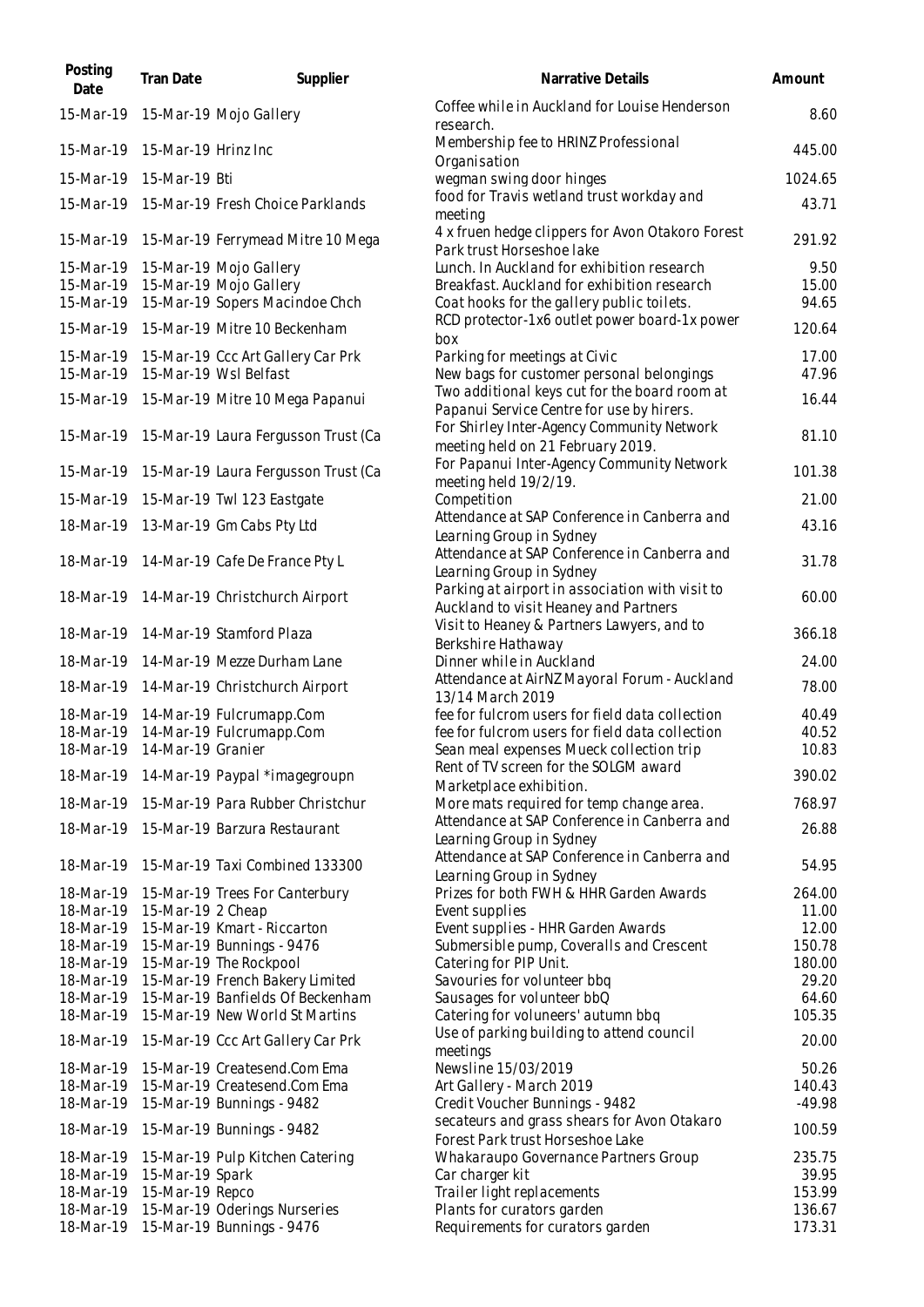| Posting<br>Date                                                                         | Tran Date | Supplier                                                                                                                                                                                                                               | Narrative Details                                                                                                                                                      | Amount                                                         |
|-----------------------------------------------------------------------------------------|-----------|----------------------------------------------------------------------------------------------------------------------------------------------------------------------------------------------------------------------------------------|------------------------------------------------------------------------------------------------------------------------------------------------------------------------|----------------------------------------------------------------|
| 18-Mar-19                                                                               |           | 15-Mar-19 Bunnings - 9476                                                                                                                                                                                                              | New extension leads for pump                                                                                                                                           | 111.88                                                         |
| 18-Mar-19                                                                               |           | 15-Mar-19 Uber *trip Achmq                                                                                                                                                                                                             | Uber travel from accommodation to NGV, travel<br>for Art Book Fair at NGV Melbourne                                                                                    | 42.59                                                          |
| 18-Mar-19<br>18-Mar-19<br>18-Mar-19<br>18-Mar-19<br>18-Mar-19<br>18-Mar-19<br>18-Mar-19 |           | 15-Mar-19 Press Coffee & Co<br>15-Mar-19 Pb Tech Online 09 5269200<br>15-Mar-19 Abebooks.Co Fthv4d<br>15-Mar-19 Amzn Mktp Uk*mw5fd0674<br>15-Mar-19 Abebooks.Co Fthv4e<br>15-Mar-19 Abebooks.Co Fthv4c<br>15-Mar-19 Paknsave Moorhouse | Sean meal expenses Mueck collection trip<br>Ergo Kmouse<br>Library book<br>Library book<br>Library book<br>Library book<br>Hagley Oval Lunches for Test Match (Banges) | 43.90<br>165.02<br>27.27<br>53.99<br>56.16<br>125.13<br>480.80 |
| 18-Mar-19                                                                               |           | 15-Mar-19 Parsley And Sage                                                                                                                                                                                                             | Parsley & Sage - Catering for Spreydon-Cashmere<br>Community Board meeting 15 March 2019                                                                               | 126.50                                                         |
| 18-Mar-19<br>18-Mar-19                                                                  |           | 16-Mar-19 Riccarton Florist<br>16-Mar-19 Apple NZ Gcs                                                                                                                                                                                  | Flowers for Condolence Book table at Tuuranga<br>Monthly software licence - Libraries                                                                                  | 15.00<br>6.07                                                  |
| 18-Mar-19                                                                               |           | 16-Mar-19 McDonalds Moorhouse Ave                                                                                                                                                                                                      | breakfast for volunteers that had deployed to<br>Hagley centre very early Saturday Morning                                                                             | 404.55                                                         |
| 18-Mar-19                                                                               |           | 16-Mar-19 Countdown                                                                                                                                                                                                                    | Milk for staffroom to replace that used for<br>customer drinks during March 15th lockdown.                                                                             | 5.56                                                           |
| 18-Mar-19                                                                               |           | 16-Mar-19 Paknsave Moorhouse                                                                                                                                                                                                           | Milk purchase for staff room (Trim and whole<br>milk only)                                                                                                             | 21.25                                                          |
| 18-Mar-19                                                                               |           | 16-Mar-19 The Collective                                                                                                                                                                                                               | Personal Use in Error - Reimbursed at Service<br>Desk 19/03/19                                                                                                         | 229.89                                                         |
| 18-Mar-19                                                                               |           | 16-Mar-19 Wgtn Combined Taxis                                                                                                                                                                                                          | taxi Wgtn City to Wgtn airport after attending PA<br>Forum                                                                                                             | 42.10                                                          |
| 18-Mar-19                                                                               |           | 16-Mar-19 Gold Band Taxis                                                                                                                                                                                                              | taxi Chch Airport to Geraldine Street after<br>attending PA Forum                                                                                                      | 45.20                                                          |
| 18-Mar-19                                                                               |           | 16-Mar-19 Paknsave Moorhouse                                                                                                                                                                                                           | Water for Family Assistance Centre at Hagley<br>College March 2019 Response                                                                                            | 107.88                                                         |
| 18-Mar-19<br>18-Mar-19<br>18-Mar-19<br>18-Mar-19                                        |           | 16-Mar-19 Cial Online Parking<br>16-Mar-19 Countdown<br>16-Mar-19 Axure Software<br>16-Mar-19 Swiftype.Com                                                                                                                             | Parking while on SAP Mastering Conference<br>2 bottles of hand sanitizer for the civic events<br>ITDC Axure RP mthly sub 2019-04<br>ITDC Swiftype mthly sub 2019-03    | 106.30<br>13.00<br>146.99<br>298.50                            |
| 18-Mar-19                                                                               |           | 16-Mar-19 2degrees Mobile                                                                                                                                                                                                              | On Saturday 16th March, the Logistics Team Top                                                                                                                         | 50.00                                                          |
|                                                                                         |           | 18-Mar-19 16-Mar-19 New World South City                                                                                                                                                                                               | Support provided from CCC CDEM on request of<br>Police with the Mosque shootings on Friday 15th<br>March.                                                              | 25.96                                                          |
|                                                                                         |           | 18-Mar-19 16-Mar-19 Twl 175 South City                                                                                                                                                                                                 | Support provided from CCC CDEM on request of<br>Police with the Mosque shootings on Friday 15th<br>March.                                                              | 62.00                                                          |
|                                                                                         |           | 18-Mar-19 16-Mar-19 New World South City                                                                                                                                                                                               | Support provided from CCC CDEM on request of<br>Police with the Mosque shootings on Friday 15th<br>March.                                                              | 269.15                                                         |
|                                                                                         |           | 18-Mar-19 16-Mar-19 Twl 175 South City                                                                                                                                                                                                 | Support provided from CCC CDEM on request of<br>Police with the Mosque shootings on Friday 15th<br>March.<br>Support provided from CCC CDEM on request of              | 311.00                                                         |
| 18-Mar-19                                                                               |           | 16-Mar-19 Twl 220 Riccarton                                                                                                                                                                                                            | Police with the Mosque shootings on Friday 15th<br>March.                                                                                                              | 333.00                                                         |
|                                                                                         |           | 18-Mar-19 16-Mar-19 Uber Trip Ngvdg Help.Uber                                                                                                                                                                                          | Uber tip for travel from accommodation to NGV,<br>travel for Art Book Fair at NGV Melbourne                                                                            | 5.30                                                           |
| 18-Mar-19                                                                               |           | 16-Mar-19 Uber Trip Ngvdg Help. Uber                                                                                                                                                                                                   | Uber travel from accommodation to NGV, travel<br>for Art Book Fair at NGV Melbourne                                                                                    | 40.16                                                          |
| 18-Mar-19<br>18-Mar-19                                                                  |           | 16-Mar-19 Lovewalk Cafe<br>16-Mar-19 Iz *licence London Taxi D                                                                                                                                                                         | Meal expenses Mueck collection trip<br>Travel expenses Mueck collection trip                                                                                           | 21.94<br>27.54                                                 |
| 18-Mar-19                                                                               |           | 16-Mar-19 New World Redcliffs                                                                                                                                                                                                          | Catering for CTOC staff operating incidents out of<br>normal hours due to the shooting.                                                                                | 47.68                                                          |
| 18-Mar-19<br>18-Mar-19<br>18-Mar-19                                                     |           | 16-Mar-19 Subway South City<br>17-Mar-19 Goldpine Christchurch<br>17-Mar-19 Kt Services Ltd                                                                                                                                            | Lunch Catering for Incident Management Team<br>Fencing supplies<br>USB cables for Icom radio programming                                                               | 81.60<br>386.61<br>601.08                                      |
| 18-Mar-19                                                                               |           | 17-Mar-19 Ecodrop Metro                                                                                                                                                                                                                | Dump fees                                                                                                                                                              | 15.20                                                          |
| 18-Mar-19                                                                               |           | 17-Mar-19 Bunnings - 9476                                                                                                                                                                                                              | Hi Viz for Family Assistance Centre March<br>Response 2019                                                                                                             | 204.15                                                         |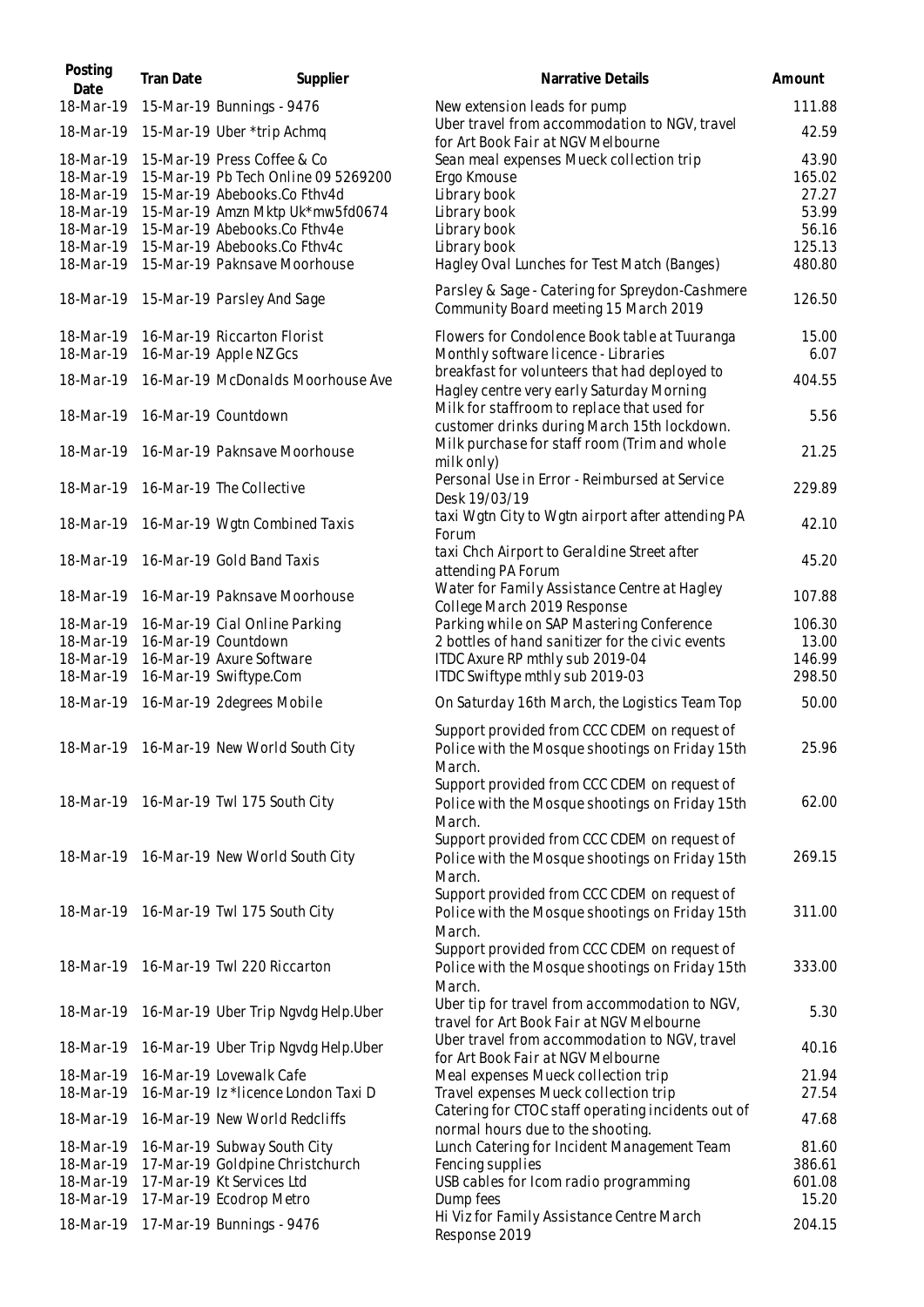| Posting<br>Date | Tran Date           | Supplier                                      | Narrative Details                                                                                                    | Amount |
|-----------------|---------------------|-----------------------------------------------|----------------------------------------------------------------------------------------------------------------------|--------|
| 18-Mar-19       |                     | 17-Mar-19 Bunnings - 9476                     | Hi Viz vests for Family Assistance Centre March<br>2019 Response                                                     | 218.74 |
| 18-Mar-19       |                     | 17-Mar-19 Bunnings - 9482                     | Hi Viz vests for Community Response at Family<br>Assistance Centre March 2019                                        | 583.12 |
| 18-Mar-19       |                     | 17-Mar-19 Goldpine Christchurch               | H5 posts for signage install at Evans Pass<br>Support provided from CCC CDEM on request of                           | 102.65 |
|                 |                     | 18-Mar-19 17-Mar-19 New World South City      | Police with the Mosque shootings on Friday 15th<br>March.                                                            | 236.91 |
|                 |                     | 18-Mar-19 17-Mar-19 Uber Trip Bxblq Help.Uber | Uber from accommodation to airport, travel for<br>Art Book Fair at NGV Melbourne                                     | 83.10  |
|                 |                     | 18-Mar-19 17-Mar-19 New World South City      | Purchase of a pallet of water to support<br>Operation Dean at Hagley College and then<br><b>Hagley Sports Centre</b> | 569.40 |
| 18-Mar-19       |                     | 18-Mar-19 Twl 181 Belfast                     | SPARE TV REMOTES                                                                                                     | 144.83 |
| 18-Mar-19       |                     | 18-Mar-19 New World Fendalton                 | Supplies for FWH staff at Avice Hill                                                                                 | 2.29   |
| 18-Mar-19       |                     | 18-Mar-19 Woolston Club Inc                   | Edible Garden Awards - Woolston Club                                                                                 | 830.00 |
| 18-Mar-19       |                     | 18-Mar-19 Mitre 10 Mega Hornby                | Trailer connector plug (for Urban Parks trailer)                                                                     | 31.91  |
| 18-Mar-19       |                     | 18-Mar-19 Freshchoice City Mkt                | Biscuits for U3A group. Replacing biscuits given<br>to visitors during lockdown 15/3/19.                             | 7.98   |
| 18-Mar-19       |                     | 18-Mar-19 Wsl Eastgate                        | computer mouse                                                                                                       | 16.99  |
| 18-Mar-19       |                     | 18-Mar-19 Total Food Equipment                | Equipment for coastal programme                                                                                      | 26.00  |
| 18-Mar-19       |                     | 18-Mar-19 New World Northwood                 | Plastic disposable cups for makerspace after<br>school programme                                                     | 1.59   |
| 18-Mar-19       |                     | 18-Mar-19 Mitre 10 Mega Papanui               | Herbicide gel for tree suckers on section hisland.                                                                   | 86.91  |
| 18-Mar-19       |                     | 18-Mar-19 Topmaq C0184 Chch                   | No public access.<br>Bike rack and Screw Driver set                                                                  | 164.90 |
|                 |                     |                                               | Purchase of disposable plates and similar items                                                                      |        |
|                 |                     | 18-Mar-19 18-Mar-19 Twl 175 South City        | to support Operation Dean at the Hagley Sports<br>Centre                                                             | 147.00 |
| 18-Mar-19       |                     | 18-Mar-19 Stuff Media (Ps)                    | The Press - Pioneer                                                                                                  | 348.94 |
| 18-Mar-19       |                     | 18-Mar-19 Wsl Papanui                         | Craft materials for display                                                                                          | 7.73   |
| 19-Mar-19       |                     | 17-Mar-19 Fiddlesticks                        | Lunch for volunteers at Ruru Cemetery                                                                                | 207.70 |
| 19-Mar-19       |                     | 17-Mar-19 Fiddlesticks                        | PIP Unit Catering                                                                                                    | 19.50  |
| 19-Mar-19       |                     | 17-Mar-19 Pret A Manger                       | Meal expenses Mueck collection trip                                                                                  | 12.55  |
| 19-Mar-19       |                     | 17-Mar-19 Facebk *88fkhkatp2                  | Travel information                                                                                                   | 287.83 |
| 19-Mar-19       |                     | 18-Mar-19 Wilson Parking                      | <b>Wilson Parking</b>                                                                                                | 24.60  |
|                 |                     | 19-Mar-19 18-Mar-19 Hcd Christchurch          | Hose Adaptor TWRF                                                                                                    | 35.60  |
| 19-Mar-19       |                     | 18-Mar-19 Farmers Riccarton                   | Work socks x 6 pair                                                                                                  | 52.47  |
| 19-Mar-19       |                     | 18-Mar-19 Nz Planning                         | NZPI - Graduate membership                                                                                           | 210.00 |
| 19-Mar-19       |                     | 18-Mar-19 Wilson Parking                      | Wilson Parking                                                                                                       | 4.60   |
| 19-Mar-19       |                     | 18-Mar-19 Countdown                           | for makerspace science/ art on 19 March 2019.                                                                        | 3.99   |
| 19-Mar-19       |                     | 18-Mar-19 Pb Technologies Christchu           | 2 x 10 TB USB drives purchased for CTOC to<br>backup CCTV from shooting event.                                       | 966.00 |
| 19-Mar-19       |                     | 18-Mar-19 Caltex Hornby                       | Milk for tearoom                                                                                                     | 5.99   |
| 19-Mar-19       |                     | 18-Mar-19 Engineering New Zealand             | ENGNZ membership                                                                                                     | 31.62  |
| 19-Mar-19       |                     | 18-Mar-19 Bunnings - 9476                     | Nuts bolts washers for door entry sign front<br>reception                                                            | 28.16  |
| 19-Mar-19       |                     | 18-Mar-19 The Service Company Ltd C           | Laundry Detergent                                                                                                    | 275.98 |
| 19-Mar-19       |                     | 18-Mar-19 Hadstock And Miss Feaver            | <b>Flowers</b><br>Purchase of Stationery Items to support                                                            | 128.00 |
| 19-Mar-19       | 18-Mar-19 Officemax |                                               | Operation Dean at the Hagley Sports Centre/<br>Muslim Welfare Centre                                                 | 123.02 |
| 19-Mar-19       |                     | 19-Mar-19 Mitre 10 Mega Papanui               | Parks key cut                                                                                                        | 7.00   |
| 19-Mar-19       |                     | 19-Mar-19 Mobil Aranui                        | Fuel - Midges                                                                                                        | 105.72 |
| 19-Mar-19       |                     | 19-Mar-19 Mobil Aranui                        | Fuel - Midges                                                                                                        | 146.03 |
| 19-Mar-19       |                     | 19-Mar-19 Sanco Tooling Ltd                   | New saw blade for ply cutting - Mind Body Room                                                                       | 86.25  |
| 19-Mar-19       |                     | 19-Mar-19 Hampton & Co Ltd                    | Building Materials for Mind Body Room - Ply /<br>custom wood                                                         | 268.13 |
| 19-Mar-19       |                     | 19-Mar-19 Ace Video Services                  | Equipment Hire - HHR Garden Awards                                                                                   | 464.72 |
| 19-Mar-19       |                     | 19-Mar-19 Mitre 10 Beckenham                  | Linwood Cemeteries 2019 - Event Gear - MISC -<br>Cable Ties                                                          | 155.74 |
| 19-Mar-19       |                     | 19-Mar-19 James Bull & Co                     | Key required by PBSL Contractor for BWOF access                                                                      | 19.55  |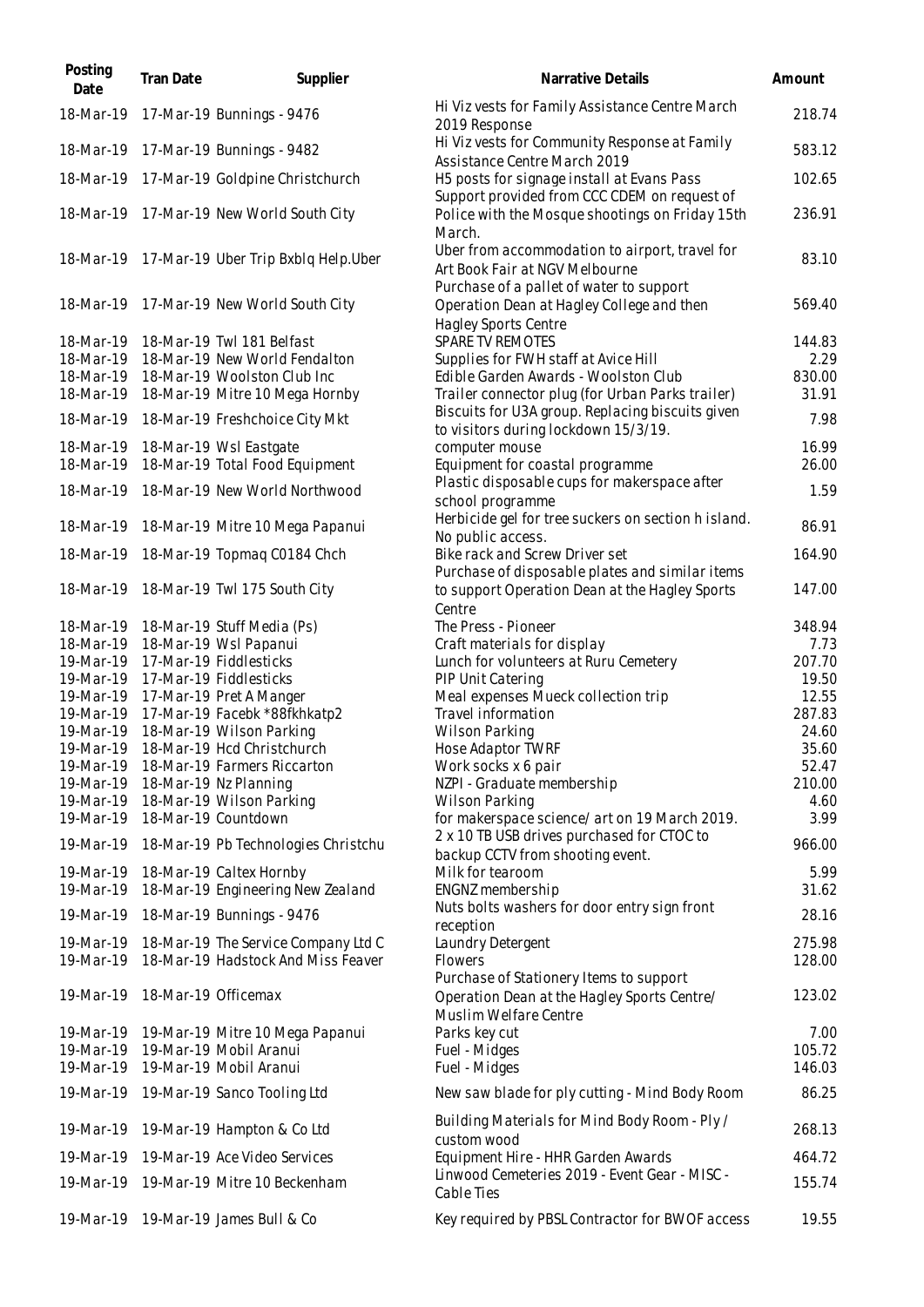| Posting<br>Date        | Tran Date | Supplier                                                     | Narrative Details                                                       | Amount   |
|------------------------|-----------|--------------------------------------------------------------|-------------------------------------------------------------------------|----------|
| 19-Mar-19              |           | 19-Mar-19 Armstrong Locksmiths                               | Service Centre Hire Keys for Gaiety hall                                | 32.40    |
| 19-Mar-19              |           | 19-Mar-19 Armstrong Locksmiths                               | Lockbox for Little River Service Centre                                 | 85.32    |
| 19-Mar-19              |           | 19-Mar-19 Twl 175 South City                                 | Blacksacks big x3.                                                      | 18.00    |
| 19-Mar-19              |           | 19-Mar-19 Fresh Choice Parklands                             | Cleaning materials for Parklands                                        | 9.48     |
| 19-Mar-19              |           | 19-Mar-19 Caltex Redwood                                     | milk for Redwood staffroom                                              | 7.98     |
|                        |           |                                                              | Bike lock for winner of Walk or Wheel day bike                          |          |
|                        |           | 19-Mar-19 19-Mar-19 Chain Reaction                           | prize                                                                   | 40.00    |
|                        |           |                                                              | Purchase of Food and Baby items to support                              |          |
|                        |           | 19-Mar-19 19-Mar-19 New World South City                     | Operation Dean at the Hagley Sports Centre/                             | 664.11   |
|                        |           |                                                              | Muslim Welfare Centre                                                   |          |
| 19-Mar-19              |           | 19-Mar-19 New World Prestons                                 | Milk for Staff                                                          | 6.78     |
| 20-Mar-19              |           | 17-Mar-19 Paypal *mezcraftsuk                                | Library subscription1 Rowan magazine                                    | 91.37    |
| 20-Mar-19              |           | 17-Mar-19 Gm Cabs Pty Ltd                                    | Taxi - SAP Mastering Conference March                                   | 89.08    |
| 20-Mar-19              |           | 18-Mar-19 Papaya Pty Limited                                 | Goods for resale                                                        | 399.60   |
| 20-Mar-19              |           | 18-Mar-19 Pret A Manger                                      | Meal expenses Mueck                                                     | 12.46    |
| 20-Mar-19              |           | 18-Mar-19 Www.Aliexpress.Com                                 | Additional iPhone and samsung chargers                                  | 213.64   |
| 20-Mar-19              |           | 18-Mar-19 Www.Aliexpress.Com                                 | USB cables for iphones and Samsungs                                     | 312.74   |
| 20-Mar-19              |           | 19-Mar-19 Kaiapoi Tyre Centre Limit                          | PUNTURE REPAIR                                                          | 27.50    |
| 20-Mar-19              |           | 19-Mar-19 Vtnz Rangiora                                      | WOF HOLDEN COLORADO                                                     | 67.08    |
| 20-Mar-19              |           | 19-Mar-19 Bp Connect Rangiora                                | <b>DIESEL FUEL</b>                                                      | 385.98   |
| 20-Mar-19              |           | 19-Mar-19 Wilson Parking                                     | <b>Wilson Parking</b>                                                   | 24.60    |
| 20-Mar-19              |           | 19-Mar-19 Ecodrop Parkhouse                                  | dump fees                                                               | 50.68    |
| 20-Mar-19              |           | 19-Mar-19 Norgren Ltd                                        | In House Maintenance Flare 1&2                                          | 60.96    |
|                        |           | 19-Mar-19 Mobil Aranui                                       | Fuel - Midges                                                           | 107.18   |
| 20-Mar-19              |           |                                                              | 5-3-08-4401 Vbase Touch                                                 | 14.99    |
| 20-Mar-19<br>20-Mar-19 |           | 19-Mar-19 Spotify P09fe69581<br>19-Mar-19 Paknsave Moorhouse | Linwood Cemeteries 2019 - MISC - Water                                  | 15.98    |
|                        |           |                                                              | Linwood Cemeteries 2019 - Event Gear - MISC -                           |          |
|                        |           | 20-Mar-19 19-Mar-19 Bunnings - 9476                          | Grass                                                                   | 566.02   |
|                        |           | 20-Mar-19 19-Mar-19 Blue Pacific Evnt Mgmt                   | Senior Structural engineer to "Simplified Lateral<br>Mechanism Analysis | 414.00   |
| 20-Mar-19              |           | 19-Mar-19 Bunnings - 9476                                    | Credit Voucher Bunnings - 9476                                          | $-37.74$ |
|                        |           |                                                              | Bins for park, Also wasps aerosol for park. oil                         | 189.74   |
| 20-Mar-19              |           | 19-Mar-19 Bunnings - 9476                                    | semi synth 1L                                                           |          |
| 20-Mar-19              |           | 19-Mar-19 Aromaunga Baxter Flowers                           | Flowers for Mayor's Lounge for PM visit                                 | 60.00    |
| 20-Mar-19              |           | 19-Mar-19 Bunnings - 9476                                    | garden supplies                                                         | 10.00    |
| 20-Mar-19              |           | 19-Mar-19 Advance Fitness                                    | Replacement batteries for spin bike.                                    | 14.95    |
|                        |           | 20-Mar-19 19-Mar-19 Placemakers Riccarton                    | Fire proof boarding for bridge with candles on it.                      | 178.15   |
| 20-Mar-19              |           | 19-Mar-19 Pb Tech Online 09 5269200                          | 1TB ssd hard drive Task 1792275                                         | 383.80   |
| 20-Mar-19              |           | 19-Mar-19 Super Cheap Auto                                   | Demineralised Water                                                     | 7.39     |
| 20-Mar-19              |           | 19-Mar-19 Hachpacific.Co.Nz                                  | <b>TDS Meter</b>                                                        | 188.60   |
|                        |           |                                                              | Purchase of disposable plates and pans for                              |          |
|                        |           | 20-Mar-19 19-Mar-19 Twl 175 South City                       | cooking food for Muslim Community in Hagley                             | 521.10   |
|                        |           |                                                              | Sports Centre                                                           |          |
| 20-Mar-19              |           | 20-Mar-19 Bishopdale Florist                                 | Display materials                                                       | 40.00    |
| 20-Mar-19              |           | 20-Mar-19 Nz Post Online                                     | Postage to send Urban sheep to artist                                   | 295.62   |
| 20-Mar-19              |           | 20-Mar-19 Stuff Ps Recurring                                 | The Press subscription for March                                        | 50.70    |
| 20-Mar-19              |           | 20-Mar-19 Award Plastics                                     | award plastics Wegman swing doors acrylic                               | 535.67   |
| 20-Mar-19              |           | 20-Mar-19 Thode Knife & Saw Ltd                              | Credit Voucher Thode Knife & Saw Ltd                                    | $-55.98$ |
| 20-Mar-19              |           | 20-Mar-19 Thode Knife & Saw Ltd                              | Sharpen guillotine blade                                                | 55.98    |
| 20-Mar-19              |           | 20-Mar-19 Thode Knife & Saw Ltd                              | Sharpen Guillotine blade charged twice for this                         | 55.98    |
| 20-Mar-19              |           | 20-Mar-19 Ccc Parking                                        | Parking for Meeting at Tūranga                                          | 3.50     |
| 20-Mar-19              |           | 20-Mar-19 Stuff Ps Recurring                                 | The Press subscription - for CAG Library                                | 52.00    |
|                        |           |                                                              | Fruit to take to the Ruru Lawn cemetery for the                         |          |
| 20-Mar-19              |           | 20-Mar-19 New World South City                               | support staff.22/03/2019                                                | 38.24    |
| 20-Mar-19              |           | 20-Mar-19 Pak N Save Hornby                                  | Paper cups for Maker space craft activity                               | 2.89     |
| 20-Mar-19              |           | 20-Mar-19 Freshchoice Barrington                             | Spreydon milk Card load (Supermarket voucher)                           | 20.00    |
| 20-Mar-19              |           | 20-Mar-19 Fresh Choice Parklands                             | Milk and hand soap for PKL                                              | 4.84     |
| 20-Mar-19              |           | 20-Mar-19 Countdown                                          | park ranger items sunscreen bottle                                      | 28.00    |
| 20-Mar-19              |           | 20-Mar-19 Mitre 10 Mega Ferrymead                            | volunteers equipment for park habitat work                              | 99.19    |
| 20-Mar-19              |           | 20-Mar-19 Beckenham Service Ctr                              | Parking coupons for staff                                               | 124.00   |
| 20-Mar-19              |           | 20-Mar-19 Modica Group Limited                               | Text reminders for February 2019                                        | 144.99   |
|                        |           |                                                              | New World South City - Catering for Spreydon-                           |          |
|                        |           | 20-Mar-19 20-Mar-19 New World South City                     | Cashmere Local Groups' Meet & Greet Workshop<br>on 20 March             | 25.30    |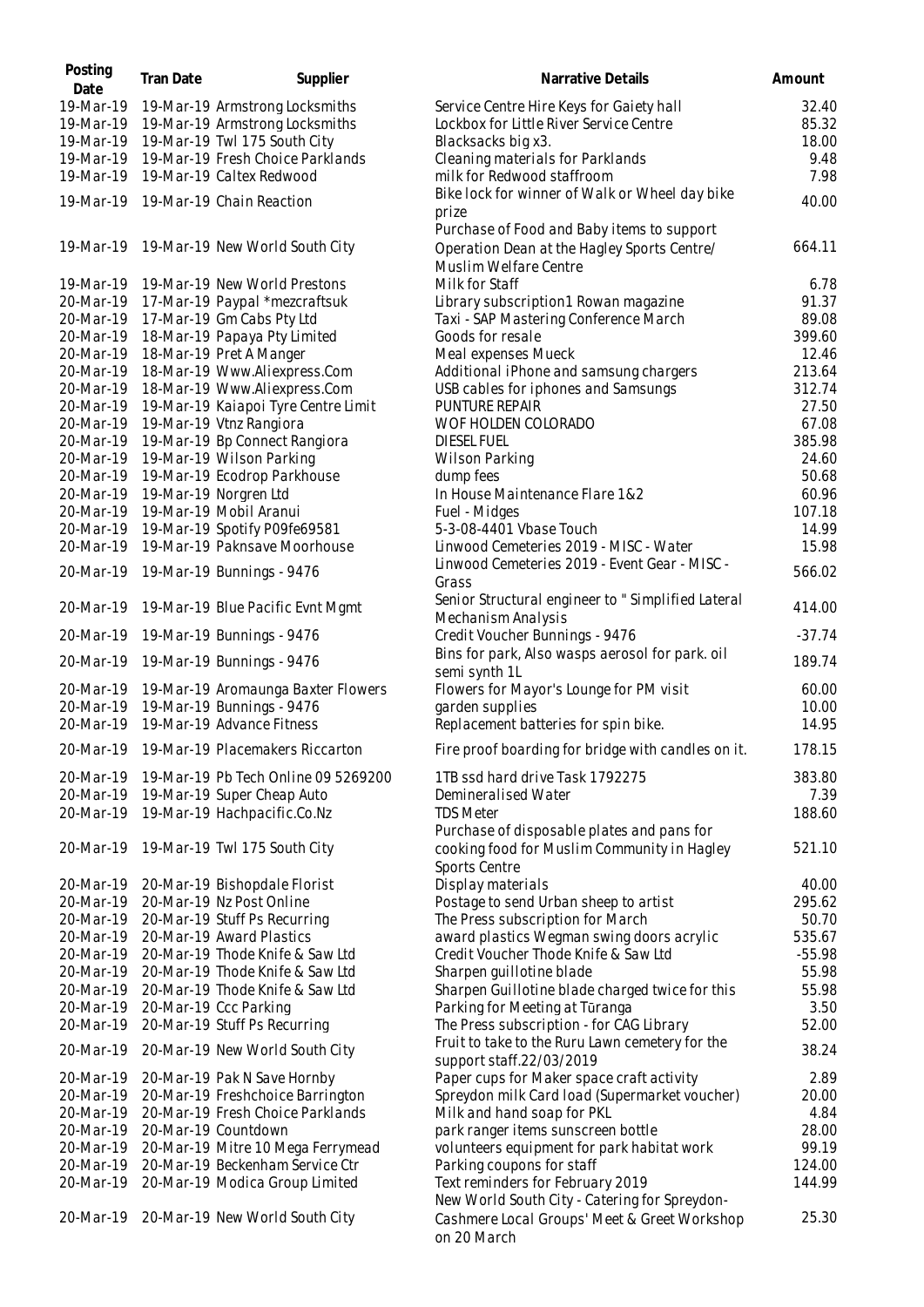| Posting<br>Date | Tran Date          | Supplier                                     | Narrative Details                                                                           | Amount |
|-----------------|--------------------|----------------------------------------------|---------------------------------------------------------------------------------------------|--------|
| 21-Mar-19       |                    | 18-Mar-19 Paypal *ecoware                    | cups for gallery events and programmes when we<br>run bars                                  | 290.95 |
|                 |                    | 21-Mar-19 19-Mar-19 Justins Active Managem   | New Zealand Fitness Industry Leaders Roundtable                                             | 206.32 |
| 21-Mar-19       |                    | 19-Mar-19 B&h Photo 800-606-6969             | 2 x Phottix strip soft boxes for studio light<br>modification                               | 372.11 |
| 21-Mar-19       |                    | 19-Mar-19 Paypal *highway1nzl                | New reserve signage                                                                         | 202.29 |
| 21-Mar-19       |                    | 19-Mar-19 Countdown Online Shopping          | Catering                                                                                    | 268.82 |
| 21-Mar-19       |                    | 19-Mar-19 Reductionrevolution                | LED bulbs for foyer lights                                                                  | 100.72 |
| 21-Mar-19       | 19-Mar-19 Nhbs Ltd |                                              | Gardens library                                                                             | 189.03 |
| 21-Mar-19       |                    | 20-Mar-19 Wilson Parking                     | <b>Wilson Parking</b>                                                                       | 4.60   |
| 21-Mar-19       |                    | 20-Mar-19 Nz Safety Blackwoods               | Ear plugs, sun block, tape.                                                                 | 132.21 |
| 21-Mar-19       |                    | 20-Mar-19 Hirepool Christchurch              | hire drill to break up concrete on fence posts                                              | 78.66  |
| 21-Mar-19       |                    | 20-Mar-19 Burnsco Marine                     | Buckles for aquabelts                                                                       | 7.96   |
|                 |                    | 21-Mar-19 20-Mar-19 Oderings Nurseries       | Community Board member bereavement<br>acknowledgement                                       | 11.99  |
| 21-Mar-19       |                    | 20-Mar-19 Oderings Nurseries                 | Community Board member bereavement<br>acknowledgement                                       | 14.99  |
| 21-Mar-19       |                    | 20-Mar-19 Bunnings - 9476                    | Linwood Cemeteries 2019 - Event Gear - Grass                                                | 57.80  |
| 21-Mar-19       |                    | 20-Mar-19 Createsend.Com Ema                 | Cycling newsletter Feb 2019                                                                 | 42.79  |
| 21-Mar-19       |                    | 20-Mar-19 Stuff Ps Recurring                 | The Press subscription for March                                                            | 55.47  |
| 21-Mar-19       |                    | 20-Mar-19 Stuff Ps Recurring                 | The Press subscription for March                                                            | 56.77  |
| 21-Mar-19       |                    | 20-Mar-19 Stuff Ps Recurring                 | The Press subscription for March                                                            | 66.74  |
| 21-Mar-19       |                    | 20-Mar-19 Voyager Internet Ltd               | Voyager messaging                                                                           | 31.79  |
| 21-Mar-19       |                    | 20-Mar-19 Paknsave Moorhouse                 | Groceries for Muslim Welfare Centre 20 March<br>2019                                        | 286.43 |
| 21-Mar-19       |                    | 20-Mar-19 Nz Safety Blackwoods               | overalls for workshop                                                                       | 153.90 |
| 21-Mar-19       |                    | 20-Mar-19 Blacks Fasteners Lt                | General fastening for MTB cattle grid install                                               | 92.50  |
| 21-Mar-19       |                    | 20-Mar-19 Omc Power Equipment                | Repairs and tune up for Stihl line trimmer                                                  | 127.71 |
| 21-Mar-19       |                    | 20-Mar-19 Dunedin Venues 45226042            | Purchase of food for colleagues and associates at<br>Conference.                            | 10.00  |
|                 |                    | 21-Mar-19 20-Mar-19 Dunedin Venues 45226042  | Purchase of food for colleagues and associates at<br>Conference in Dunedin                  | 18.00  |
|                 |                    | 21-Mar-19 20-Mar-19 Dunedin Venues 45226042  | Purchase of food for colleagues and associates at<br>Conference.                            | 20.00  |
| 21-Mar-19       |                    | 20-Mar-19 Ross Galt Lock & Key               | Copies of Parks keys for the Heritage Program                                               | 36.00  |
|                 |                    | 21-Mar-19 20-Mar-19 Hagley Building Products | Repair of smashed internal window                                                           | 369.56 |
|                 |                    | 21-Mar-19 20-Mar-19 Wilson Parking           | Parking - New staff induction                                                               | 20.60  |
| 21-Mar-19       |                    | 20-Mar-19 The Skills Organisation            | <b>CPD Training Course</b>                                                                  | 35.00  |
| 21-Mar-19       |                    | 20-Mar-19 Nz Safety Blackwoods               | Replacement black safety boots                                                              | 195.45 |
| 21-Mar-19       |                    | 20-Mar-19 4 Seasons Christchurch             | Complete set of fire bricks for Park Ranger house<br><b>Bottle Lake</b>                     | 449.00 |
| 21-Mar-19       |                    | 20-Mar-19 Rainey Designs Limited             | Jewellery for resale in B G V C Gift shop                                                   | 494.40 |
| 21-Mar-19       |                    | 21-Mar-19 Pak N Save Wainoni                 | Milk for Staff Room at Taiora QEII                                                          | 5.99   |
| 21-Mar-19       |                    | 21-Mar-19 Pak N Save Wainoni                 | Swim Nappies for Resale at Taiora QEII                                                      | 585.99 |
| 21-Mar-19       |                    | 21-Mar-19 Ccc Parking                        | Parking charges for meeting at Turanga.                                                     | 5.50   |
| 21-Mar-19       |                    | 21-Mar-19 Countdown                          | Linwood Cemeteries 2019 - MISC - Plastic Bags                                               | 12.00  |
| 21-Mar-19       |                    | 21-Mar-19 New World Halswell                 | Biscuits for Funding Workshop                                                               | 9.87   |
| 21-Mar-19       |                    | 21-Mar-19 New World South City               | Methylated spirits and cleaning cloths                                                      | 9.68   |
|                 |                    | 21-Mar-19 21-Mar-19 Relish Catering          | Catering for the Coastal-Burwood Community<br>Board. Specifically for their Community Board | 101.20 |
|                 |                    |                                              | meeting                                                                                     |        |
| 21-Mar-19       |                    | 21-Mar-19 Ccc Art Gallery Car Prk            | Parking for training and meeting at Civic                                                   | 6.00   |
| 21-Mar-19       |                    | 21-Mar-19 Fresh Choice Parklands             | milk and sugar for Travis ed centre                                                         | 13.66  |
| 21-Mar-19       |                    | 21-Mar-19 Hampton & Co Ltd                   | plywood for Hodgkins crates                                                                 | 387.64 |
| 21-Mar-19       |                    | 21-Mar-19 Distinction Palm North             | Late cancellation fee - Sister Cities NZ Conference                                         | 185.00 |
| 21-Mar-19       |                    | 21-Mar-19 Mitre 10 Beckenham                 | Linseed oil-Duct tape-Bungee cord for 19th<br>Memorial maintenance work.                    | 66.80  |
|                 |                    | 21-Mar-19 21-Mar-19 Twl 175 South City       | Padlocks for St Albans Community Centre site                                                | 40.00  |
| 21-Mar-19       |                    | 21-Mar-19 Hampton & Co Ltd                   | Plywood for Tony DeLautour exhibition to DPAG                                               | 284.66 |
|                 |                    | 21-Mar-19 21-Mar-19 Wsl Papanui              | For Papanui-Innes Community Pride Garden<br>Awards 2019 - USB flash Drives.                 | 14.98  |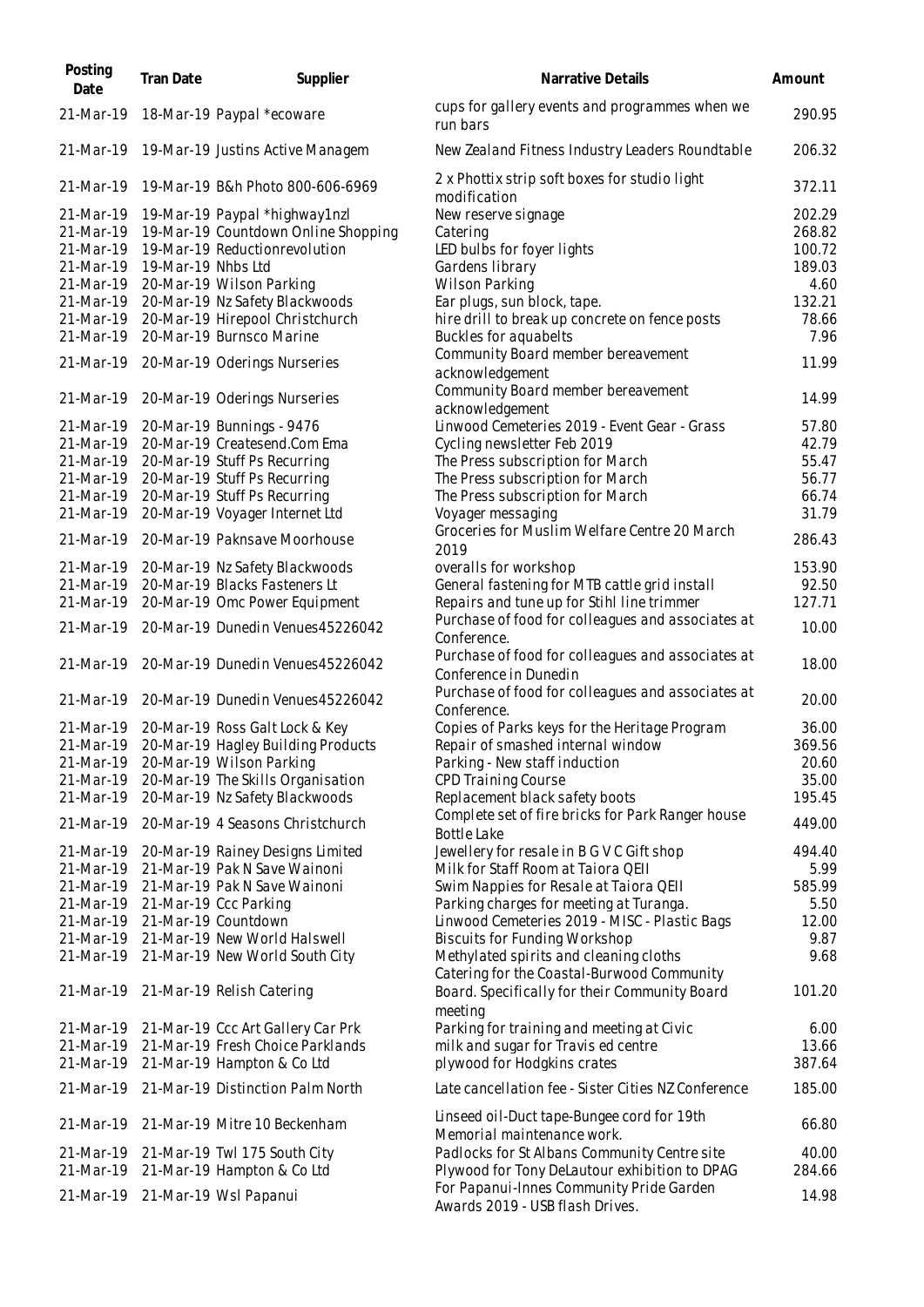| Posting<br>Date | Tran Date                     | Supplier                                    | <b>Narrative Details</b>                                                            | Amount  |
|-----------------|-------------------------------|---------------------------------------------|-------------------------------------------------------------------------------------|---------|
| 21-Mar-19       |                               | 21-Mar-19 Pak N Save Northlands             | For Papanui-Innes Community Pride Garden<br>Awards 2019 - Milk and coffee; Flowers. | 89.51   |
| 21-Mar-19       |                               | 21-Mar-19 Hi-Q Electronics Ltd              | Knob bolts for gym equipment                                                        | 47.62   |
| 21-Mar-19       |                               | 21-Mar-19 New World Prestons                | volunteers help at spencer park                                                     | 31.96   |
| 22-Mar-19       |                               | 20-Mar-19 Subway Ferrymead                  | Lunch for volunteers at Ruru Cemetery                                               | 1099.00 |
| 22-Mar-19       |                               | 20-Mar-19 Play Explore Imagine              | Goods for resale                                                                    | 372.89  |
| 22-Mar-19       |                               | 20-Mar-19 Princes Wharf Crab Shack          | Dinner - CIPS NZ Conference                                                         | 43.00   |
|                 |                               |                                             | Coffee at meeting with artist, re potential long                                    |         |
| 22-Mar-19       | 20-Mar-19 Universo            |                                             | term loan and project                                                               | 9.50    |
|                 |                               | 22-Mar-19 20-Mar-19 Amzn Mktp Uk*mw08a2kr4  | Gardens library                                                                     | 124.73  |
| 22-Mar-19       |                               | 20-Mar-19 French Bazaar Pty Lt              | Giftware for resale in B G V C Gift shop                                            | 1992.19 |
|                 |                               |                                             |                                                                                     |         |
|                 |                               | 22-Mar-19 21-Mar-19 Bunnings - 9482         | LAMPS WALLPLUGS INSECT GUARD CONTROL SEEDS                                          | 117.42  |
| 22-Mar-19       |                               | 21-Mar-19 Parker Hannifin (NZ) Ltd          | REPAIR HYDRALIC BIN LIFTER HANDLE                                                   | 312.23  |
| 22-Mar-19       | 21-Mar-19 NZIOB               |                                             | BIM NZ Conference Registration                                                      | 661.25  |
| 22-Mar-19       |                               | 21-Mar-19 Stihl Shop Northwood              | two stroke oil for chainsaw                                                         | 36.00   |
| 22-Mar-19       |                               | 21-Mar-19 Discount Taxis Limited            | Taxi - CIPS NZ Conference                                                           | 16.50   |
|                 |                               | 22-Mar-19 21-Mar-19 Ross Galt Lock & Key    | Combination lock for Nga Puna Wai Maintenance                                       | 84.00   |
|                 |                               |                                             | gate                                                                                |         |
|                 |                               | 22-Mar-19 21-Mar-19 Secure Parking Nz       | Meeting Parking                                                                     | 5.50    |
|                 |                               | 22-Mar-19 21-Mar-19 Safeworx South Island   | National Remembrance 2019 - Event H&S - Hi Vis                                      | 119.60  |
|                 |                               |                                             | National Remembrance 2019 - Event H&S - Hi Vis -                                    |         |
|                 | 22-Mar-19 21-Mar-19 Officemax |                                             | OfficeMax                                                                           | 1025.20 |
| 22-Mar-19       |                               | 21-Mar-19 Wilson Parking                    | Parking for Hybris training at Civic                                                | 10.60   |
| 22-Mar-19       |                               | 21-Mar-19 Wilson Parking                    | Parking at Civic car park for meetings                                              | 12.60   |
|                 |                               | 22-Mar-19 21-Mar-19 Kmart - Riccarton       | Chess/draughts game set to be used with                                             | 10.00   |
|                 |                               |                                             | customers                                                                           | 19.99   |
|                 |                               | 22-Mar-19 21-Mar-19 Whitcoulls NrthInd 158  | Wooden chess set for customer use<br>Game "Bring your own book" for use with        |         |
|                 |                               | 22-Mar-19 21-Mar-19 Whitcoulls Riccarton 50 | customers                                                                           | 39.99   |
|                 |                               | 22-Mar-19 21-Mar-19 Outsider Mountain Sprt  | Ranger footwear                                                                     | 227.70  |
|                 |                               | 22-Mar-19 21-Mar-19 Whitcoulls Sth City 95  | Sympathy card for Council tenant who lost her<br>husband in mosque terror attack.   | 4.99    |
| 22-Mar-19       |                               | 21-Mar-19 Nz Safety Blackwoods              | Workboots x2, Safety Vest x1                                                        | 352.52  |
| 22-Mar-19       |                               | 21-Mar-19 Wilson Parking                    | Parking for Turanga                                                                 | 6.10    |
|                 |                               |                                             |                                                                                     |         |
|                 |                               | 22-Mar-19 21-Mar-19 Foundation              | Catering for Brand Strategy Project                                                 | 58.90   |
| 22-Mar-19       |                               | 21-Mar-19 Wilson Parking                    | Parking for training in the Civic Building                                          | 10.60   |
| 22-Mar-19       |                               | 21-Mar-19 Briscoes Riccarton                | kitchen equipment little river                                                      | 41.39   |
| 22-Mar-19       |                               | 21-Mar-19 Wilson Parking                    | Parking at Civic                                                                    | 10.60   |
| 22-Mar-19       |                               | 21-Mar-19 Noel Leeming 1w                   | Digital voice recorder for meeting mins                                             | 84.99   |
| 22-Mar-19       |                               | 21-Mar-19 Workplace Safety Sup              | Yellow-and-black hazard tape (gates etc.)                                           | 33.93   |
| 22-Mar-19       | 21-Mar-19 Vegeland            |                                             | Animal area green for rabbits and birds                                             | 22.17   |
|                 |                               |                                             | Purchase of Stationery Items for running                                            |         |
|                 | 22-Mar-19 21-Mar-19 Officemax |                                             | 'Operation Dean' Muslim Welfare Centre and                                          | 60.90   |
|                 |                               |                                             | support Agencies                                                                    |         |
|                 |                               | 22-Mar-19 21-Mar-19 Scorpio Books           | Library book                                                                        | 39.99   |
| 22-Mar-19       |                               | 21-Mar-19 Christchurch City Cncl            | Parking coupons for myself and the team                                             | 62.00   |
|                 | 22-Mar-19 21-Mar-19 Kiwi Cabs |                                             | Taxi from airport to G-Reg steering group meeting                                   | 35.70   |
|                 |                               |                                             | venue                                                                               |         |
|                 |                               | 22-Mar-19 21-Mar-19 Wgtn Combined Taxis     | Taxi from G-Reg Steering board meeting venue to<br>Airport                          | 45.50   |
| 22-Mar-19       |                               | 22-Mar-19 Placemakers Riccartn Rp           | LED LIGHTS RANGEHOOD AARONS HOUSE                                                   | 145.15  |
|                 |                               |                                             | teasets (with trays) for Diamond Harbour, Little                                    | 47.98   |
| 22-Mar-19       |                               | 22-Mar-19 Every Educaid                     | River and Akaroa Libraries                                                          |         |
| 22-Mar-19       |                               | 22-Mar-19 Mitre 10 Mega Hornby              | Prizes at FWH Garden Awards                                                         | 16.90   |
| 22-Mar-19       |                               | 22-Mar-19 Twl 220 Riccarton                 | Prizes at FWH Garden Awards                                                         | 16.96   |
| 22-Mar-19       |                               | 22-Mar-19 Mrc Global (NZ) Ltd               | In House Maintenance Dryer                                                          | 15.70   |
| 22-Mar-19       |                               | 22-Mar-19 Pak N Save Northlands             | Paknsav Monthly account Feb 19 for Graham                                           | 190.79  |
|                 |                               | 22-Mar-19 22-Mar-19 Mitre 10 Mega Ferrymead | Condon<br>Friday Prayer 2019 - Event Gear - Roping                                  | 124.32  |
|                 |                               |                                             | USB's purchased to collate and disseminate                                          |         |
|                 |                               | 22-Mar-19 22-Mar-19 Noel Leeming 20         | information to community groups that were too                                       | 29.98   |
|                 |                               |                                             | large                                                                               |         |
|                 |                               |                                             |                                                                                     |         |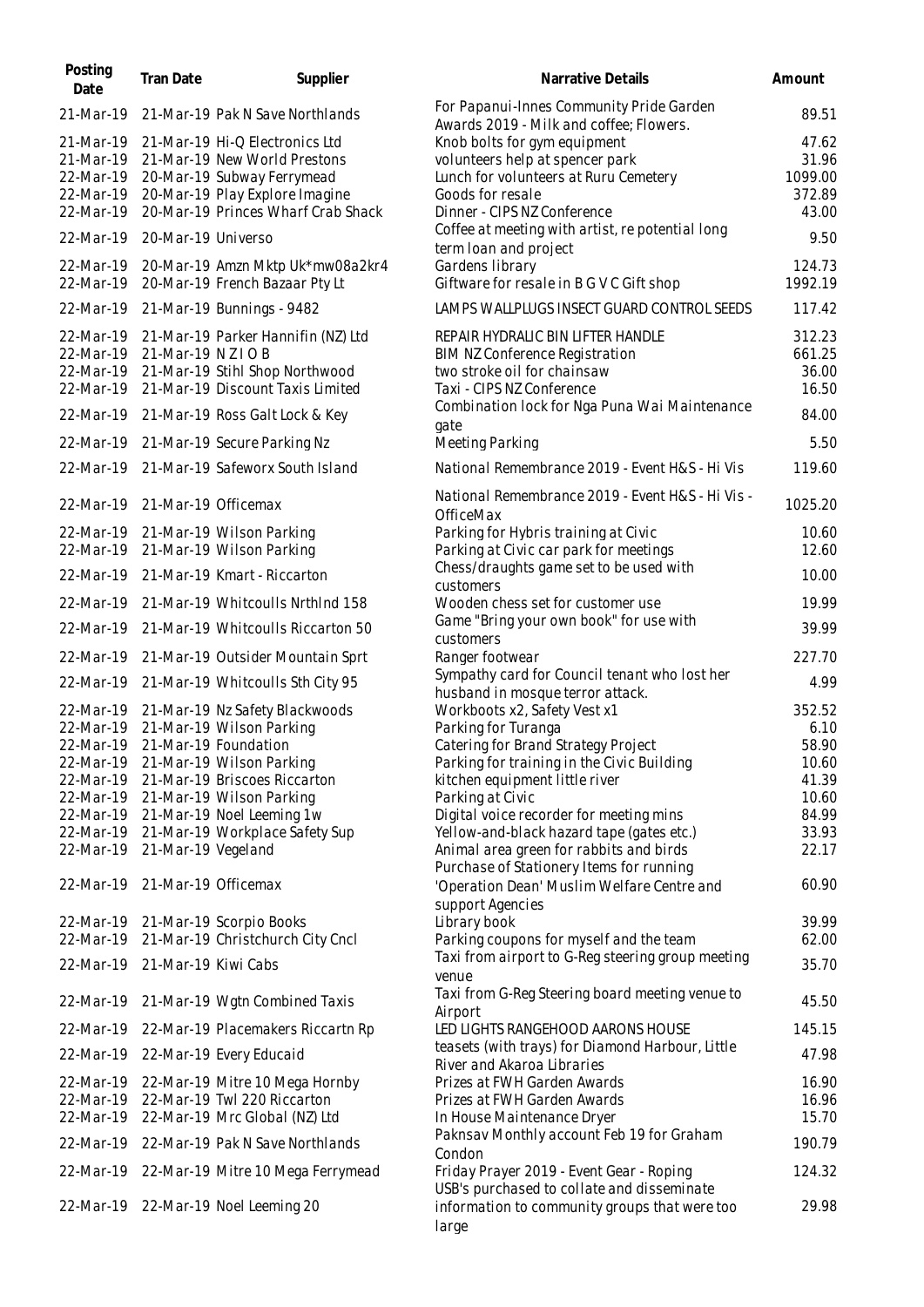| Posting<br>Date                                  | Tran Date                   | Supplier                                                                                                                     | Narrative Details                                                                                                                                          | Amount                            |
|--------------------------------------------------|-----------------------------|------------------------------------------------------------------------------------------------------------------------------|------------------------------------------------------------------------------------------------------------------------------------------------------------|-----------------------------------|
| 22-Mar-19                                        |                             | 22-Mar-19 Countdown                                                                                                          | Flowers purchased for the Coastal-Burwood<br>Community Board members to place at the<br><b>Terrorist Attack Memorial</b>                                   | 39.95                             |
|                                                  |                             | 22-Mar-19 22-Mar-19 Freshchoice Barrington                                                                                   | Items for smell machine hers/spices. Cleaning<br>wipes                                                                                                     | 33.62                             |
| 22-Mar-19<br>22-Mar-19<br>22-Mar-19              |                             | 22-Mar-19 Nzrc Online Shop<br>22-Mar-19 Placemakers Riccarton<br>22-Mar-19 Countdown                                         | First Aid training<br>Handles for Hodgkins crates<br>fruit for the support staff at Ruru 22/03/2019                                                        | 70.00<br>149.49<br>56.49          |
| 22-Mar-19<br>22-Mar-19<br>22-Mar-19              |                             | 22-Mar-19 Mitre 10 Beckenham<br>22-Mar-19 Xcm Group Limited<br>22-Mar-19 The Warehouse Online                                | Solvent, PVC Pipe, Bend, Pliers for repairs<br>New caps for staff<br>Vouchers - For Volunteers                                                             | 75.05<br>161.00<br>993.00         |
| 25-Mar-19<br>25-Mar-19                           |                             | 20-Mar-19 Christchurch Airport<br>21-Mar-19 Subway Ferrymead                                                                 | Parking for consignment collection, Airport.<br>Lunch for volunteers at Ruru Cemetery                                                                      | 10.00<br>1099.00                  |
| 25-Mar-19                                        | 21-Mar-19 Cci-Icc           |                                                                                                                              | Conservation adhesives publication and<br>preservation poster                                                                                              | 178.41                            |
| 25-Mar-19<br>25-Mar-19<br>25-Mar-19              |                             | 21-Mar-19 Www.Aliexpress.Com<br>21-Mar-19 Aliexpress<br>21-Mar-19 Abebooks.Co Ftncjg                                         | Bike bells for Cycle safety promotions<br>Bike bells for cycle safety promotions<br>Library book                                                           | 167.43<br>171.16<br>217.01        |
|                                                  |                             | 25-Mar-19 21-Mar-19 Christchurch Airport                                                                                     | Airport parking at Christchurch airport while<br>attending the G-Reg steering board meeting in<br>Wellington                                               | 30.00                             |
|                                                  |                             | 25-Mar-19 21-Mar-19 Coffee Culture Palms                                                                                     | Dink at Coffee Culture to say thank you for Art-<br>work carried out.                                                                                      | 17.50                             |
| 25-Mar-19                                        |                             | 25-Mar-19 22-Mar-19 Wilson Parking<br>22-Mar-19 Nz Safety Blackwoods                                                         | Wilson Parking<br>hand cleaner for staff                                                                                                                   | 6.60<br>59.12                     |
| 25-Mar-19<br>25-Mar-19<br>25-Mar-19              |                             | 22-Mar-19 Chch Rockshop & Kbb<br>22-Mar-19 Secure Parking Nz<br>22-Mar-19 Ccc Parking                                        | replacement microphone for BG PA system<br>Meeting parking<br>Parking fee for meeting at TU.                                                               | 229.00<br>6.00<br>3.50            |
| 25-Mar-19                                        |                             | 22-Mar-19 Bunnings - 9476<br>25-Mar-19 22-Mar-19 Bunnings - 9482                                                             | Silicon for use with vacuum former at Tūranga.<br>Wall mounted Storage unit for chemicals in the                                                           | 9.69<br>208.00                    |
| 25-Mar-19                                        |                             | 22-Mar-19 Createsend.Com Ema                                                                                                 | 1st aid room<br>Art Gallery - message of support                                                                                                           | 11.08                             |
| 25-Mar-19<br>25-Mar-19                           |                             | 22-Mar-19 Createsend.Com Ema<br>22-Mar-19 Evolution Cycles                                                                   | Art Gallery - Message of support<br>Tyre levers, puncture glue and inner tubes<br>Card purchased for the Coastal-Burwood                                   | 139.36<br>83.17                   |
|                                                  | 25-Mar-19 22-Mar-19 Q Store |                                                                                                                              | Community Board to place with flowers at the<br>Christchurch Terrorist Memorial                                                                            | 2.00                              |
| 25-Mar-19<br>25-Mar-19<br>25-Mar-19<br>25-Mar-19 |                             | 22-Mar-19 Shardlows Packaging<br>22-Mar-19 Blacks Fasteners Lt<br>22-Mar-19 Yogijis Foodmart<br>22-Mar-19 Paknsave Moorhouse | Tape for taping out the Rams Basketball Court<br>blacks Wegman swing doors fixings<br>Muslim Welfare Centre 22 March 2019<br>Muslim Welfare Centre - Juice | 768.43<br>75.00<br>31.96<br>67.80 |
|                                                  |                             | 25-Mar-19 22-Mar-19 Whitcoulls NrthInd 158                                                                                   | 1 pack of 2 pen refills not avail through<br>stationery supplier                                                                                           | 4.99                              |
| 25-Mar-19<br>25-Mar-19<br>25-Mar-19              |                             | 22-Mar-19 Freshchoice City Mkt<br>22-Mar-19 Lindas Sew N Sew Alterna<br>22-Mar-19 Cotters Electrical Ltd                     | Catering for Heritage<br>new overalls alterations for workshop<br>workshop vacume cleaner faulty switch repair                                             | 236.00<br>73.65<br>154.30         |
|                                                  |                             | 25-Mar-19 22-Mar-19 Rcs Industrial                                                                                           | cleaning products to remove lime scooter marks<br><b>MMP</b>                                                                                               | 805.24                            |
|                                                  |                             | 25-Mar-19 22-Mar-19 Dunedin City Council                                                                                     | Parking of vehicle for a meeting with Dunedin<br>Contractor.                                                                                               | 3.50                              |
|                                                  |                             | 25-Mar-19 22-Mar-19 Momona Garage                                                                                            | Attending conference in Dunedin. Petrol fill up for<br>car rental                                                                                          | 33.85                             |
|                                                  |                             | 25-Mar-19 22-Mar-19 Gooses Screen Design 2007                                                                                | Ice men's polo shirt<br>Membership fee for Australasian Registrars                                                                                         | 49.59                             |
|                                                  |                             | 25-Mar-19 22-Mar-19 Australasian Registrar                                                                                   | Committee                                                                                                                                                  | 62.62                             |
| 25-Mar-19<br>25-Mar-19                           |                             | 22-Mar-19 Southern Woods Nursery<br>22-Mar-19 Egmont Commercial Ltd<br>25-Mar-19 22-Mar-19 Caltex Hornby                     | Plants for section a and B<br>Felco FE2 Secateurs x 4 for new employees<br>Milk for tearoom                                                                | 150.56<br>437.00<br>5.99          |
|                                                  |                             | 25-Mar-19 22-Mar-19 Boulevard Cafe And Bar                                                                                   | National Remembrance 2019 - Staff Food - Cafe<br>Boulevard                                                                                                 | 39.00                             |
|                                                  |                             | 25-Mar-19 22-Mar-19 Hell Pizza Hereford St                                                                                   | National Remembrance 2019 - Staff Food - Hell<br>Pizza                                                                                                     | 57.00                             |
|                                                  |                             | 25-Mar-19 22-Mar-19 Freshchoice City Mkt                                                                                     | Prezzy card - incentive for travel survey - Ao<br>Tawhiti staff                                                                                            | 55.95                             |